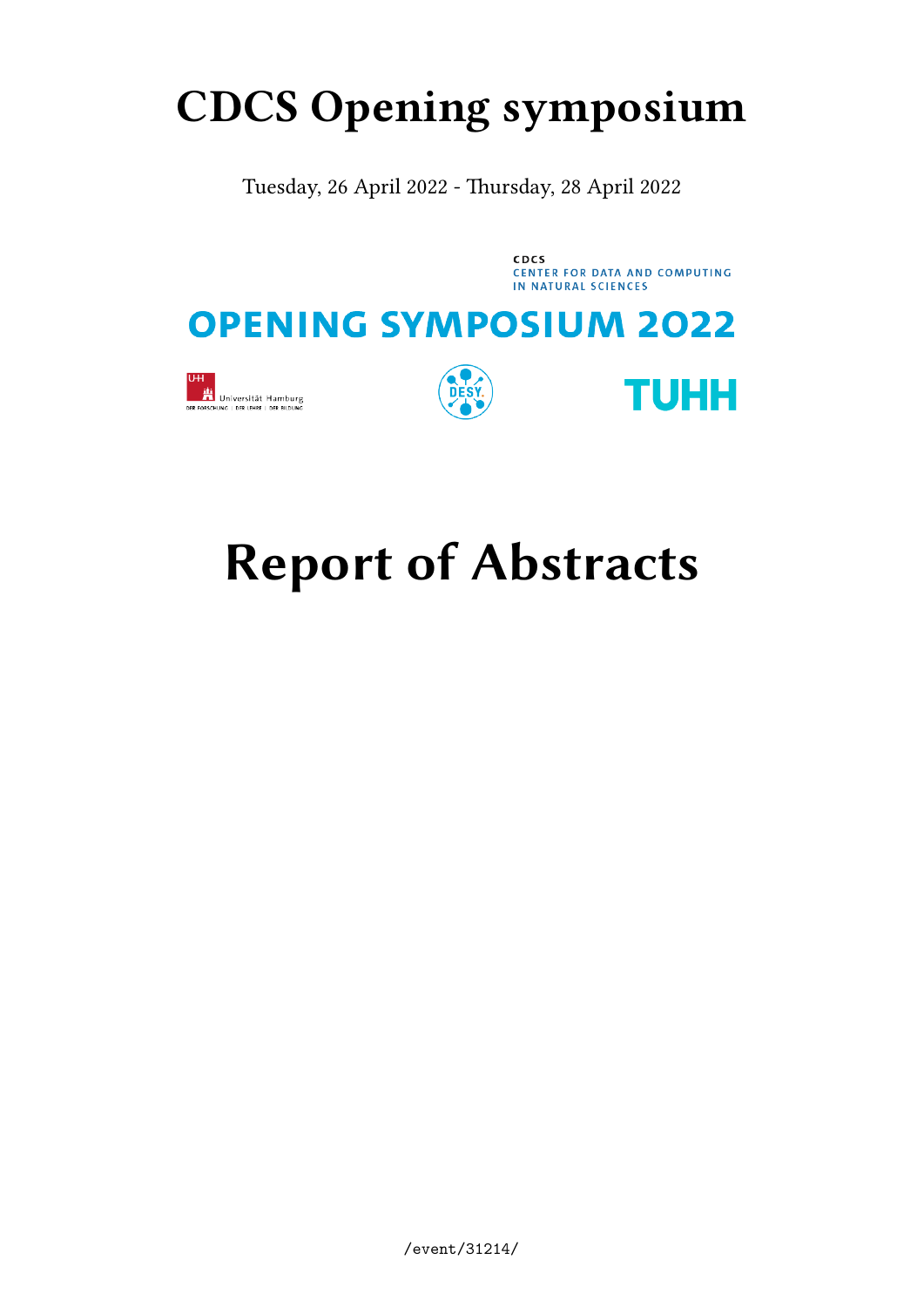Book of Abstracts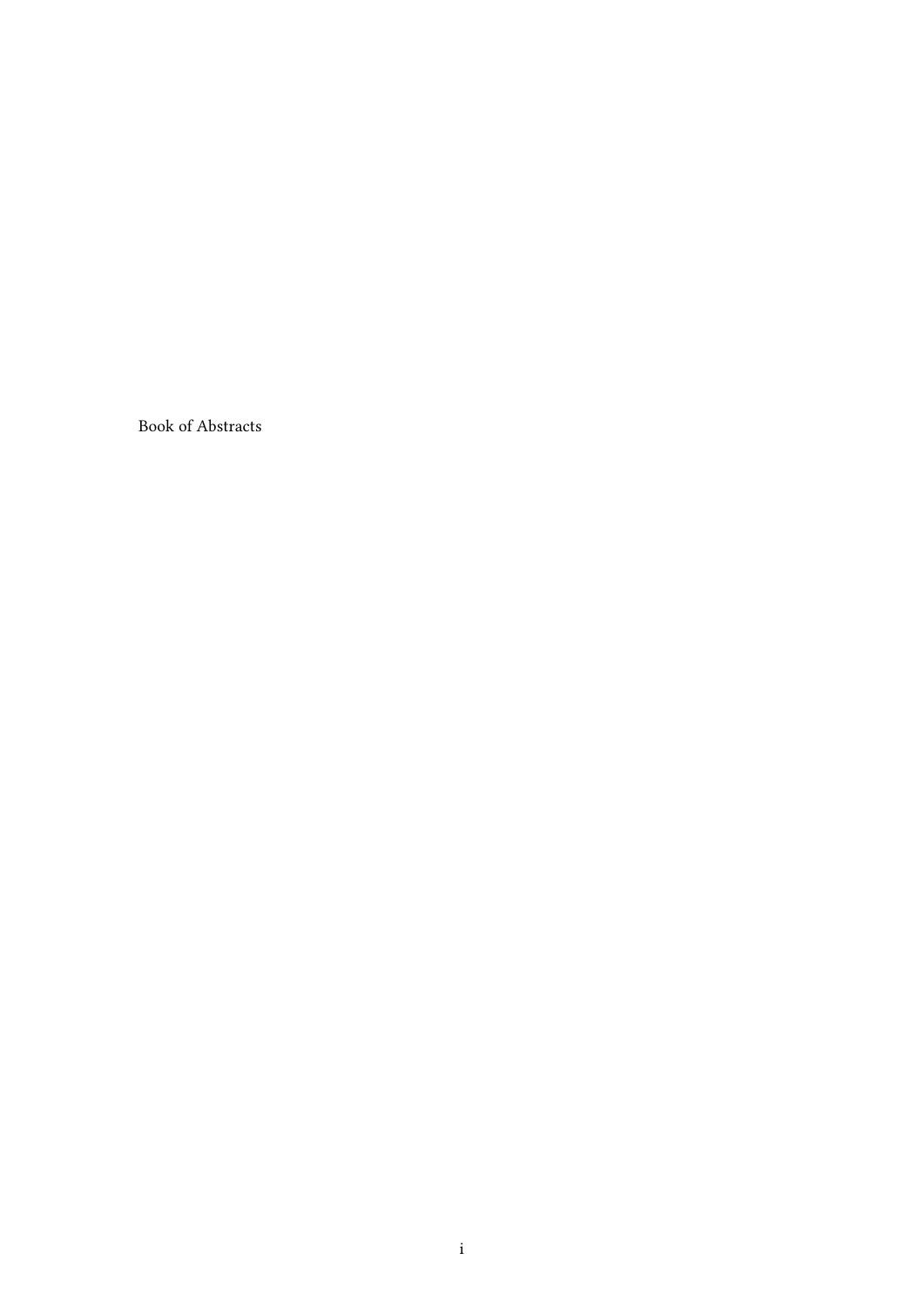### **Poster session with buffet** / **79**

### **ALTERNATIVE SPLICING ANALYSIS BENCHMARK WITH DI-CAST**

<code>Authors:</code> Amit Fenn $^1$ ; Olga Tsoy $^1$ ; Tim Faro $^2$ ; Fanny Rössler $^2$ ; Alexander Dietrich $^2$ ; Johannes Kersting $^2$ ; Zakaria  $\rm{Louadi}^1;$  Chit Tong  $\rm{Lio}^1;$  Uwe Völker $^3;$  Jan Baumbach $^1;$  Tim Kacprowski $^4;$  Markus  $\rm{List}^2$ 

<sup>1</sup> *Chair of Computational Systems Biology, University of Hamburg, Notkestrasse 9, 22607 Hamburg, Germany*

<sup>2</sup> *Chair of Experimental Bioinformatics, Technical University of Munich, 85354 Freising, Germany*

- 3 *Interfaculty Institute for Genetics and Functional Genomics, University Medicine Greifswald, Felix-Hausdorff-Straße 8, D-17475 Greifswald, Germany;*
- 4 *Braunschweig Integrated Centre of Systems Biology (BRICS), TU Braunschweig, Braunschweig, Germany*

Alternative splicing (AS) is a major contributor to transcriptome and proteome diversity in health and disease. A plethora of tools has been developed for studying alternative splicing in RNA-seq data. Previous benchmarks focused on isoform quantification and mapping. They neglected event detection tools which arguably provide the most detailed insights into the alternative splicing process. DICAST offers a modular and extensible alternative splicing framework integrating eleven spliceaware mapping and eight event detection tools. We benchmark all of these extensively on simulated as well as whole blood RNA-seq data. We explore performance of these tools under increasing read depth, by simulated datasets of read depths 50, 100 and 200 million reads. We also explore performance of the tools on simulated datasets with 1 transcript per gene. 1 AS event for that transcript, to complex events on multiple transcripts per gene. The performance of event detection tools varies widely with no tool outperforming all others. DICAST allows researchers to employ a consensus approach to consider the most successful tools jointly in robust event detection. Finally, we propose the first reporting standard to unify existing formats and to guide future tool development.

### **Poster session with buffet** / **107**

### **An alternative splicing view on protein-protein-interactions and pathways enrichment**

 ${\bf Authors:}$  Zakaria Louadi<sup>1</sup>; Chit Tong Lio<sup>None</sup>; Kevin Yuan<sup>None</sup>; Alexander Gress<sup>None</sup>; Fenn Amit<sup>None</sup>; Jan Baumbach<sup>1</sup>; Markus List<sup>2</sup>; Olga Tsoy<sup>3</sup>; Olha Kalinina<sup>None</sup>; Tim Kacprowski<sup>4</sup>

- <sup>1</sup> *University of Hamburg*
- <sup>2</sup> *Chair of Experimental Bioinformatics, Technical University of Munich, 85354 Freising, Germany*
- <sup>3</sup> *Chair of Computational Systems Biology, University of Hamburg, Notkestrasse 9, 22607 Hamburg, Germany*
- 4 *PLRI, TU Braunschweig, MHH*

**Corresponding Authors:** zakaria.louadi@uni-hamburg.de, olga.tsoy@uni-hamburg.de, jan.baumbach@uni-hamburg.de

Protein-protein interaction (PPI) networks are an important resource in systems biology. PPI interactions are identified in tedious experiments. Due to the high number of possible interactions, efforts are limited to testing only major protein isoforms, hence neglecting the considerable influence of Alternative splicing (AS) on the interactome.

To close this gap, we developed DIGGER (Domain Interaction Graph Guided ExploreR), a userfriendly database and web tool to explore the functional impact of AS in human protein interactions (Louadi et al. 2020). DIGGER integrates the interactome from BioGRID with DDIs of Pfam domains reported by DOMINE and 3did. Notably, none of the existing resources annotate individual exons, which is a prerequisite to studying the consequence of AS on DDIs. To mitigate this, DIGGER provides a unique mapping of interface residues of interacting proteins to exons based on experimentally resolved structures in the Protein Data Bank (PDB). We generated a PPI network resolving interactions on a residue-specific level, i.e., for each protein residue on an interaction interface, we derived information on all residues from the interacting protein that is in contact with it.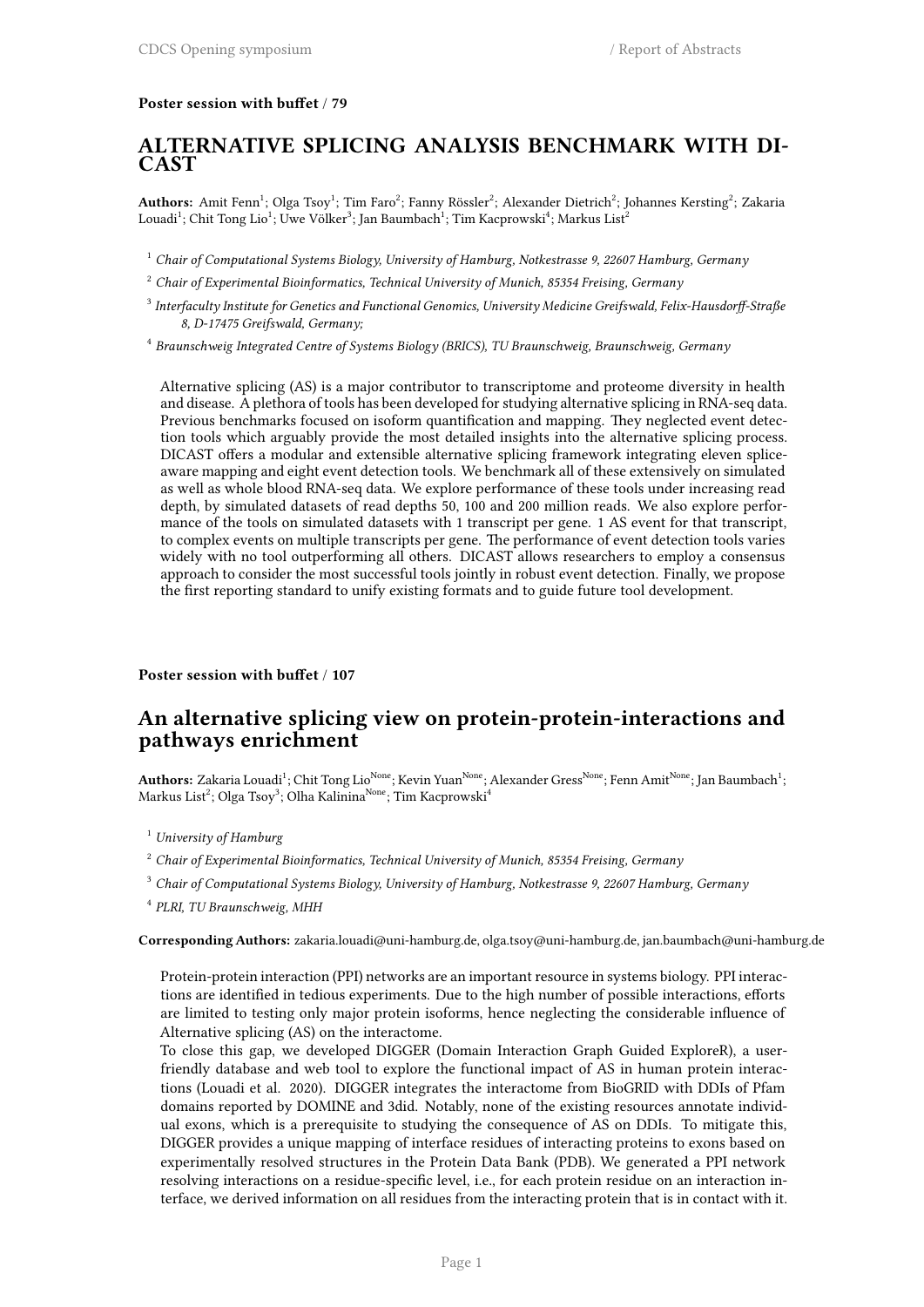In this way, genomic information on a splicing event can be directly mapped onto three-dimensional protein structures and the impact of the AS event on the PPI interface can be assessed.

Through DIGGER's user-friendly web interface (https://exbio.wzw.tum.de/digger), researchers can interactively visualize the domain composition for any protein isoform, with detailed information of the interacting domains between the selected protein and of its partners in the PPI network.

To leverage the joint PPI and DDI network in DIGGER for studying the consequences of AS across two or more conditions, we further developed the python tool NEASE (Louadi et al. 2021) (Network Enrichment method for Alternative Splicing Events, https://github.com/louadi/NEASE). The classical approach for studying differential alternative splicing focuses on alternatively spliced genes, thus neglecting the functional consequences on the network level. In contrast, NEASE considers interactions affected by AS and identifies enriched pathways based on affected edges rather than affected genes. Our analysis shows that NEASE outperforms classic gene set enrichment in the context of AS.

The DIGGER database and NEASE tool together provide an unprecedented opportunity to understand the functional impact of tissue-, developmental- and disease-specific AS in a system biology manner.

#### References:

Louadi, Zakaria, Maria L. Elkjaer, Melissa Klug, Chit Tong Lio, Amit Fenn, Zsolt Illes, Dario Bongiovanni, et al. 2021. "Functional Enrichment of Alternative Splicing Events with NEASE Reveals Insights into Tissue Identity and Diseases." Genome Biology 22 (1): 327.

Louadi, Zakaria, Kevin Yuan, Alexander Gress, Olga Tsoy, Olga V. Kalinina, Jan Baumbach, Tim Kacprowski, and Markus List. 2020. "DIGGER: Exploring the Functional Role of Alternative Splicing in Protein Interactions." Nucleic Acids Research, September. https://doi.org/10.1093/nar/gkaa768.

#### **Poster session with buffet** / **115**

### **Asynchronous Opinion Dynamics in Social Networks**

 ${\bf Authors:}$  Daniel Schmand<sup>1</sup>; Dominik Kaaser<sup>2</sup>; Malin Rau<sup>None</sup>; Martin Hoefer<sup>3</sup>; Pascal Lenzner<sup>4</sup>; Petra Berenbrink<sup>2</sup>

- <sup>1</sup> *University of Bremen*
- <sup>2</sup> *Universität Hamburg*
- <sup>3</sup> *Goethe University Frankfurt*
- <sup>4</sup> *Hasso Plattner Institute*

#### **Corresponding Author:** malin.rau@uni-hamburg.de

Opinion spreading in a society decides the fate of elections, the success of products, and the impact of political or social movements.

The model by Hegselmann and Krause is a well-known theoretical model to study such opinion formation processes in social networks.

In contrast to many other theoretical models, it does not converge towards a situation where all agents agree on the same opinion, but towards a stable situation where agents sharing the same opinion form a cluster, and agents in different clusters do not influence each other.%}

We focus on the social variant of the Hegselmann-Krause model where agents are connected by a social network and their opinions evolve in an iterative process. Agents are activated one after each other at random. When activated, an agent adopts the average of the opinions of its neighbors having a similar opinion. Thus, the set of influencing neighbors of an agent may change over time. To the best of our knowledge, social Hegselmann-Krause systems with asynchronous opinion updates have only been studied with the complete graph as social network.%}

We show that such opinion dynamics are guaranteed to converge for any social network. We provide an upper bound of  $\mathcal{O}(n|E|^2(\varepsilon/\delta)^2)$  on the expected number of opinion updates until convergence, where  $|E|$  is the number of edges of the social network. For the complete social network we show a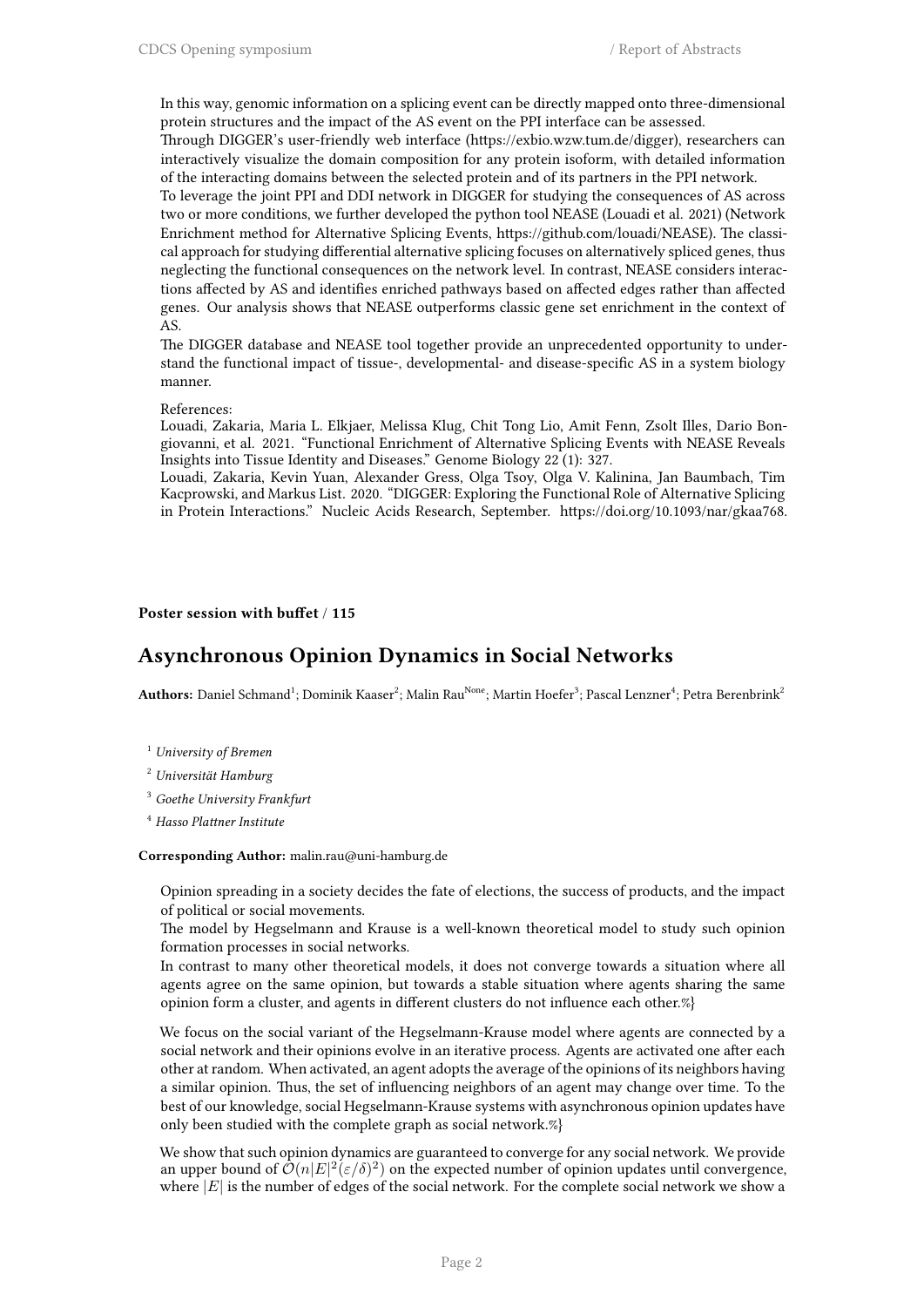bound of  $\mathcal{O}(n^3(n^2 + (\varepsilon/\delta)^2))$  that represents a major improvement over the previously best upper bound of  $\mathcal{O}(n^9(\varepsilon/\delta)^2)$ .

### **Poster session with buffet** / **93**

### **AttentionMask: Discovering Objects in Images**

**Authors:** Christian Wilms<sup>1</sup>; Simone Frintrop<sup>2</sup>

<sup>1</sup> *University of Hamburg*

<sup>2</sup> *University of hamburg*

**Corresponding Author:** christian.wilms@uni-hamburg.de

The class-agnostic discovery of objects in images is a challenging problem in several computer vision pipelines. To address this problem, we propose the efficient object proposal generation system AttentionMask based on a Convolutional Neural Network (CNN). AttentionMask produces pixel-precise object proposals to discover and segment arbitrary objects. Based on a CNN backbone, Attention-Mask extracts a pyramid of feature representations of an image and extracts fixed-size windows across the different pyramid levels to discover objects of various sizes. For efficient processing, AttentionMask utilizes the concept of visual attention and learns to focus the window extraction on relevant parts of the feature pyramid with a lightweight attention module. The learned attention increases efficiency and allows us to equip AttentionMask with a dedicated module to improve the challenging discovery of small objects despite the limited resources on modern GPUs. Given the windows extracted from the feature pyramid at promising locations, AttentionMask efficiently generates a segmentation mask and an objectness score. This leads to high-quality object proposals as segmentation masks. Overall, AttentionMask presents an end-to-end trainable system to discover objects in images and outperforms previous approaches in discovering small objects and objects of all sizes while even increasing efficiency.

To showcase the versatile applicability and the strong robustness, we utilize AttentionMask in three challenging real-world applications: (1) airline logo detection under adverse weather conditions, (2) medical instrument segmentation in images acquired during minimally invasive surgeries, and (3) apple localization in complex orchard environments. While the first two applications demand strong robustness due to severe image degradations, the apple localization is challenging due to the complex scene composition with a substantial amount of clutter. AttentionMask shows a strong performance in all three applications and reliably discovers objects despite complex, challenging image data.

### **Poster session with buffet** / **121**

### **Bayesian optimization of plasma accelerators with concurrent particlein-cell simulations**

A**uthors:** Angel Ferran Pousa<sup>1</sup>; Stephen Hudson<sup>2</sup>; Axel Huebl<sup>3</sup>; Soeren Jalas<sup>4</sup>; Manuel Kirchen<sup>5</sup>; Jeffrey Larson<sup>2</sup>; Remi Lehe $^3$ ; Alberto Martinez de la Ossa $^6$ ; Maxence Thevenet $^7$ ; Jean-Luc Vay $^3$ 

<sup>1</sup> *MPA (Plasma Accelerators)*

- <sup>2</sup> *ANL*
- 3 *LBNL*
- <sup>4</sup> *UNI/EXP (Uni Hamburg, Institut fur Experimentalphysik)*
- <sup>5</sup> *MLS (Laser fuer Plasmabeschleunigung)*
- <sup>6</sup> *DESY / MPA*
- <sup>7</sup> *MPA1 (Plasma Theory and Simulations)*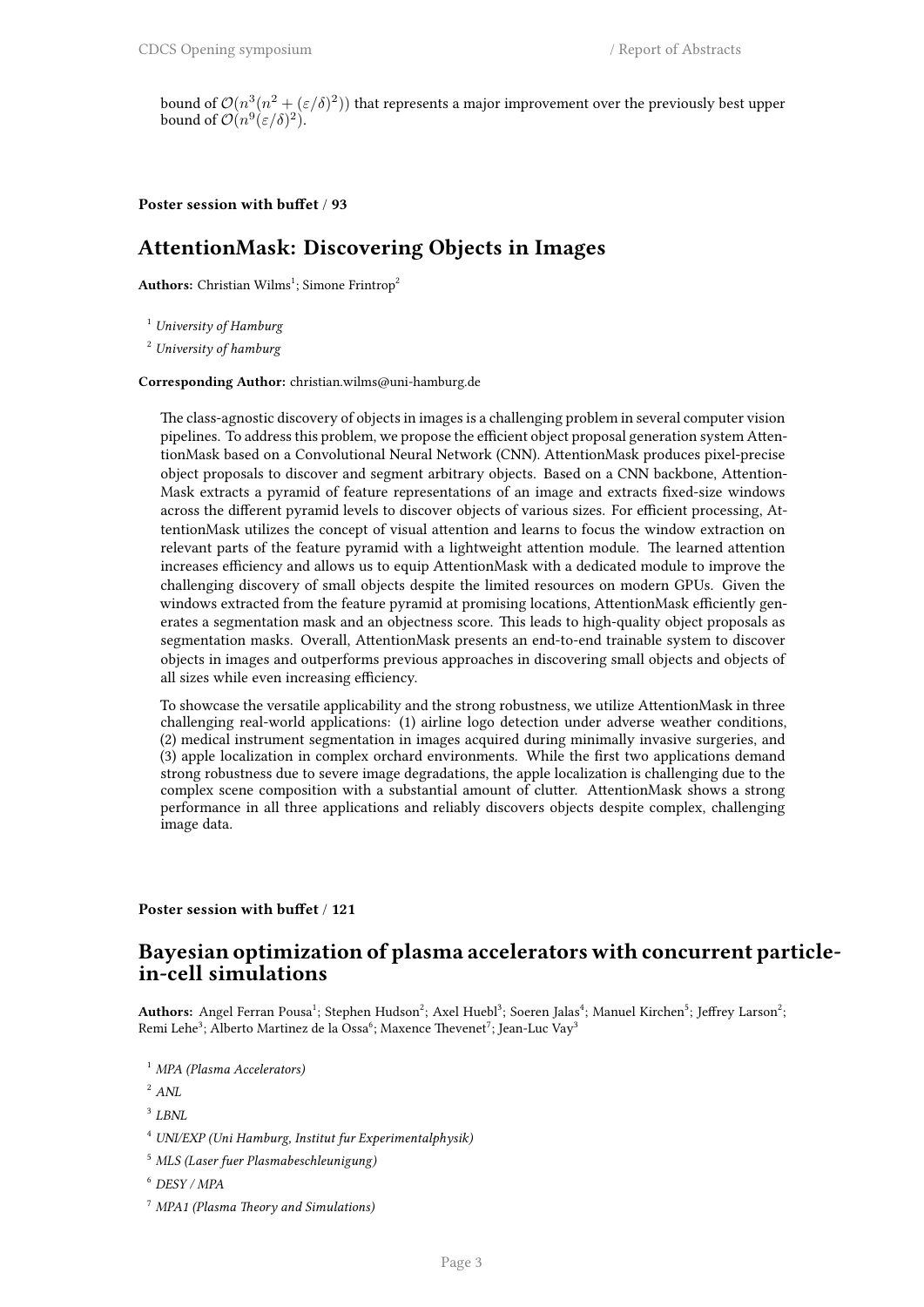#### **Corresponding Author:** angel.ferran.pousa@desy.de

The design and study of plasma-based accelerators greatly relies on numerical simulations with particle-in-cell codes. These simulations accurately model the interaction between plasmas, lasers, and charged particle beams, but are often computationally expensive. Thus, given the wide range of physical parameters involved, optimizing the accelerator performance requires efficient methods that reduce the number of simulations needed. In this context, Bayesian optimization has proven to be a particularly successful technique. It generates a surrogate model of the objective function, which is then used to guide the optimization by suggesting the most promising function evaluations. The model is iteratively updated with the new observations, leading to improved suggestions. Typically, this process is carried out sequentially, i.e., by performing only one simulation (of the most promising evaluation) per model iteration. Here, we present the development of a new library for Bayesian optimization capable of handling the concurrent evaluation of multiple simulations. This capability, enabled by the libEnsemble library, allows the optimization to take full advantage of high-performance computing clusters and results in a significant speedup of the process.

#### **Poster session with buffet** / **95**

### **Benchmarking Noise Models for Quantum Computing**

 ${\bf Authors:}$   ${\rm Dirk}$  Krücker $^1$ ; Kerstin Borras $^2$ ; Tom Weber $^3$ ; Karl Jansen $^1$ ; Matthias Riebisch $^{\rm None}$ 

- <sup>1</sup> *DESY*
- <sup>2</sup> *DESY / RWTH Aachen University*

<sup>3</sup> *University of Hamburg*

**Corresponding Author:** tweber@physnet.uni-hamburg.de

Quantum computing is expected to offer numerous applications in science and industry. Its main obstacle is the erroneous behaviour of current devices. To counteract these errors with methods such as quantum error mitigation, understanding them and predicting their impacts on computations is essential. Thus, it is necessary to construct and evaluate accurate noise models. Moreover, the quality of such a noise model might depend on the kind of application and the quantum circuits used. Several papers deal with noise models for quantum computing, sometimes running a set of arbitrary experiments to compare model predictions with hardware data.

However, the evaluation of noise models does not follow a systematic approach, making it nearly impossible to estimate the models' accuracy for a given application. Without such an estimate, it is unclear which types of errors are most dominant and which mitigation methods can be expected to be most effective.

Therefore, we present a systematic approach to benchmark noise models for quantum computing. It involves defining and running representative quantum circuits of different depths and widths. The outcomes of the experiments are evaluated with meaningful success criteria to obtain an overall metric of a given noise model. This process is similar to volumetric benchmarking used to assess quantum hardware but transferred to comparing hardware results to model predictions instead of ideal behaviour. Furthermore, we perform such a benchmark for a noise model of our choice in the context of Variational Quantum Algorithms (VQAs).

**Poster session with buffet** / **76**

### **Bottom-up proteomics to study pathogenic RNA(+) viruses**

**Author:** Pietro Scaturro<sup>1</sup>

1 *Leibniz Institute for Experimental Virology (HPI)*

**Corresponding Author:** pietro.scaturro@leibniz-hpi.de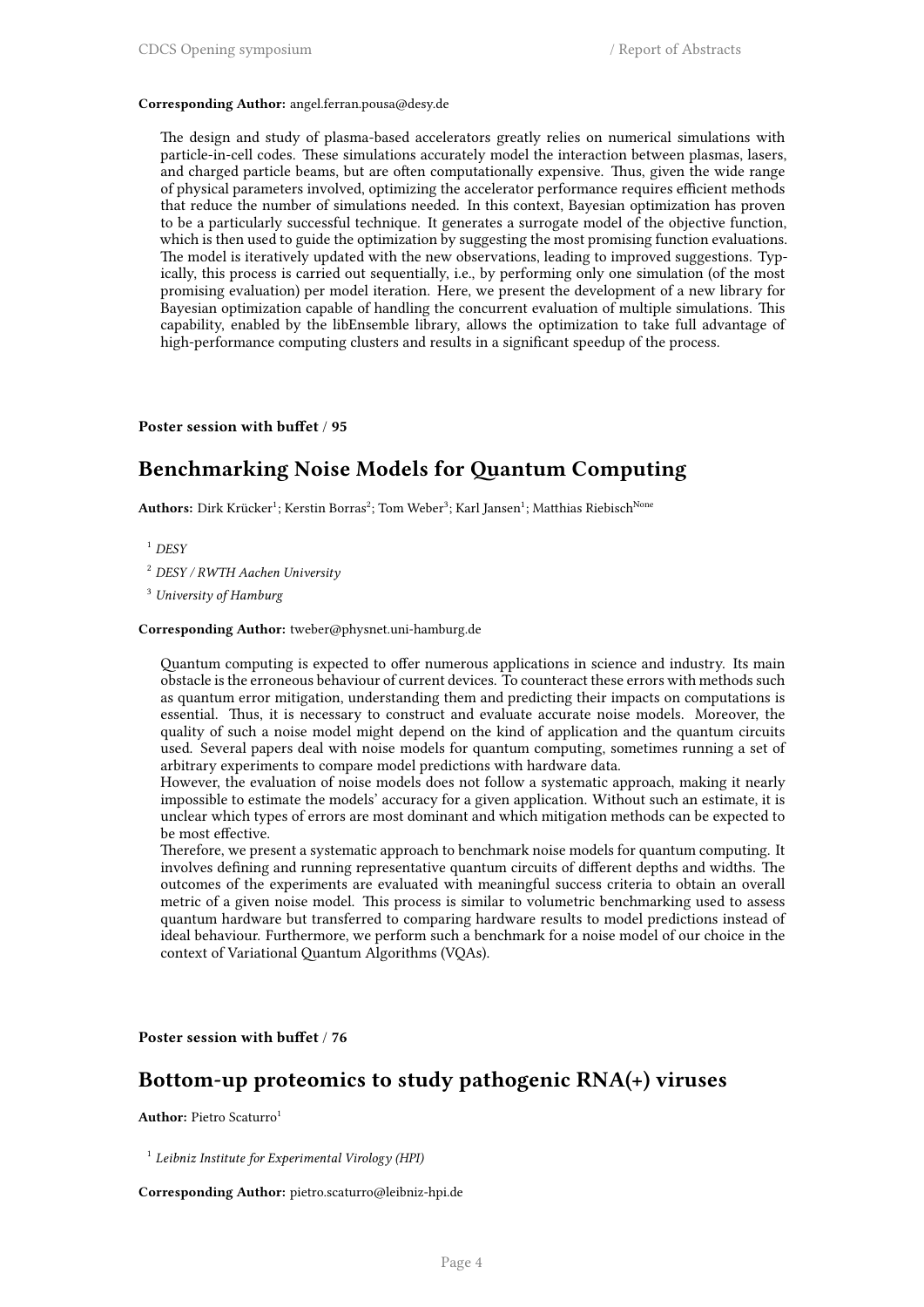Viral infections by RNA viruses emerged in the past decade as a global health challenge, given their enormous epidemic potential and their severe pathological outcomes. Despite a relatively high genetic similarity and overall conserved replication strategies, these viruses evolved finely tuned and divergent mechanisms of host exploitation, resulting in extraordinarily distinct tropisms and pathogeneses. To establish efficient replication and transmission, viruses need "entry points", in order to access specific cellular functions or evade dedicated defense mechanisms. This is often accomplished through direct binding of specific cellular proteins (i.e. protein-protein interactions), perturbation of the proteostasis of a subset of cellular proteins (i.e. turnover rate/stability) or modulation of the activity of entire cellular pathways through chemical modification of key signalling components (i.e. post-translational modifications).

Our group uses cutting-edge mass-spectrometry-based discovery tools in combination with molecular and biochemical approaches to systematically identify how pathogenic RNA(+) viruses (i.e. DENV, ZIKV, WNV, SARS-CoV-2) perturb protein and proteome homeostasis at all levels. In this talk, I will describe specific applications in which we have used these approaches to understand the complex regulatory processes perturbed by pathogenic RNA+ viruses *in vitro* and *in vivo*. The ultimate aim of these efforts is to shed light on the molecular mechanisms of virus-host adaptation, thereby exposing, categorizing and characterizing novel molecular targets.

**Poster session with buffet** / **62**

### **Cancer Driver Drug Interaction Explorer**

**Author:** Michael Hartung<sup>None</sup>

Co-authors: Elisa Anastasi<sup>1</sup>; Zeinab M. Mamdouh ; Cristian Nogales<sup>2</sup>; Harald HHW Schmidt<sup>2</sup>; Jan Baumbach<sup>3</sup>; Olga Zolotareva ; Markus List

1 *School of Computing, Newcastle University, Newcastle upon Tyne, UK*

<sup>2</sup> *Department of Pharmacology and Personalised Medicine, Maastricht University, Maastricht, Netherlands*

<sup>3</sup> *UHH (Universität Hamburg)*

**Corresponding Author:** michael.hartung@uni-hamburg.de

Cancer is a heterogeneous disease characterized by unregulated cell growth and promoted by mutations in cancer driver genes some of which encode suitable drug targets. Since the distinct set of cancer driver genes can vary between and within cancer types, evidence-based selection of drugs is crucial for targeted therapy following the precision medicine paradigm. However, many putative cancer driver genes can not be targeted directly, suggesting an indirect approach that considers alternative functionally related targets in the gene interaction network. Once potential drug targets have been identified, it is essential to consider all available drugs. Since tools that offer support for systematic discovery of drug repurposing candidates in oncology are lacking, we developed CADDIE, a web application integrating six human gene-gene and four drug-gene interaction databases, information regarding cancer driver genes, cancer-type specific mutation frequencies, gene expression information, genetically related diseases, and anticancer drugs. CADDIE offers access to various network algorithms for identifying drug targets and drug repurposing candidates. It guides users from the selection of seed genes to the identification of therapeutic targets or drug candidates, making network medicine algorithms accessible for clinical research. CAD-DIE is available at https://exbio.wzw.tum.de/caddie/ and programmatically via a python package at https://pypi.org/project/caddiepy/.

**Poster session with buffet** / **88**

### **Combination of Machine Learning with Finite Element Time Domain Methods for the Ultrabroadband Simulation of Nonlinear Optical Processes**

**Author:** Nils Margenberg<sup>1</sup>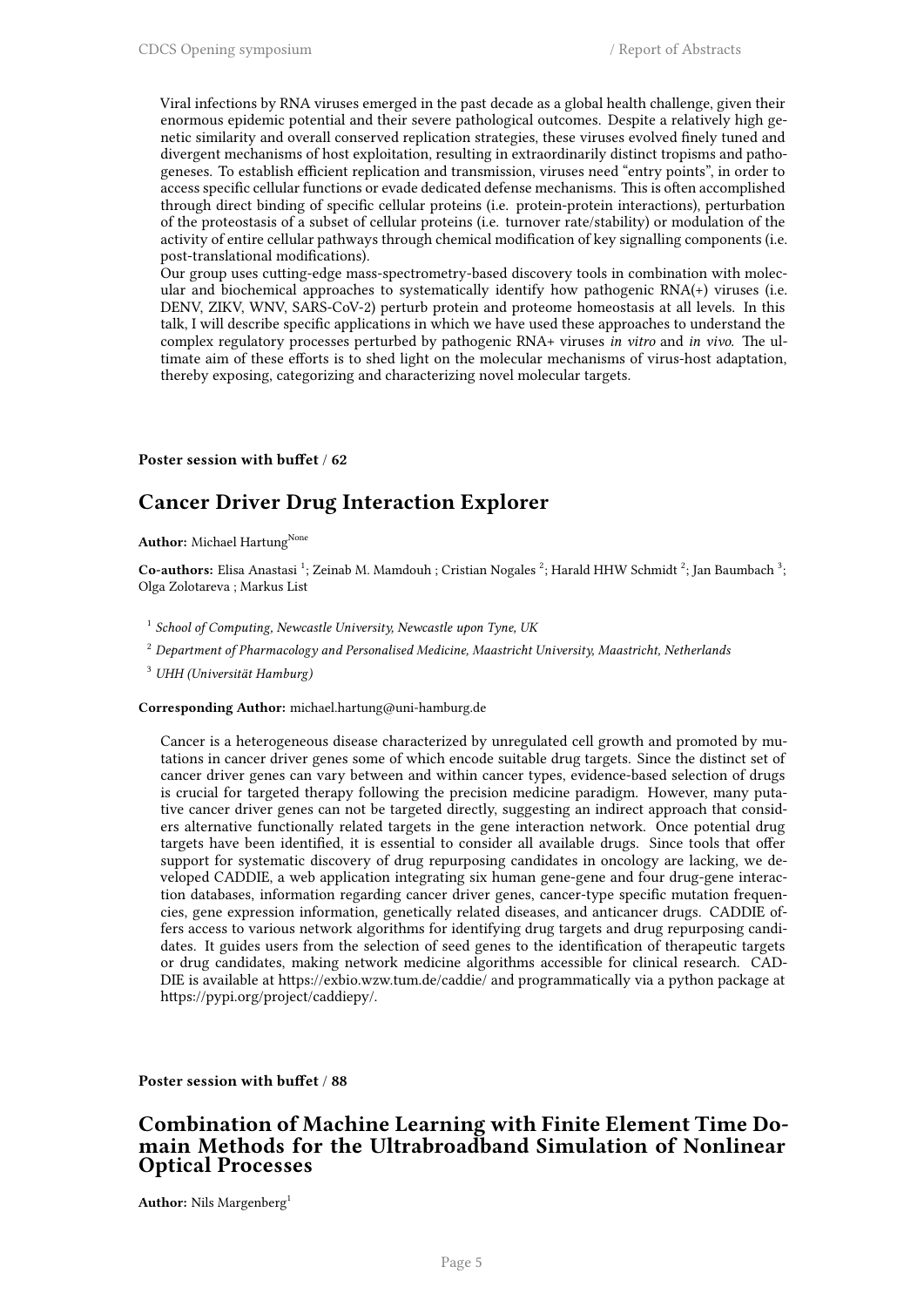### Co-authors: Franz Kaertner<sup>2</sup>; Markus Bause<sup>3</sup>

### <sup>1</sup> *DASHH*

- 2 *FS-CFEL-2 (Ultrafast X-rays Group)*
- <sup>3</sup> *Helmut-Schmidt-University Hamburg*

#### **Corresponding Author:** margenbn@hsu-hh.de

Nonlinear optical phenomena are the basis for a wide range of applications such as novel optical sources and measurements or diagnostic techniques. With growing complexity of physics and models, advanced discretization techniques and optimal performance properties of algorithms are of increasing importance for the simulation of nonlinear optical phenomena. Here we confirm the accuracy and efficiency of the concepts developed in the field of applied mathematics and show their application to problems of practical relevance.

Firstly, we investigate the accurate full broadband simulation of complex nonlinear optical processes. We develop a mathematical model and numerical simulation techniques without employing ad hoc approximations such as slowly varying envelopes. The techniques are used to elucidate THz generation in periodically poled Lithium Niobate (PPLN) including optical harmonic generation.

Secondly, we investigate the potential of using machine learning to accelerate simulations by exploiting knowledge based on data of our numerical experiments. Our approach takes advantage of the crystal structure through neural networks that learn the propagation through one period of the layers in the PPLN. We further use prior physical knowledge about the PDEs governing the wave propagation in PPLN. Based on examples from fluid mechanics, we show cross-disciplinary perspectives for the combination and coupling of machine learning and numerical simulation techniques and give an outlook on how this can be used in nonlinear optics.

**Poster session with buffet** / **87**

### **Combining Alphafold and MHz nanoSFX to unravel the structural basis of the specific activity of bacterial insecticides.**

**Author:** Dominik Oberthuer<sup>1</sup>

**Co-authors:** Colin Berry ; Henry N Chapman ; Lainey Williamson ; Richard Bean ; Adrian Mancuso ; Oleksandr Yefanov ; Marina Galchenkova

#### 1 *FS-CFEL-1 (Forschung mit Photonen Experimente 1)*

### **Corresponding Author:** dominik.oberthuer@cfel.de

Bacterial insecticides are important in green agricultural pest control and the combat against arboviruses. They act very specific on target organisms, thus neither harming other insects, nor vertebrates (including humans). Their occurrence as native nanocrystals and lack of structural homologues prevent current structure determination efforts to understand their mode of action. Alphafold v2.0 (AF2) – employing neural network based artificial intelligence – is the most advanced tool for protein structure prediction and the first one coming close to experimental methods. While it will not render experimental structural biology (crystallography, cryoEM, NMR) superfluous, it has many advantages for structural biologists, from better starting models for MD-simulations and molecular replacement phasing to producing place holders for structures that are not yet amenable for experimental determination. Combining Alphafold structure prediction with nanofocus serial femtosecond crystallography (nanoSFX) data collection under near physiological, radiation damage free conditions allowed the de novo structure determination of two, so far unknown protein structures from *Lysinibacillus sphaericus* from native nano crystals. In another case, we used Alphafold to generate a structure from an insecticidal protein for which no experimental model was available for subsequent docking studies with a novel structure to asses the structural basis of combined mode of action.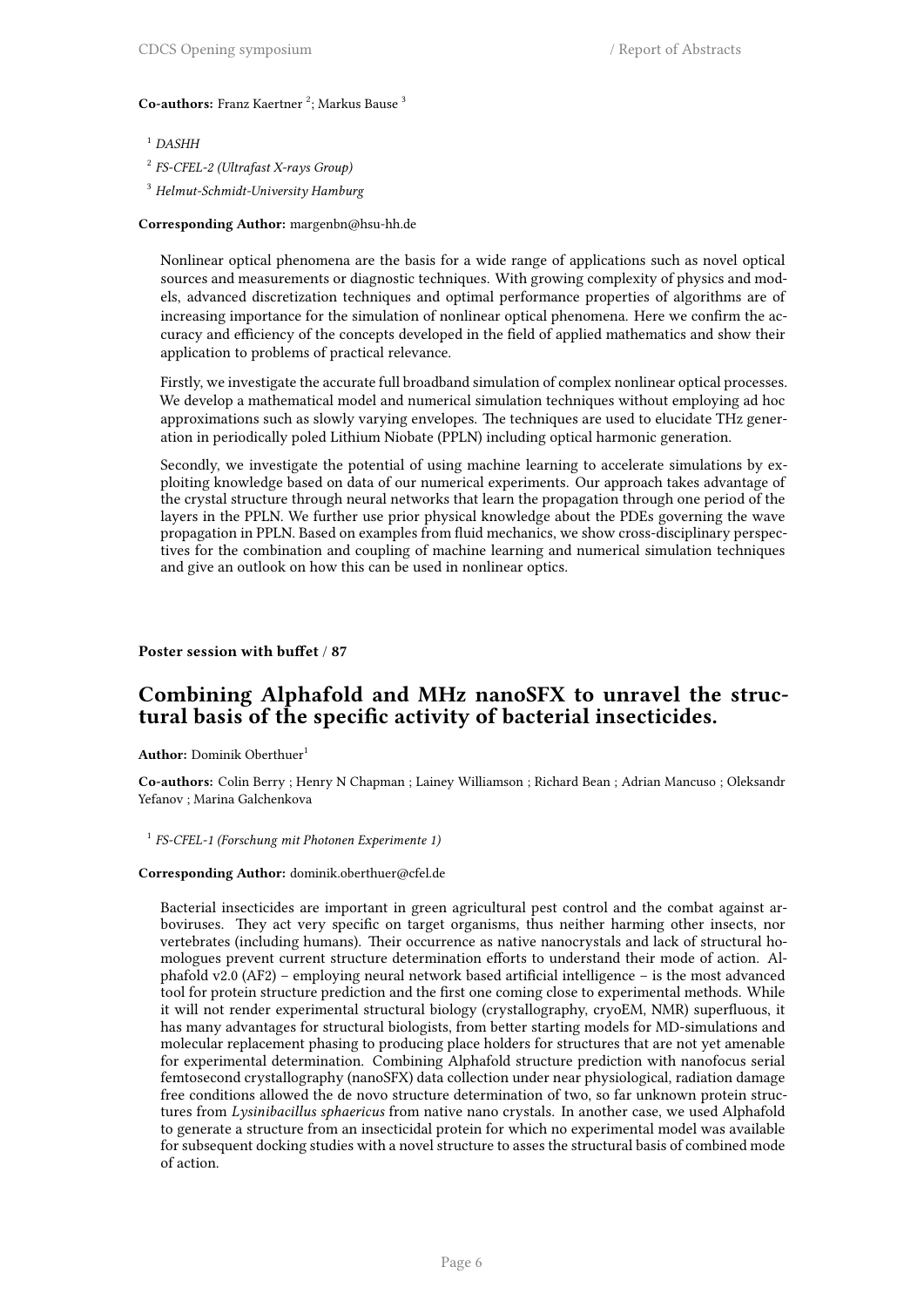### **Poster session with buffet** / **104**

### **Constraining Classification Results**

Author: Lothar Hotz<sup>1</sup>

<sup>1</sup> *Universität Hamburg*

#### **Corresponding Author:** lothar.hotz@uni-hamburg.de

Complex applications may demand for analyzing multiple sensor data, such as different camera views

in videos, radar data, or similar.

Furthermore, the need for interpreting these data may aim at different classification tasks, e.g.,

one classifier shall regonize numbers, another colours, a further shall track objects in the same sequence of images.

Even furthermore, those classification results may need to be combined to fulfil given rules, e.g., all numbers in the whole video of each tracked object should be the same.

Hence, sensor data fusion and end-to-end approaches are not a solution because of different problem dimensions.

In this case, the results of multiple Machine Learning modules

that classify data from different sensors in various ways have to be organized.

In this paper, we discuss an approach for gathering these results and continously formulating

constraint problems and solving those with methods from Constraint Processing know from symbolic artificial intelligence (AI).

The approach defines interfaces for the output of classifieres, i.e., classes, object-ids, time, and spatial or other properties of detections,

as well as a so called middle layer that transforms incoming detections into events consisting of constraint variables and constraint rules.

Those are then solved by a constraint system and a state-space search.

Hence, the result is a hybrid AI system that combines data-driven methods, such as Machine Learning, with knowledge-based methods,

such as Constraint Processing. We demonstrate our approach in applications for high-level vision analysis of sport video streams.

However, the approach is general and can also be applied for interpretation tasks in natural science and other areas.

### **Poster session with buffet** / **111**

### **Control software and data acquisition at the MHz repetition-rate FLASH**

**Author:** Christopher Passow<sup>1</sup>

1 *FS-FLASH-D (FLASH Photon Diagnostics and Controls)*

#### **Corresponding Author:** christopher.passow@desy.de

At the time when FLASH was constructed, controlling a high-repetition SASE FEL represented a bunch if challenges like the extraordinary requirements on timing on the femtosecond scale and the high number of electron bunches accelerated by the superconducting Linac. Especially the operation of the FLASH1 and FLASH2 beamlines by the same accelerator in parallel requires a reliable synchronization. The control system DOOCS (Distributed Object Oriented Control System) makes use of hardware based synchronization fiber optical networks while software controlled parameters are transferred via Ethernet.

With a typical 10 Hz rate of RF pulses with a duration of up to 800  $\mu$ s, trains of electron bunches can be accelerated with up to 5000 bunches per second divided between FLASH1 and FLASH2.

All data taken at FLASH, from the experimental as well as from the machine side, is tagged with the current time stamp and train Id as primary index and saved on a central data acquisition server. During the experiment is jDDD, a Java-based graphical tool for control system panel design, the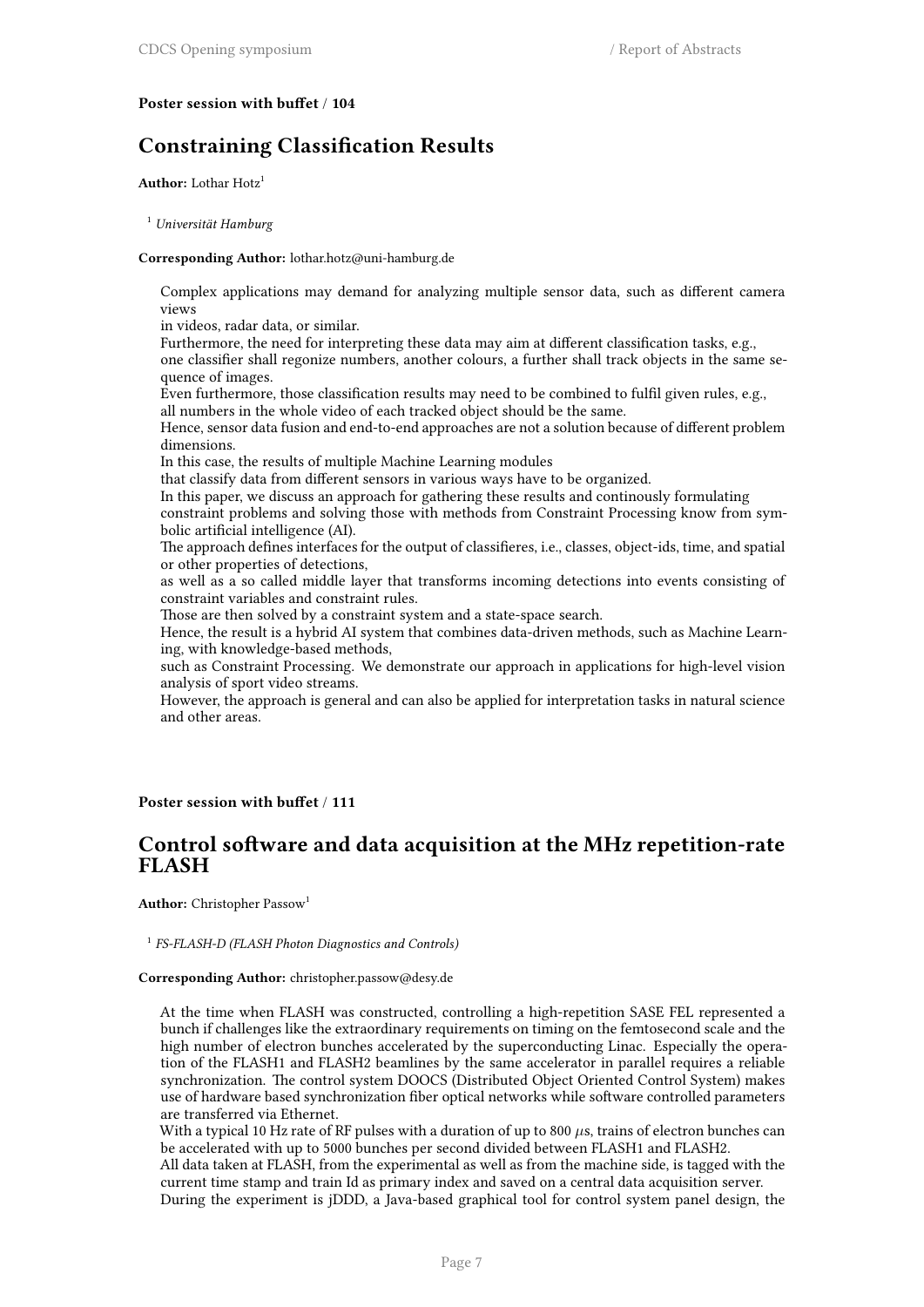main instrument to control the beamline and experiment although it is possible to use the DOOCS client API for device control and online data analysis.

For easier access the user's data are converted to the HDF5 format during or after the beamtime and can be analyzed at DESY's high power computing resources.

**Poster session with buffet** / **118**

### **DAPHNE4NFDI: DAta from PHoton and Neutron Experiments for NFDI**

Authors: Anton Barty<sup>1</sup>; Astrid Schneidewind<sup>2</sup>; Christian Gutt<sup>3</sup>; Lisa Amelung<sup>4</sup>; Bridget Murphy<sup>5</sup>; Frank Schreiber<sup>6</sup>; Jan-Dierk Grunwaldt $^7;$  Sebastian Busch $^8;$  Tobias Unruh $^9;$  Wiebke Lohstroh $^{10}$ 

- 1 *FS-SC (Scientific computing), DESY; Hamburg*
- 2 *Forschungszentrum Jülich, Jülich, Germany*
- <sup>3</sup> *Universität Siegen, Siegen, Germany*
- 4 *FS-SC (Scientific computing), DESY, Hamburg*
- <sup>5</sup> *Christian-Albrechts-Universität zu Kiel, Kiel, Germany*
- 6 *Eberhard Karls Universität Tübingen, Tubingen, Germany*
- <sup>7</sup> *Karlsruhe Institute of Technology, Karlsruhe, Germany*
- <sup>8</sup> *Helmholtz-Zentrum Hereon, Geesthacht, Germany*
- 9 *Friedrich-Alexander-Universität Erlangen-Nürnberg, Nuremberg, Germany*
- <sup>10</sup> *Technische Universität München, Munich, Germany*

#### **Corresponding Author:** lisa.amelung@desy.de

DAPHNE4NFDI (DAta from PHoton and Neutron Experiments for NFDI) is one of 19 consortia receiving funding as part of the German National Research Data Infrastructure (NFDI e.V.). The aim of DAPHNE4NFDI is to create a comprehensive infrastructure to process research data from large scale photon and neutron infrastructures according to the FAIR principles (Findable, Accessible, Interoperable, Repeatable). Broadly, we will provide the following tangible infrastructure through DAPHNE4NFDI for the wider photon and neutron community:

1. Improve metadata capture through consistent workflows supported by user-driven online logbooks that are linked to the data collection, thus enabling a richer capture of information about the experiments than is currently possible;

2. Establish a community repository of processed data, new reference databases and analysis code for published results, linked, where possible, to raw data sources, to sustainably improve access to research data and enable data and software re-use;

3. Develop, curate and deploy user-developed analysis software on facility computing infrastructure so that ordinary users can benefit from and repeat the analysis performed by leading power user groups through common data analysis portals. Uniquely, DAPHNE4NFDI engages directly with the user community to develop user-driven data solutions and infrastructure for the wider photon and neutron community. Hence, the DAPHNE4NFDI consortium consists of experts from KFS and KFN, experts from the different science fields and techniques at universities, research institutes and large-scale facilities and strongly interacts also with other NFDI-consortia.

**Poster session with buffet** / **100**

### **DESMOND 2.0: Identification of differentially expressed biclusters for unsupervised patient stratification**

**Author:** Olga Zolotareva<sup>1</sup>

Co-authors: Olga Isaeva<sup>2</sup>; Zoe Chervontseva<sup>3</sup>; Alexey Savchik<sup>4</sup>; Alexandra Abisheva<sup>5</sup>; Evgenia Zotova<sup>5</sup>; Niklas Probul  $^6$ ; Olga Tsoy  $^6$ ; David Blumenthal  $^7$ ; Martin Ester  $^8$ ; Jan Baumbach  $^9$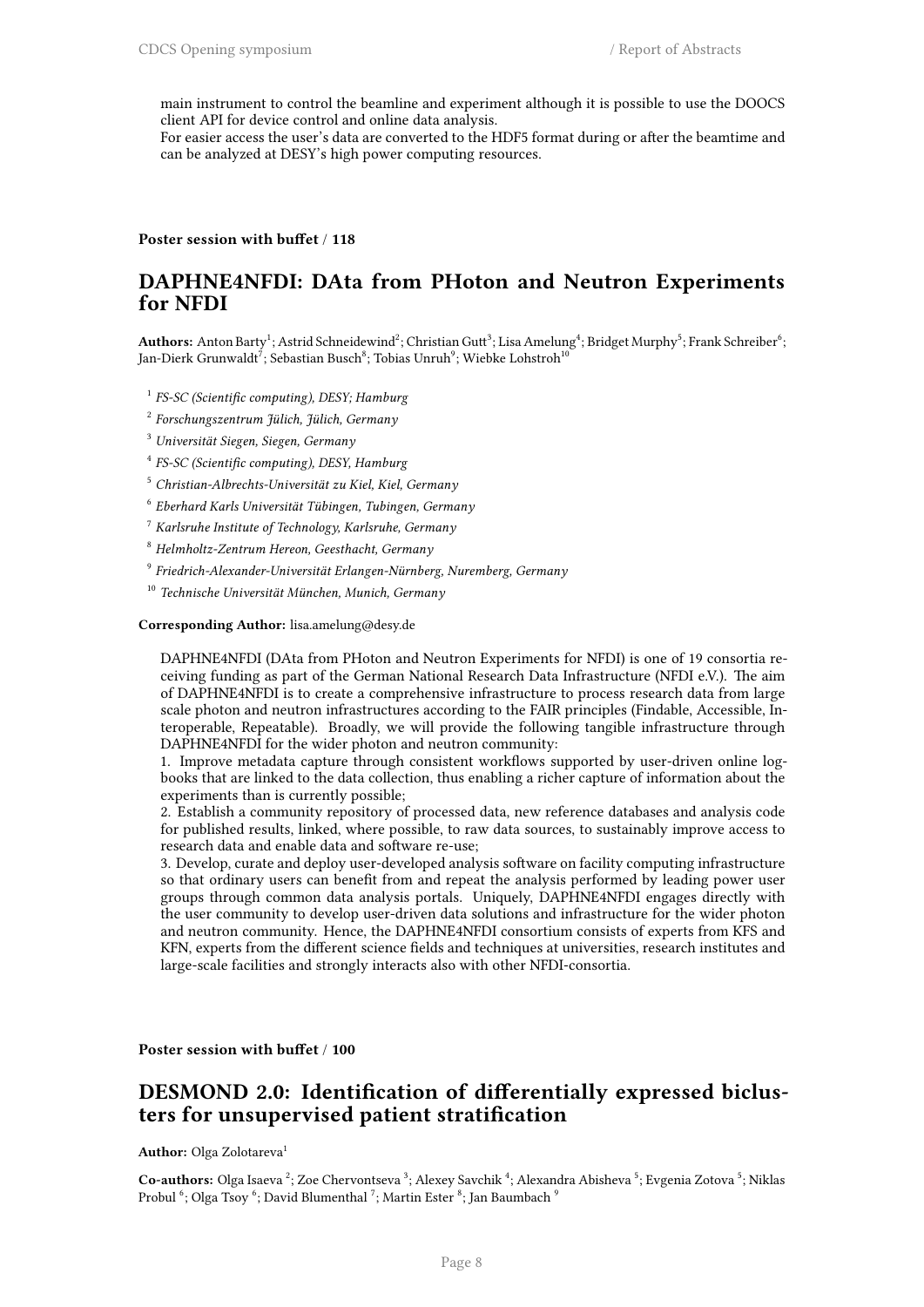- 1 *Technical University of Munich; University of Hamburg*
- <sup>2</sup> *Division of Molecular Oncology & Immunology, The Netherlands Cancer Institute, Amsterdam, the Netherlands Division of Tumor Biology & Immunology, The Netherlands Cancer Institute, Amsterdam, the Netherlands*
- <sup>3</sup> *A.A.Kharkevich Institute for Information Transmission Problems, Russian Academy of Sciences (RAS), Moscow,*
- <sup>4</sup> *A.A.Kharkevich Institute for Information Transmission Problems, Russian Academy of Sciences (RAS), Moscow, Russia*
- 5 *Federal State Budgetary Institution "National Medical Research Center of Endocrinology" of the Ministry of Health of Russia, Moscow, Russia*
- 6 *Institute for Computational Systems Biology, University of Hamburg, Hamburg, Germany*
- <sup>7</sup> *Department Artificial Intelligence in Biomedical Engineering, Friedrich-Alexander-Universität Erlangen-Nürnberg, Erlangen, Germany*
- 8 *School of Computing Science, Simon Fraser University, Burnaby, BC, Canada; Vancouver Prostate Centre, Vancouver, BC, Canada*
- 9 *Institute for Computational Systems Biology, University of Hamburg, Hamburg, Germany; Department of Mathematics and Computer Science, University of Southern Denmark, Odense, Denmark*

**Corresponding Author:** olga.zolotareva@uni-hamburg.de

Since latent disease heterogeneity complicates discovery of biomarkers and elucidation of disease mechanisms, unsupervised stratification based on omics data is an extremely important problem in biomedicine. This problem is traditionally approached by clustering methods which may not be efficient for high-dimensional datasets with multiple overlapping patterns of various sizes. A promising alternative for unsupervised patient stratification is biclustering. This is an approach that allows finding submatrices with a specific pattern in a two-dimensional sample-gene matrix.

Although dozens of biclustering methods have already been published, only a minority of them is aimed specifically at finding differentially expressed biclusters. Our previous work has shown a limited ability of existing biclustering methods to robustly recover known PAM50 breast cancer subtypes and little agreement between the outputs of different tools. This motivated us to develop DESMOND (https://github.com/ozolotareva/DESMOND), a novel method for the identification of differentially expressed biclusters which uses interaction networks as constraints to improve the robustness of the biclustering results. We applied DESMOND to two independent breast cancer cohorts (TCGA-BRCA and METABRIC) and confirmed that it identified more robust biclusters than other methods. However, found biclusters poorly recovered known subtypes and were small in terms of genes, possibly due to incompleteness of the input network.

Currently, we are developing DESMOND 2.0, an updated version of DESMOND which makes three major modifications. First, it does not rely on interaction networks and clusters individual genes instead of gene pairs. Second, it uses Gaussian mixture models for the binarization of gene expressions. Third, it allows the user to choose between probabilistic and deterministic clustering based on weighted gene co-expression network analysis. These modifications greatly improve the tool runtime and help to find larger biclusters in terms of genes and to recover known breast cancer subtypes more precisely.

**Poster session with buffet** / **75**

### **Data reduction in protein crystallography**

 ${\bf Authors:}$  Aleksandra Tolstikova<sup>1</sup>; Marina Galchenkova<sup>2</sup>; Oleksandr Yefanov<sup>2</sup>; Henry Chapman<sup>2</sup>

1 *FS-SC Photon Science Scientific Computing*

2 *FS-CFEL-1 (Forschung mit Photonen Experimente 1)*

**Corresponding Author:** marina.galchenkova@cfel.de

Area X-ray detectors became bigger (having more megapixels) and faster (measuring more frames per second). This allows to measure dynamical processes in protein crystals with high resolution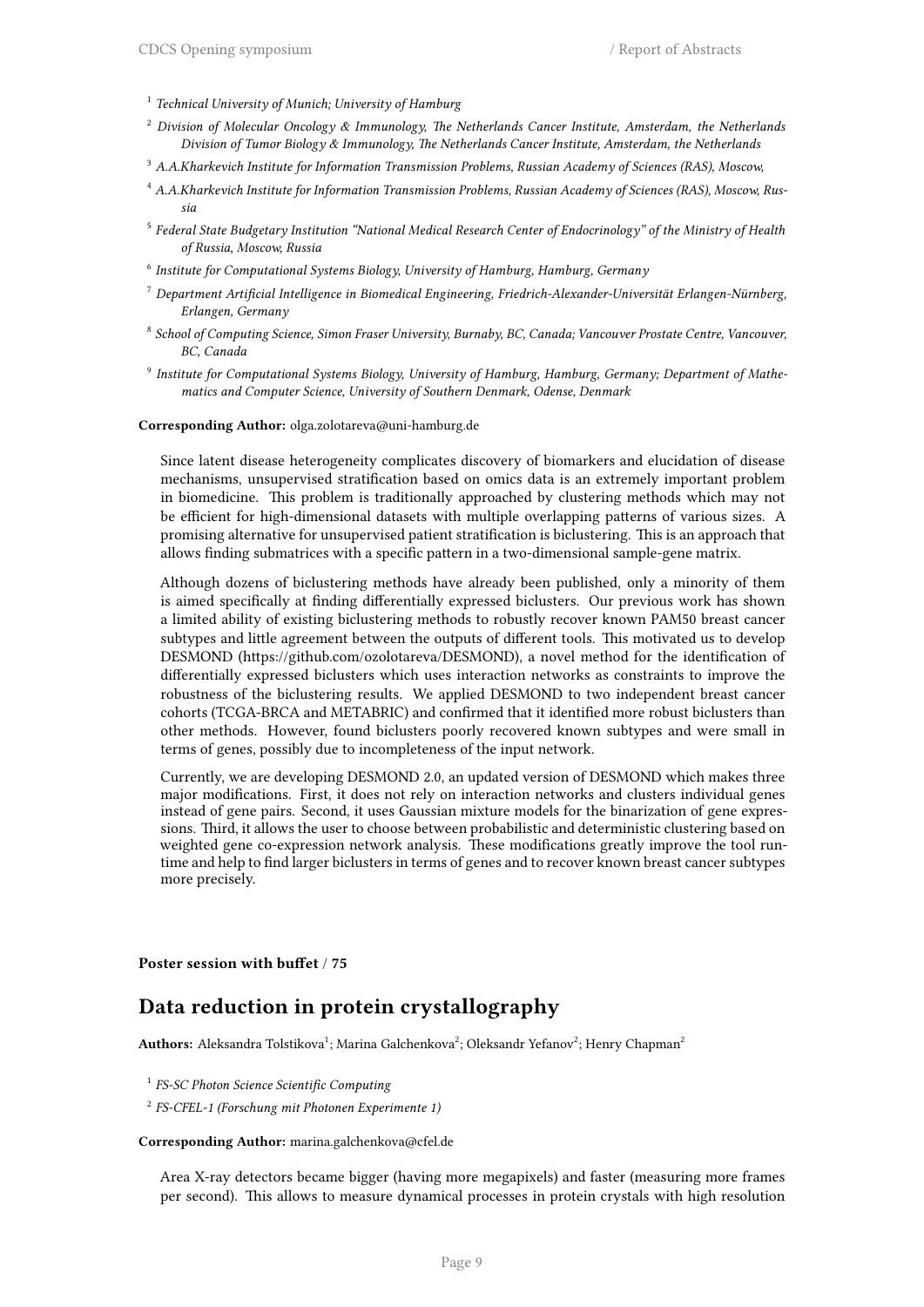and below 1ms time scale. The price to pay is the amount of data that such detectors generate. Unfortunately, storage volume is growing much slower. Therefore, there is an increasing gap between the data generation volume and the possibility to store it.

One of the most disk consuming type of experiments is macromolecular crystallography (MX) and especially serial crystallography (SX). Such experiments often require many Mpix detectors and usually can be done with very high speed – modern facilities produce enough photons to measure at 1kHz rate. Unfortunately, the lossless compression rate of such diffraction patterns is rather poor due to the high background. In standard MX experiments at synchrotrons, due to the well-established processing pipeline, only the averaged intensities of the Bragg peaks are kept. Unfortunately for FELs and synchrotron SX experiments such luxury is not possible yet – reprocessing of raw data can improve the result a lot. Recently we have shown that reprocessing of the data measured 10 years ago at LCLS led to resolution improvement from 3.5A to 2.5A.

We have tested different approaches for SX data reduction: compressing with different lossless algorithms, binning the data, saving only hits, quantization, etc. Data from different experiments at synchrotrons and FELs with various detectors and different samples were used. Checking the resulting statistics of compressed data (like CC\*/Rsplit, Rfree/Rwork, anomalous signal) we have demonstrated that the volume of the measured data can be greatly reduced (10-100 times!) while the quality of the resulting data was kept almost constant. Some compression strategies, tested on SX and MX datasets, can be applicable to other type of experiments.

**Poster session with buffet** / **61**

### **De-novo reconstruction and identification of transcriptional gene regulatory network modules differentiating single-cell clusters**

**Author:** Mhaned Oubounyt<sup>1</sup>

**Co-author:** Jan Baumbach<sup>1</sup>

<sup>1</sup> *Chair of Computational Systems Biology, University of Hamburg, Hamburg, Germany*

**Corresponding Author:** mhaned.oubounyt@uni-hamburg.de

Single-cell RNA sequencing (scRNA-seq) technology provides an unprecedented opportunity to understand gene functions and interactions at single-cell resolution. Various computational methods have been developed for differential expression and co-expression analysis in scRNA-seq data. However, little attention has been paid to differential co-expression analysis that potentially holds valuable insights that facilitate understanding disease mechanisms and underlying regulatory dynamics. Here we propose a new de novo reconstruction and identification of transcriptional gene regulatory network modules differentiating cell clusters (DiNiro) to accurately identify gene modules that exhibit varying regulatory patterns across cell clusters in single-cell RNA-sequencing data by capturing the variation in co-expression patterns based on gene expression profiles. Our method can determine small regulatory mechanisms underlying diseases or cellular programs that govern disease progression. Consequently, DiNiro is closing the gap between single-cell expression analysis and systems medicine by providing a tool for the reconstruction of predictive gene regulatory disease programs de novo directly from scRNAseq data. DiNiro is available at https://exbio.wzw.tum.de/diniro/.

**Poster session with buffet** / **120**

### **Deep Iterative Phase Retrieval for Ptychography**

 $\mathbf{Authors:}$  Simon Welker<sup>1</sup>; Tal Peer<sup>2</sup>; Henry Chapman<sup>3</sup>; Timo Gerkmann<sup>2</sup>

<sup>1</sup> *Universität Hamburg & Center for Free-Electron Laser Science*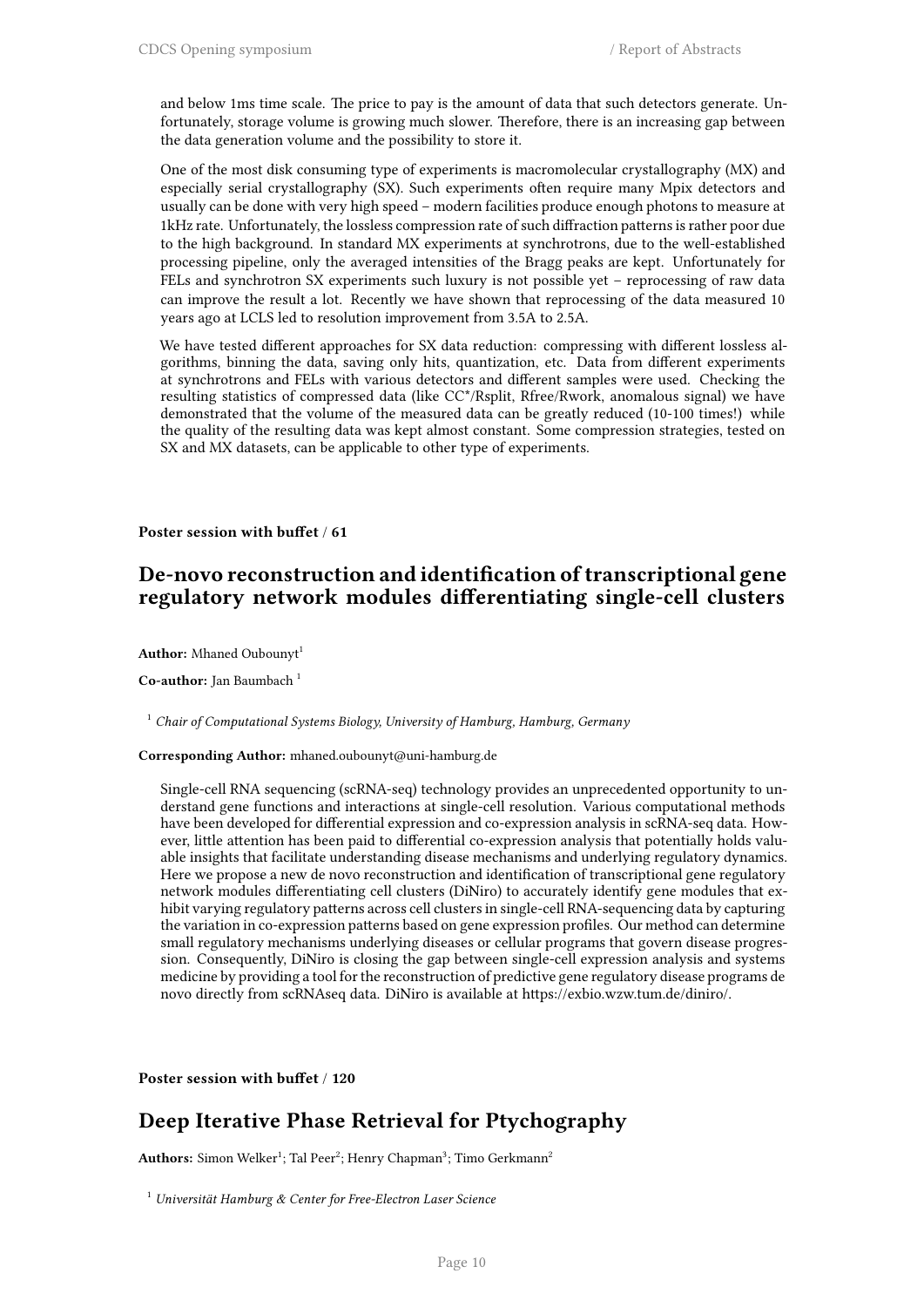<sup>2</sup> *Universität Hamburg*

3 *FS-CFEL-1 (Forschung mit Photonen Experimente 1)*

#### **Corresponding Author:** simon.welker@cfel.de

One of the most prominent challenges in the field of diffractive imaging is the phase retrieval problem: In order to reconstruct an object from its diffraction pattern, the inverse Fourier transform must be computed. This is only possible given the full complex-valued diffraction data, i.e. magnitude and phase. However, in diffractive imaging, generally only magnitudes can be directly measured while the phase needs to be estimated. In this work we specifically consider ptychography, a sub-field of diffractive imaging, where objects are reconstructed from multiple overlapping diffraction images. We propose an augmentation of existing iterative phase retrieval algorithms with a neural network designed for refining the result of each iteration. For this purpose we adapt and extend a recently proposed architecture from the speech processing field. Evaluation results show the proposed approach delivers improved convergence rates in terms of both iteration count and algorithm runtime.

### **Poster session with buffet** / **123**

### **Deep learning-based imaging in radio interferometry**

 $\mathbf{Authors:} \; \mathrm{Felix} \; \mathrm{Geyer^1}; \; \mathrm{Kevin} \; \mathrm{Schmidt^2}$ 

- 1 *PhD student, TU Dortmund University, WG Elsaesser*
- 2 *TU Dortmund*

#### **Corresponding Author:** kevin3.schmidt@tu-dortmund.de

The cleaning of data measured with radio interferometers is an essential task for the scientific use of radio interferometric images. Established methods are often time consuming and require expert knowledge. To generate reproducible images on small time scales, we have developed a prototype deep learning-based reconstruction method. This method takes the incomplete information in Fourier space as input and restores the missing information using convolutional layers. The architecture applied is inspired by super-resolution models that take advantage of residual learning. Simulated radio galaxies consisting of Gaussian components are used to train the deep learning model. The poster gives an overview of the current status of the project and the reconstruction

performance will be evaluated using various measures

**Poster session with buffet** / **117**

### **Descriptors based on the fragment molecular orbital method for machine learning prediction of X-ray absorption in proteins**

**Author:** Carlos Andrés Ortiz-Mahecha<sup>1</sup>

Co-authors: Sadia Bari<sup>2</sup>; Robert H. Meißner<sup>3</sup>

- 1 *Technische Universität Hamburg (TUHH)*
- 2 *FS (Forschung mit Synchrotronstrahlung)*
- <sup>3</sup> *Hamburg University of Technology*

#### **Corresponding Author:** carlos.mahecha@desy.de

Dynamic proton migration along the protein undergoes conformation structural changes being able to promote a folding/unfolding process. Those migration processes have been investigated by challenging near-edge X-ray absorption mass spectrometry (NEXAMS) experiments and computationally expensive calculations at high *ab initio* theory levels. Therefore, to obtain a solid understanding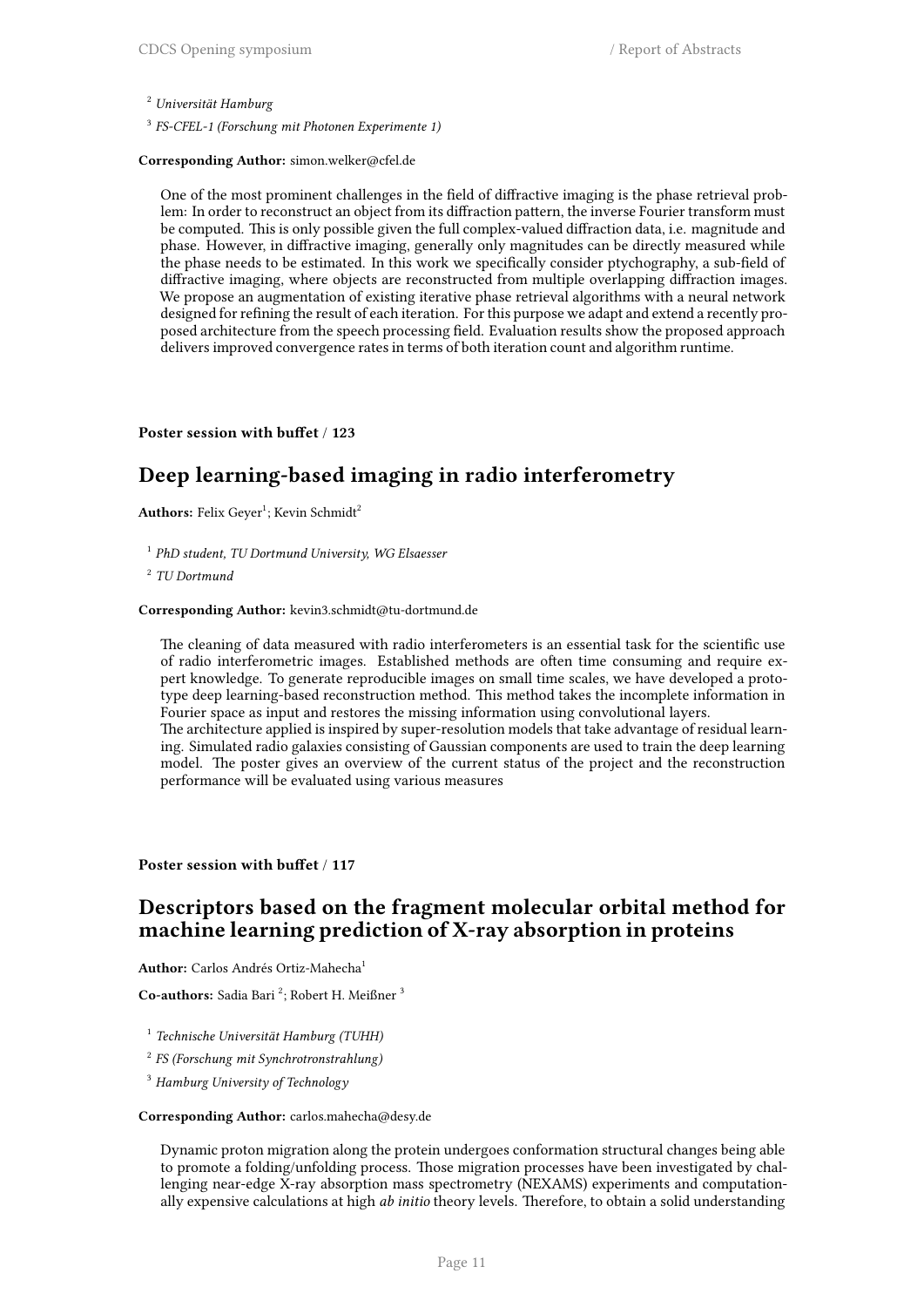of protonation dynamics, less expensive quantum mechanical (QM) calculations and data analysis are essential for assessing and interpreting the underlying electronic structures changes in proteins when studied by X-ray spectroscopy. Fragment molecular orbital (FMO) calculations have been performed to obtain interaction energies among the amino-acid residues (fragments) providing new *ab-initio* chemical insights into protein inner structure and preserving chemical-physical properties as in conventional *in-silico* calculations. Structural conformations studied by FMO have the key advantage of quantitatively assessing the inter-fragment interactions energies (IFIE) and, thus, separating the energy of each pair of fragments into several energy contributions standing for the so-called pair interaction energy decomposition analysis (PIEDA). To this end, we made a deeper data exploration using PIEDA to prepare QM accurate descriptors for machine learning (ML). Protein atomistic representation were transformed obtaining new smaller structural regions according to the energy decomposition analysis from the IFIE. This new atomistic mapping was created as a function of the properties quantitatively measured by PIEDA. In the X-ray spectra data, NEXAMS exploits the fact that core-electron excitation processes probe the structure locally facilitating to get the complete molecule X-ray absorption as a sum of their fragmented parts (by mass spectrometry). In this connection, PIEDA energy contributions, such as charge transfer, enable to map structural regions of spectroscopic interest and build new smaller sets of molecules from the original one. Thus, leading potentially the X-ray spectra calculation as a sum of smaller molecule sets X-ray spectrum afterwards, which is computationally more efficient for proteins.

**Poster session with buffet** / **59**

### **Dynamic structure investigation and spectra prediction of near edge X-ray absorption spectroscopy fine structure (NEXAFS) implementing supervised and unsupervised machine learning techniques**

 $\mathbf{Authors:}\ \mathbf{Amir}\ \mathbf{Kotobi}^{1};\ \mathbf{Robert}\ \mathbf{MeiBner}^{2};\ \mathbf{Sadia}\ \mathbf{Bari}^{3}$ 

1 *FS-SCS (Strukturdynamik Chemischer Systeme)*

2 *amburg University of Technology, Institute of Advanced Ceramics*

<sup>3</sup> *DESY*

### **Corresponding Author:** amir.kotobi@desy.de

The phenomenal growth of computing capabilities have accelerated the ability to combine chemistry, physics and Machine Learning (ML), as a true symbiosis, so as to precisely model and understand complex biomolecular processes at the atomistic scale. However, complexities of proteins and high computational costs of quantum mechanics methods for large systems impose a great challenge in obtaining insight into inherent properties of these biomolecules. To overcome this challenge, including data-driven ML models into the simulator's toolbox (molecular dynamics (MD) simulations) ease the path to perform large-scale simulations and understand the complex interplay of interatomic and intermolecular interactions. Examples of this approach can broadly fall into two categories, namely unsupervised and supervised ML techniques. In unsupervised ML, the conformational space of the biomolecules is explored based on estimating the probability distribution of relevant variables, describing the data of MD simulations. For instance, clustering and dimensionality reduction techniques are of particular interest for exploring datasets which are too high-dimensional to be visualised and understood. A supervised ML approach could be used to predict specific properties of the biomolecules based on so-called user-defined collective variables or reaction coordinates in which the simplest case is to investigate the atomization energy of the system or the force acting on the atoms during the simulation. In this project, we have implemented intricate replica exchange molecular dynamics (REMD) on different peptides in order to thoroughly screen the potential energy surface (PES). Unsupervised ML are applied to predict the spectroscopic data, e. g. infrared(IR) and X-ray absorption spectra. Moreover, we used supervised ML, such as graph neural networks (GNN) to predict more sophisticated chemical properties to explain the interplay between the biomolecules' conformations and spectroscopic data.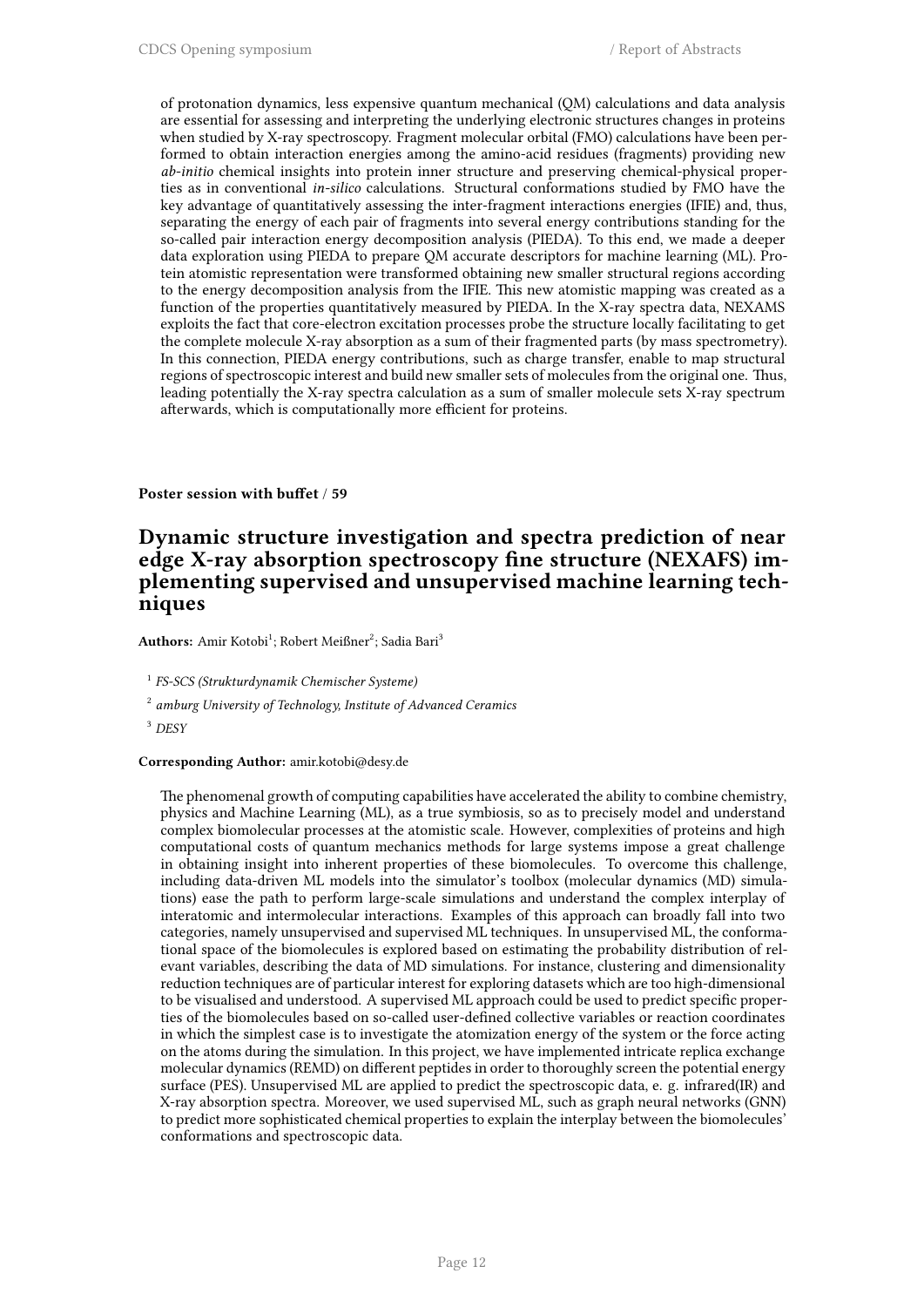### **Poster session with buffet** / **92**

### **Dynamics of oxygen-induced shape changes of supported Palladium nanoparticles**

### **Author:** Nastasia Mukharamova<sup>1</sup>

Co-authors: Simon Chung<sup>2</sup>; Roman Shayduk<sup>3</sup>; Johannes Moeller<sup>3</sup>; Andreas Stierle<sup>1</sup>

1 *FS-NL (Nanolab)*

<sup>2</sup> *DESY FS-NL*

3 *Eur.XFEL (European XFEL)*

### **Corresponding Author:** nastasia.mukharamova@desy.de

Understanding the dynamics such as shape changes observed in oxidation and reduction reactions of metal nanoparticles remains elusive. These processes occur at higher temperatures and under gas exposure on ultrafast time scales of femtoseconds to nanoseconds, and are crucial for understanding of fundamental processes in heterogeneous catalytic reactions. Here we present a detailed study of the structural response of an ensemble of palladium nanoparticles around 10 nm in diameter supported on a MgO substrate upon laser excitation with 0.1 ps time resolution. The goal of this work is to investigate how the palladium nanoparticles' shape changes during oxygen desorption. The nanoparticle shape change is induced by desorbing the oxygen with a laser excitation and the X-ray diffraction signal is measured in a pump-probe manner.

Preliminary experiments were performed the Materials Imaging and Dynamics instrument at the European XFEL. Pump-probe delay scans with the Pd sample at room temperature and purged with Ar were measured at different laser power levels, 20, 40, 60, 80, 100% of the maximum pump energy of 470 mJ/pulse. Data was acquired in a pump-probe delay range up to around 160 ps and with finer time steps between -2.5 to 6 ps. The Pd(111) reflex for this sample was observed on the 2D AGIPD detector, 3.5 m away from the sample. More than 100 000 measured 2D diffraction patterns were converted to the polar coordinates and the Bragg peaks were fitted with a Pseudo-Voigt function. Bragg peak parameters corresponding to the peak position, intensity and the peak's width in the radial and azimuthal directions were analyzed. The most pronounced signal was obtained from changes in the peak. We observed oscillations in the signal in the picosecond time range, together with an exponential decay time constant of  $\tau \approx 110$  ps.

### **Poster session with buffet** / **63**

### **Efficient algorithms for models in physical and engineering sciences**

 $\mathbf{Authors:}$  Daniel Ruprecht<sup>1</sup>; Sebastian Götschel<sup>1</sup>

<sup>1</sup> *Hamburg University of Technology*

### **Corresponding Author:** sebastian.goetschel@tuhh.de

Almost all areas in the physical or engineering sciences rely on computational models to some extent. The models can be based on fundamental physics processes (physics-based) which typically leads to a set of differential equations. Alternatively, machine learning techniques can be used to infer inputoutput relations out of very large sets of data. Both approaches come with different strengths and weaknesses but they rely on mathematical algorithms to function reliably and efficiently. In the last couple of years, we are also increasingly seeing synergies between both worlds, for example when ML is used as part of a numerical algorithm for solving the differential equations of a physics-based model.

Our poster will present various case studies where our mathematical research helped to improve models. Applications include fusion reactor modeling, simulations of combustion engines, in-silico modeling of osteoarthritis, and medical imaging.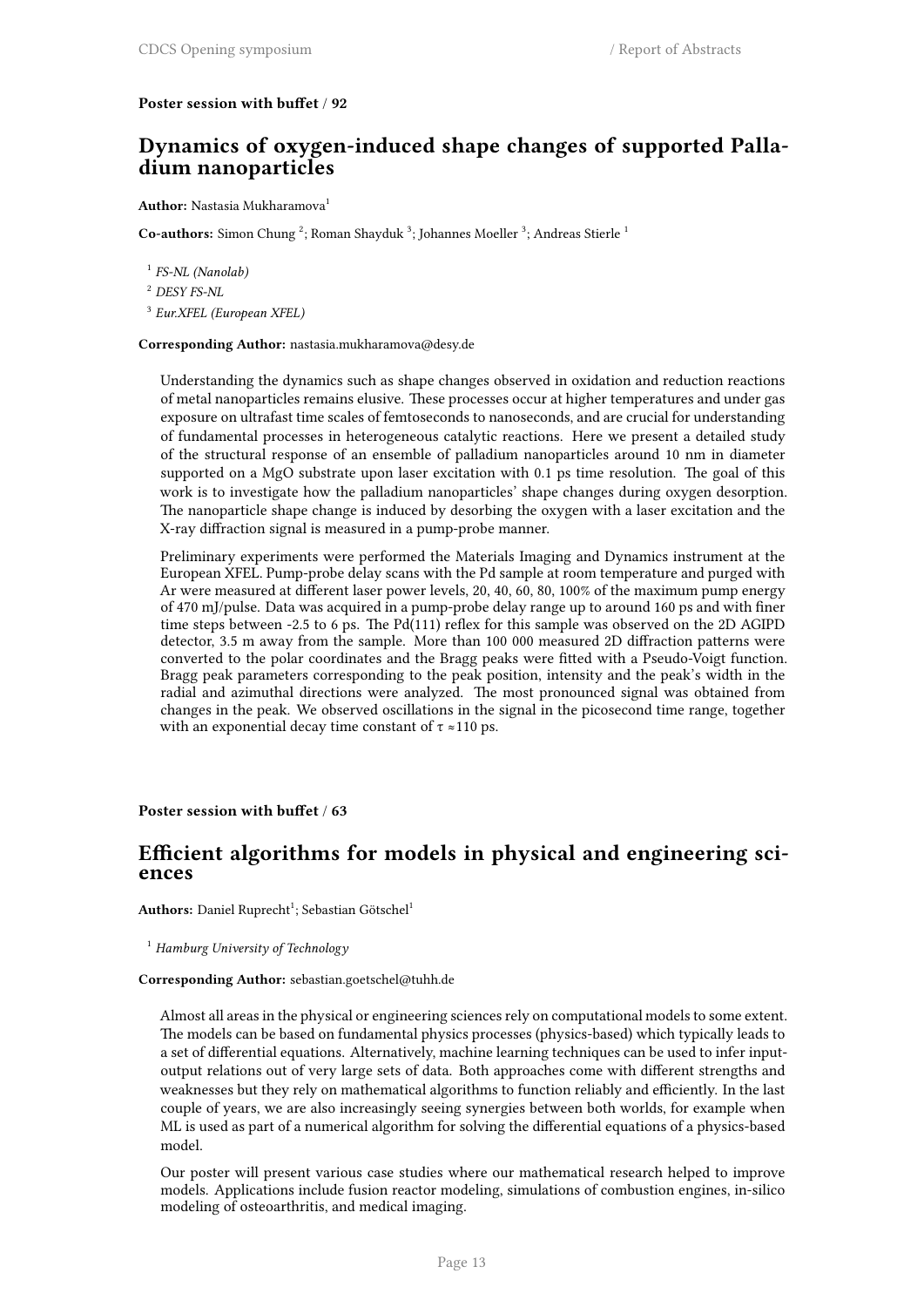### **Poster session with buffet** / **113**

### **Exploring Chemical Space Using Computational Techniques**

#### **Author:** Tim Wuerger<sup>1</sup>

Co-authors: Di Mei<sup>1</sup>; Bahram Vaghefinazari<sup>1</sup>; David A. Winkler<sup>2</sup>; Sviatlana V. Lamaka<sup>1</sup>; Mikhail L. Zheludkevich  $1$ ; Robert H. Meißner  $3$ ; Christian Feiler  $1$ 

- <sup>1</sup> *Helmholtz-Zentrum Hereon*
- 2 *La Trobe Institute for Molecular Science*
- <sup>3</sup> *Hamburg University of Technology*

#### **Corresponding Author:** tim.wuerger@hereon.de

Small organic molecules that modulate the degradation behavior of magnesium (Mg) constitute benign and useful materials to modify the service environment of light metal materials for specific applications. Particularly Mg—as the lightest structural engineering metal—is promising for advanced technologies that will tackle climate change through improved battery technologies and advanced transport applications. Furthermore, it can be employed as base material for bioresorbable medical implants. Due to high abundance, relatively low cost, and versatility, Mg and Mg-based alloys are being increasingly employed for these and other industrial applications. However, due to its comparably high chemical reactivity, many target applications also require domain-specific tailoring of the degradation properties of Mg. The vast chemical space of potentially effective compounds can be explored by machine learning-based quantitative structure-activity relationship (QSAR) models, accelerating the discovery of potent dissolution modulators—agents that decrease or increase the corrosion rate of the material. We use structural molecular similarities derived from the Smooth Overlap of Atomic Positions (SOAP) in a kernel ridge regression model to predict the experimental performance of a large number of potential Mg dissolution modulators. The robustness of our data-driven model is confirmed by blind validation of the dissolution modulating performance of 10 untested compounds. Finally, a workflow is presented that facilitates the automated discovery of chemicals with desired dissolution modulating properties from a commercial database, allowing for an active design of experiments.

#### **Poster session with buffet** / **125**

### **Flat-field correction of highly-dynamic processes**

Authors: Christian Schroer<sup>1</sup>; Earl F. O'Bannon<sup>2</sup>; Hanns-Peter Liermann<sup>3</sup>; Johannes Hagemann<sup>1</sup>; Mathias Trabs<sup>4</sup>; Rachel Husband<sup>5</sup>; Thea Engler<sup>6</sup>; Zsolt Jenei<sup>2</sup>

- 1 *FS-PETRA (PETRA III)*
- 2 *Lawrence Livermore National Laboratory*
- 3 *FS-PETRA-D (FS-PET-D Fachgruppe P02.2)*
- <sup>4</sup> *Karlsruhe Institute of Technology*
- <sup>5</sup> *DESY*
- <sup>6</sup> *DESY Hamburg*

#### **Corresponding Author:** thea.engler@desy.de

Using hard coherent x-rays, as produced in PETRA III and European XFEL, objects with a size of μm to nm can be imaged with full-field phase contrast, single-pulse imaging. With single-pulse imaging, specifically dynamic processes on the nanosecond-timescales can be investigated. A lensless imaging setup, which works without an optical instrument between the object and the detector, allows for an aberration-free detection of the object.

A recorded single-pulse hologram of the object under investigation is disturbed by artifacts stemming from the illumination. The origin of these artifacts are aberrations in the optics e.g. figure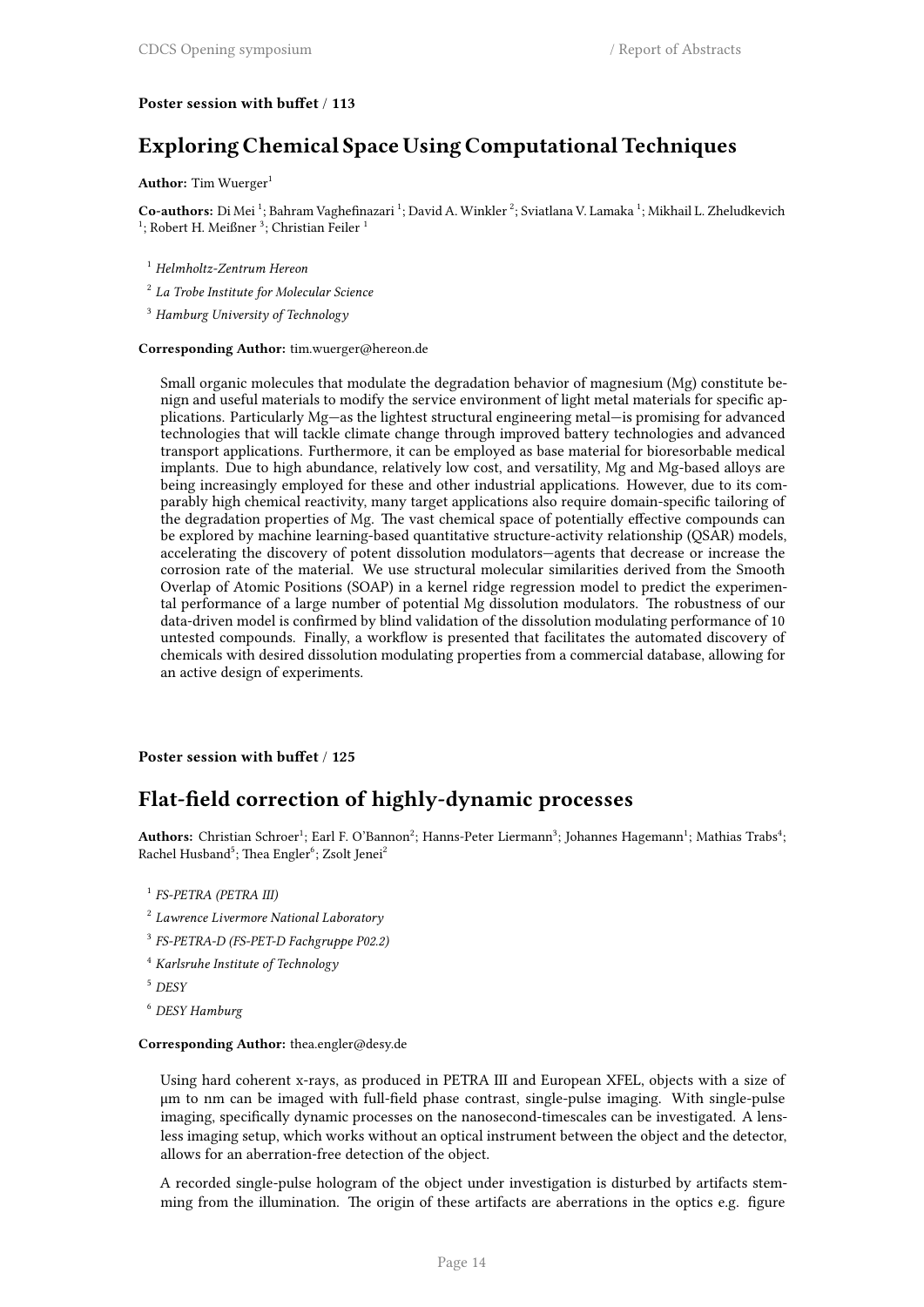errors or surface roughness. For further analysis the artifacts have to be removed, which is commonly achieved by a flat-field correction i.e., the x-ray image of the object of interest is divided by an empty-beam image.

This approach intrinsically assumes temporal stability of both illumination and object. In the case of XFEL experiments, the pulse-to-pulse fluctuations stemming from the SASE process violate this assumption. For the imaging conducted at PETRA III, in addition to vibrations in the beamline's optical components, the object itself incorporates dynamic movements.

The common case of the flat-field correction can be improved by recording an empty-beam imageseries.With selected principal components of principal component analysis (PCA) of the empty-beam series, the flat-field per object-image can be reconstructed. A careful selection of these principle components and its automation allows for improved results.

#### **Poster session with buffet** / **106**

### **Flimma: a federated and privacy-aware tool for differential gene expression analysis**

**Authors:** Amir Abbasinejad<sup>None</sup>; David B. Blumenthal<sup>None</sup>; Julian Matschinske<sup>None</sup>; Mohammad Bakhtiari<sup>1</sup>; Olga Zolotareva<sup>None</sup>; Daniel Rückert<sup>None</sup>; Georgios Kaissis<sup>None</sup>; Jan Baumbach <sup>None</sup>; Julian Späth<sup>None</sup>; Markus List<sup>None</sup>; Nina K. Wenke<sup>None</sup>; Paolo Tieri<sup>None</sup>; Reihaneh Torkzadehmahani<sup>None</sup>; Reza Nasirigerdeh<sup>None</sup>; Tobias Frisch<sup>None</sup>

#### <sup>1</sup> *Data scientist*

**Corresponding Author:** mohammad.bakhtiari@uni-hamburg.de

Aggregating transcriptomics data across hospitals can increase sensitivity and robustness of differential expression analyses, yielding deeper clinical insights. As data exchange is often restricted by privacy legislation, meta-analyses are frequently employed to pool local results. However, the accuracy might drop if class labels are inhomogeneously distributed among cohorts. Flimma (https://featurecloud.ai/app/flimma) addresses this issue by implementing the state-of-the-art workflow limma voom in a federated manner, i.e., patient data never leaves its source site. Flimma results are identical to those generated by limma voom on aggregated datasets even in imbalanced scenarios where meta-analysis approaches fail.

### **Poster session with buffet** / **70**

### **Generative modeling with Graph Neural Networks for the CMS HGCal**

Authors: Soham Bhattacharya<sup>1</sup>; Samuel Bein<sup>2</sup>; Kerstin Borras<sup>3</sup>; Engin Eren<sup>4</sup>; Frank Gaede<sup>5</sup>; Gregor Kasieczka<sup>2</sup>; William Korcari $^2$ ; Dirk Krücker $^6$ ; Peter McKeown $^5$ ; Moritz Scham $^1$ ; Moritz Wolf $^2$ 

- <sup>1</sup> *CMS (CMS Fachgruppe Searches)*
- <sup>2</sup> *UNI/EXP (Uni Hamburg, Institut fur Experimentalphysik)*
- <sup>3</sup> *DESY / RWTH Aachen University*
- 4 *FLC (FTX Fachgruppe SFT)*
- 5 *FTX (FTX Fachgruppe SFT)*
- <sup>6</sup> *DESY*

#### **Corresponding Author:** moritz.scham@desy.de

In high energy physics, detailed and time-consuming simulations are used for particle interactions with detectors. For the upcoming High-Luminosity phase of the Large Hadron Collider (HL-LHC),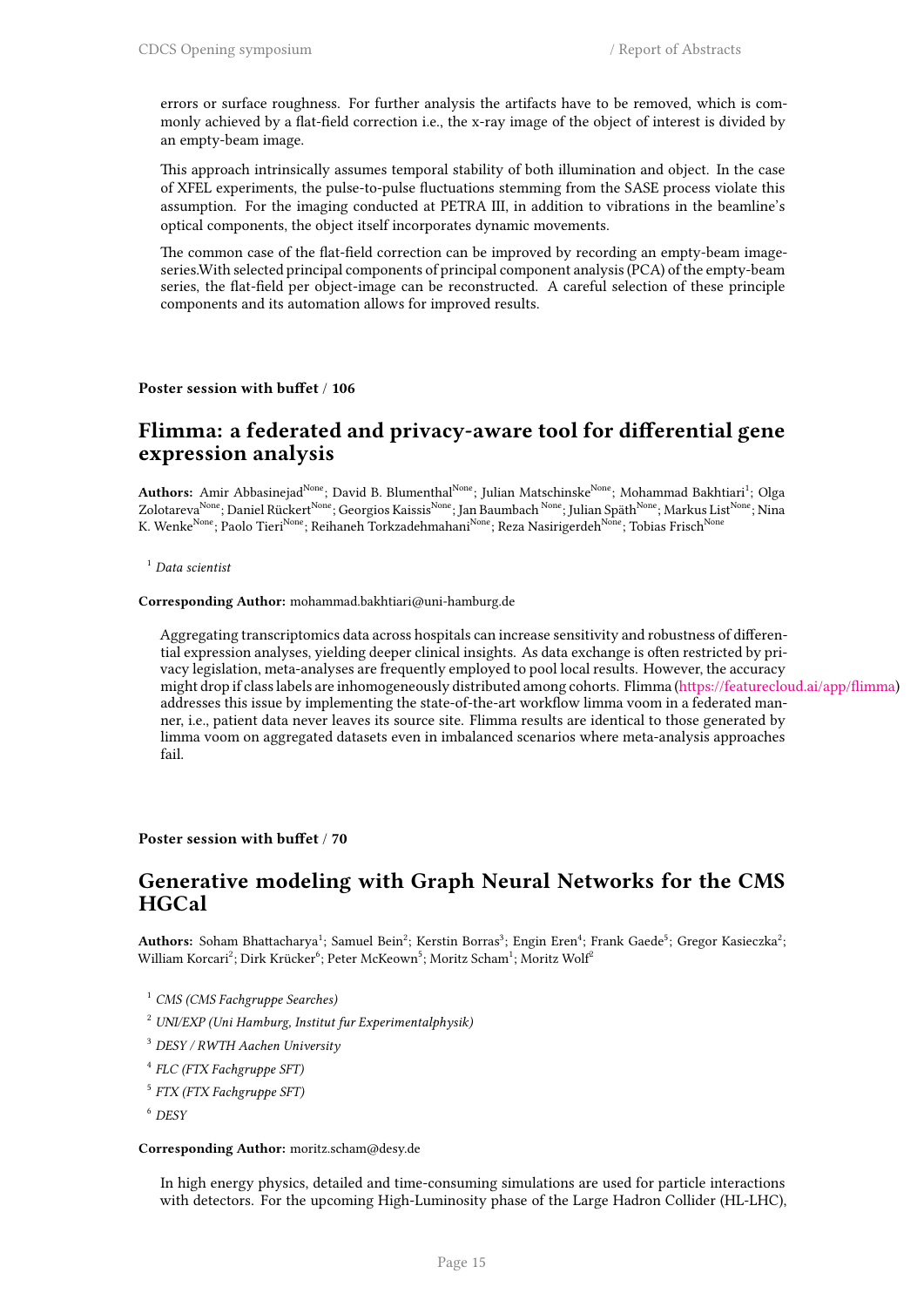the computational costs of conventional simulation tools exceeds the projected computational resources. Generative machine learning is expected to provide a fast and accurate alternative. The CMS experiment at the LHC will use a new High Granularity Calorimeter (HGCal) to cope with the high particle density. The new HGCal is an imaging calorimeter with a complex geometry and more than 3 million cells. We report on the development of a GraphGAN to simulate particle showers under these challenging conditions.

**Poster session with buffet** / **116**

### **Helmholtz Imaging - Capture the world of science**

 $\mathbf{Authors:}$  David Schwartz $^1;$  Franz Rhee $^1;$  Knut Sander $^2;$  Philipp Heuser $^3;$  Sara Krause-Solberg $^4$ 

- 1 *IT (Research and Innovation in Scientific Co)*
- <sup>2</sup> *Helmholtz Imaging Platform HIP*
- <sup>3</sup> *DESY/Helmholtz Imaging*
- 4 *FS-PETRA (PETRA III)*

### **Corresponding Author:** philipp.heuser@desy.de

Helmholtz Imaging's mission is to unlock the potential of imaging in the Helmholtz Association. Image data provide a substantial part of data being generated in scientific research. Helmholtz Imaging is the overarching platform to better leverage and make accessible to everyone the innovative modalities, methodological richness, outstanding expertise and data treasures of the Helmholtz Association.

Helmholtz Imaging empowers and supports scientists in all aspects of imaging, on different occasions, at any point in their career and at all levels. Imaging-based research projects are encouraged to contact us for scientific or technical support, to enter into collaborations with our research groups, or to network with imaging experts from other Helmholtz programs.

With this poster we introduce our portfolio to you, and show all the possible ways how you can interact with or benefit from us and our services. DESY is hosting the Helmholtz Imaging coordination team as well as one of three support units.

Discover our portfolio and become a part of Helmholtz Imaging!

### **Poster session with buffet** / **108**

### **High-Performance Computing using GPU for plasma acceleration**

<code>Authors:</code> Severin Diederichs $^1;$  Angel Ferran Pousa $^2;$  Carlo Benedetti $^3;$  Axel Huebl $^3;$  Remi Lehe $^3;$  Andrew Myers $^3;$ Alexander Sinn<sup>4</sup>; Jean-Luc Vay<sup>3</sup>; Weiqun Zhang<sup>3</sup>; Maxence Thévenet<sup>4</sup>

- <sup>1</sup> *MPA3 (Plasma Accelerators for Photon Science)*
- <sup>2</sup> *MPA (Plasma Accelerators)*

3 *LBNL*

<sup>4</sup> *MPA1 (Plasma Theory and Simulations)*

#### **Corresponding Author:** maxence.thevenet@desy.de

Plasma accelerators enable the acceleration of charged particles over short distances due to their multi-GeV/m field gradients, making them a compact alternative to conventional technologies. Despite large progress on beam energy and quality over the last decade, significant progress is still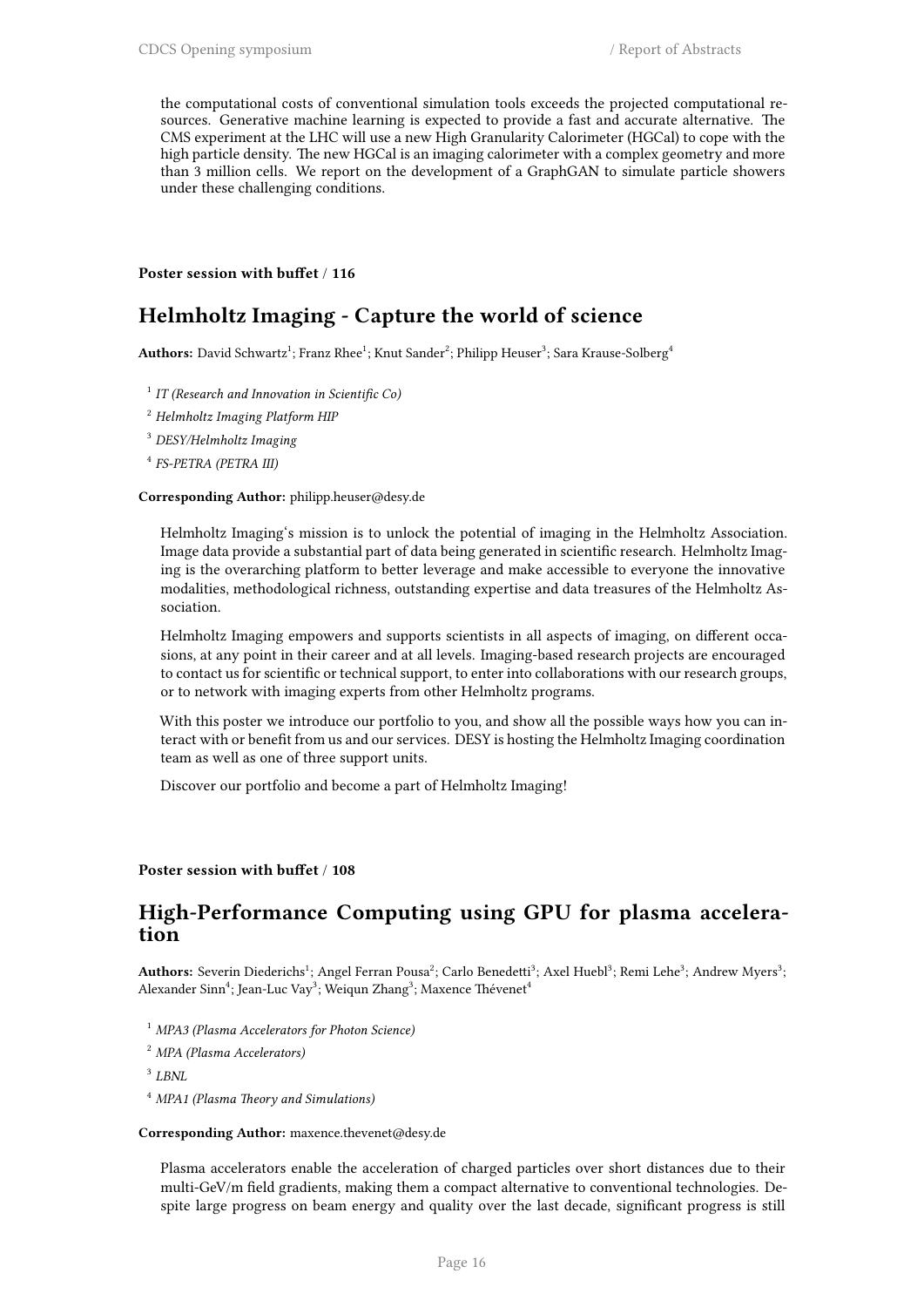required on beam quality and stability to fill the gap between promising concepts and productionready accelerators. The Particle-in-Cell (PIC) method is a reliable tool to simulate plasma acceleration, and PIC simulations play a major role in understanding, exploring and improving plasma accelerators.

In the PIC method, the electric and magnetic fields are resolved on a grid, and the plasma dynamics is represented by an ensemble of macro-particle moving freely in the domain, and constantly interacting with the grid. Production simulations routinely use billions of grid cells and macro-particles, making the use of high-performance computing a necessity. In this presentation, we will discuss progress on numerical schemes, algorithms and hardware to enable high-fidelity simulations in a reasonable time in a rapidly-evolving landscape. The new open-source, GPU-capable quasi-static PIC code HiPACE++ will be presented. Built on the open-source mesh refinement library and portability layer AMReX, the code demonstrates considerable acceleration over comparable implementations, and excellent scaling up to hundreds of GPUs.

### **Poster session with buffet** / **68**

### **Impact of quantum noise on the training of quantum Generative Adversarial Networks**

**Author:** Florian Rehm<sup>1</sup>

Co-authors: Kerstin Borras<sup>2</sup>; Dirk Krücker<sup>3</sup>; Simon Schnake<sup>2</sup>; Sofia Vallecorsa<sup>4</sup>; Stefan Kühn ; Michele Grossi ; Karl Jansen  $^3$ ; Lena Funcke ; Su Yeon Chang  $^5$ ; Tobias Hartung ; Cenk Tüysüz

<sup>1</sup> *CMS (CMS Fachgruppe Searches)*

<sup>2</sup> *DESY / RWTH Aachen University*

<sup>3</sup> *DESY*

<sup>4</sup> *CERN*

<sup>5</sup> *CERN / EPFL*

#### **Corresponding Author:** florian.matthias.rehm@desy.de

Current noisy intermediate-scale quantum devices suffer from various sources of intrinsic quantum noise. Overcoming the effects of noise is a major challenge, for which different error mitigation and error correction techniques have been proposed.

In this paper, we conduct a first study of the performance of quantum Generative Adversarial Networks (qGANs) in the presence of different types of quantum noise, focusing on a simplified use case in high-energy physics.

In particular, we explore the effects of readout and two-qubit gate errors on the qGAN training process. Simulating a noisy quantum device classically with IBM's Qiskit framework, we examine the threshold of error rates up to which a reliable training is possible. In addition, we investigate the importance of various hyperparameters for the training process in the presence of different error rates, and we explore the impact of readout error mitigation on the results.

**Poster session with buffet** / **112**

### **Improving robustness of jet tagging algorithms with adversarial training**

**Author:** Annika Stein<sup>1</sup>

Co-authors: Xavier Coubez<sup>2</sup>; Spandan Mondal<sup>1</sup>; Andrzej Novak<sup>1</sup>; Alexander Schmidt<sup>1</sup>

1 *RWTH Aachen University*

2 *RWTH Aachen University; Brown University*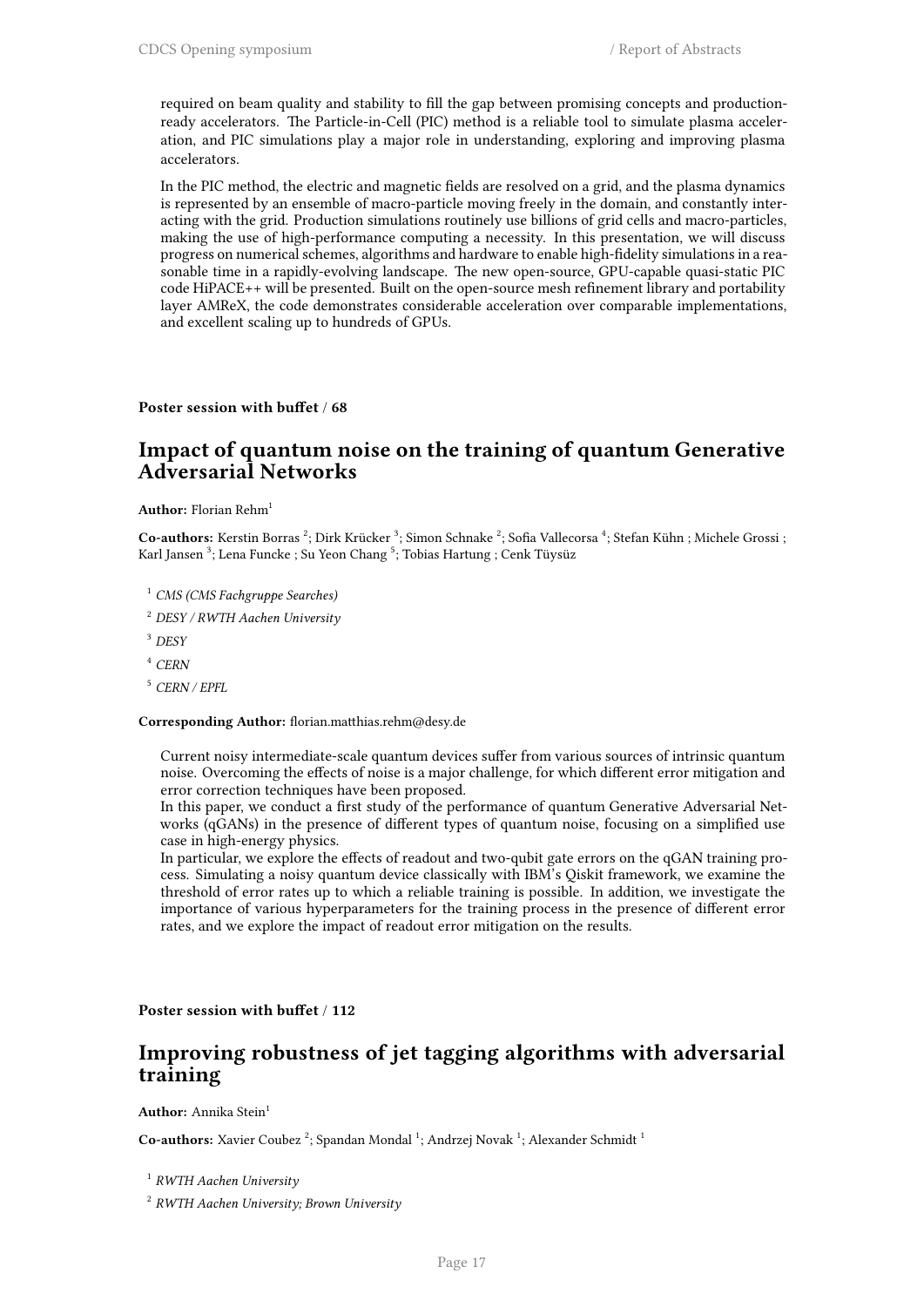#### **Corresponding Author:** annika.stein@desy.de

Deep learning is a standard tool in the field of high-energy physics, facilitating considerable sensitivity enhancements for numerous analysis strategies. In particular, in identification of physics objects, such as jet flavor tagging, complex neural network architectures play a major role. However, these methods are reliant on accurate simulations. Mismodeling can lead to non-negligible differences in performance in data that need to be measured and calibrated against. We investigate the classifier response to input data with injected mismodelings and probe the vulnerability of flavor tagging algorithms via application of adversarial attacks. Subsequently, we present an adversarial training strategy that mitigates the impact of such simulated attacks and improves the classifier robustness. We examine the relationship between performance and vulnerability and show that this method constitutes a promising approach to reduce the vulnerability to poor modeling.

### **Poster session with buffet** / **101**

### **Interactive TEMPy**

 $\mathbf{Authors: } \ \mathbf{Maya} \ \mathbf{Topf}^1; \ \mathbf{Thomas} \ \mathbf{Mulvaney}^2; \ \mathbf{Tristan} \ \mathbf{Cragnolini}^3$ 

<sup>1</sup> *CSSB (Centre for Structural Systems Biology)*

2 *FS-CS (CSSB-Geschaeftsstelle)*

3 *Birkbeck / UCL University of London*

**Corresponding Author:** thomas.mulvaney@cssb-hamburg.de

Cryo-EM is a popular technique for understanding the structure of biological molecules. At intermediate resolutions (worse than ~4.5 Å), building and assessing the quality of atomic models derived from cryo-EM data is particularly difficult. At this resolution range, existing X-ray models or models derived from machine-learning based structure prediction approaches such as AlphaFold2 offer information about local geometry, but may require adjustment to be well fit to the cryo-EM data. *Interactive TEMPy* is a plugin for ChimeraX which facilitates fitting such models to density maps using a variety of methods.

The combination of manual placement, global search and density-based fitting offers a flexible platform for model refinement.

Integration with RIBFIND offers a flexible approach to decomposing structures hierarchically, a method which has seen success in automated fitting tools such as Flex-EM.

### **Poster session with buffet** / **119**

### **Lasers for Accelerators Controlled by Artificial Intelligence Methods**

**Author:** Henrik Tuennermann<sup>1</sup>

**Co-author:** Ingmar Hartl <sup>2</sup>

1 *FS-LA (Research Topics)*

2 *FS-LA (Lasergruppe)*

#### **Corresponding Author:** henrik.tuennermann@desy.de

For optimal operation, accelerators and FELs require precise control of their control parameters. Lasers are of critical importance for photocathode, FEL seeding, and probe lasers. We will show our current results and plans to optimize the performance (pulse parameters, fast set-point tuning, stability) of our photocathode and pump-probe lasers using AI methods.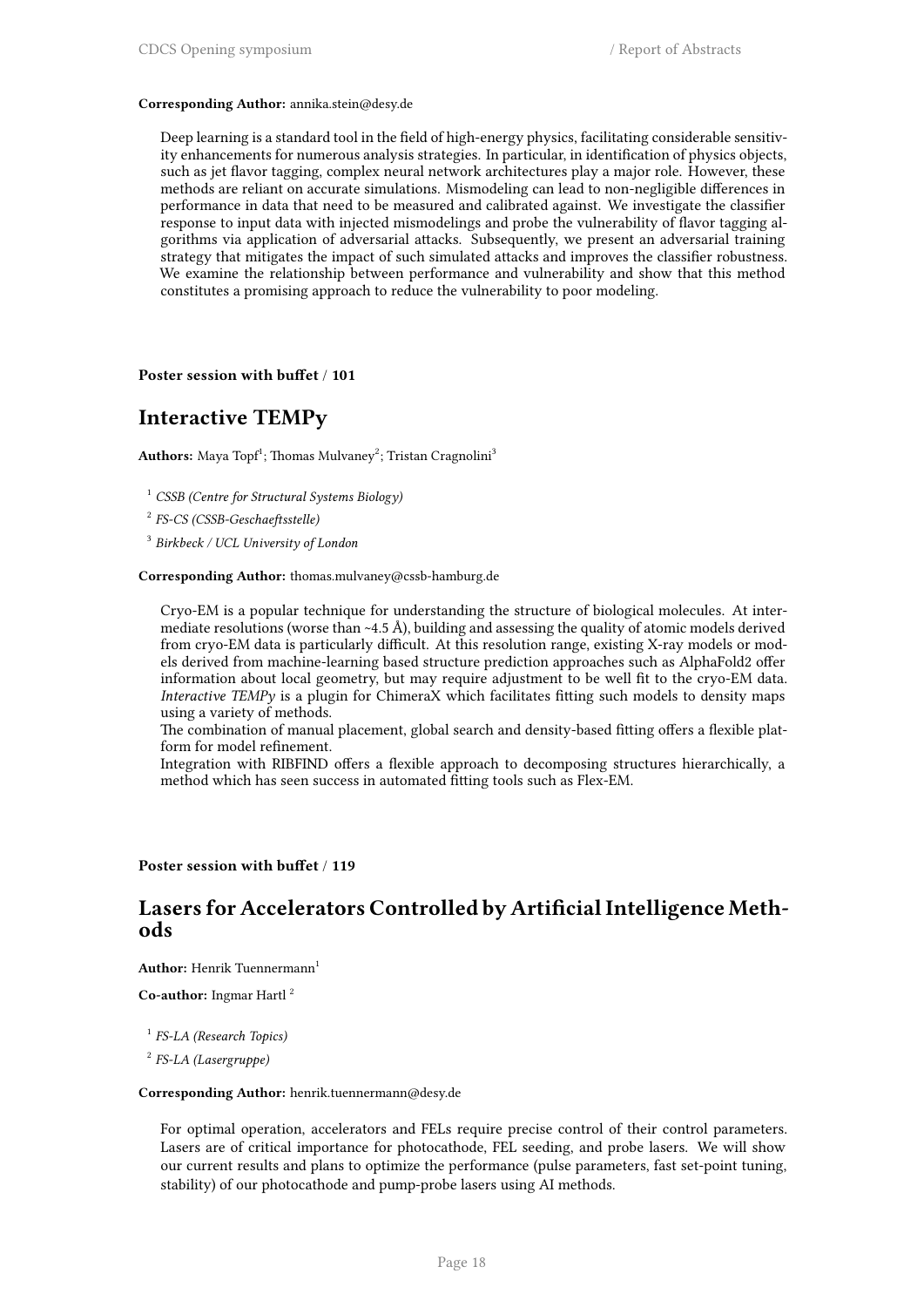In an accelerator, the laser driving the electron generation in the photocathode is of critical importance. The X-ray FEL research infrastructures in Hamburg (FLASH, European XFEL) operate in "burst mode" where a train of high repetition rate X-ray pules is generated every 100ms. This operation mode is very challenging for laser systems since they are not in thermal equilibrium. For example, the pulse energies, pulse shape, the beam pointing, and beam size of the output beam can vary along with the burst. We have developed a feed-forward method to enable control of each of the pulses in the burst. To further improve the FEL pulses the charge profile – especially the emittance – has to be optimized. This can be achieved by shaping of the individual laser pulses. Here the challenge is the large parameter space when shaping the laser pulse as well as the time-consuming simulation of the photocathode. To address these challenges, we are going to use a neural network to speed up calculations.

For the pump-probe lasers used to acquire a snapshot of a chemical reaction with femtosecond resolution, high laser stability is required. During the 100ms gap between X-ray and laser bursts, no laser parameters can be measured and therefore active feedback is of limited use. However, using a deep learning model presents the opportunity to anticipate some of the changes and react in advance. This concept was evaluated on static data and about 30% of timing fluctuations can be predicted in this way.

### **Poster session with buffet** / **80**

### **Learning Models of Cyber-Physical & Black-Box Systems**

Author: Swantje Plambeck<sup>1</sup>

**Co-author:** Görschwin Fey <sup>1</sup>

<sup>1</sup> *Hamburg University of Technology*

### **Corresponding Author:** swantje.plambeck@tuhh.de

Cyber-Physical Systems (CPS) consist of embedded digital devices while interacting with their physical environment. Typical examples range from simple heating systems over robotic subsystems to highly complex control systems, e.g., industrial production systems or particle accelerators and their subsystems. Understanding and modeling these systems is difficult because they consist of multiple, often proprietary subsystems for which information on the inner functionality is unknown or incomplete. Thus, many CPS are Black-Box systems for which the inner functionality is unknown. Our goal is to learn models as discrete abstractions of CPS which make their functionality and environmental dependencies understandable. Apart from design understanding such models are needed for, e.g., test, monitoring, or debugging. Creating models of CPS manually is time consuming and difficult because of their interaction with the environment which relies on diverse physical signals. For Black-Box systems manual modeling is not even possible.

We consider methods to learn abstract models of CPS from observation of the system. A well established approach is automata learning which provides already a deep theoretical understanding. Extensions of common automata learning exist regarding timing (timed automata), continuous behavior over discrete modes (hybrid automata) or probabilistic behavior (probabilistic automata). We aim at analyzing and extending these approaches based on case studies. Automata learning results in exact models which is not always useful because CPS often show non-deterministic behavior and observations are disturbed by noise. Furthermore, automata learning requires to reset the system to an initial state before observation. These requirements rarely are realizable in practice. Thus, we develop a new modeling approach based on decision tree learning which allows to tackle both of the above described problems by using observations of bounded history. Our experimental results have already shown a performance superior to automata learning under practical restrictions and indicate possibilities for modeling continuous systems.

**Poster session with buffet** / **84**

### **Learning the Universe in 3D**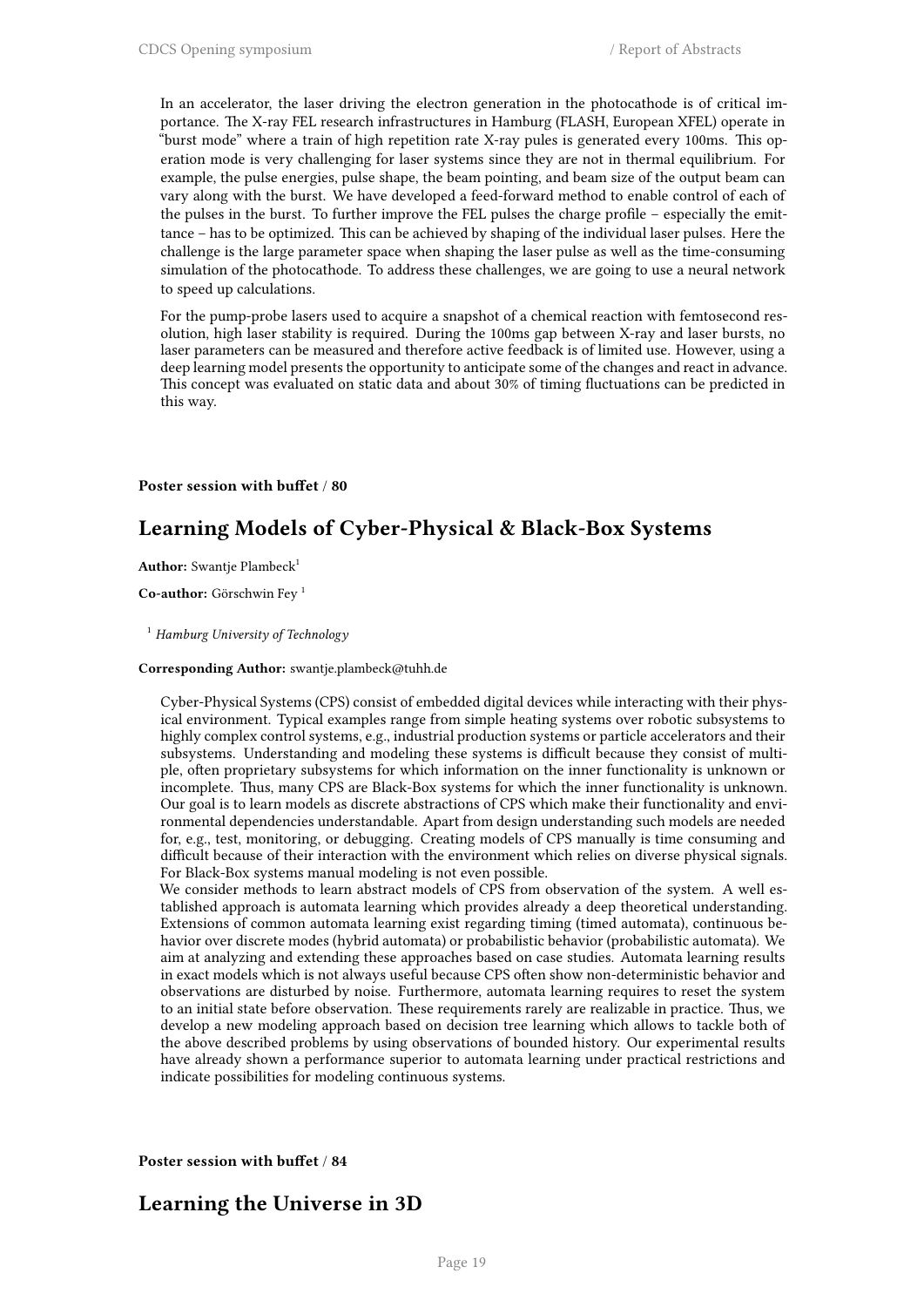#### **Author:** Caroline Heneka<sup>1</sup>

 $1$  *UHH* 

**Corresponding Author:** caroline.heneka@uni-hamburg.de

With ongoing and future experiments, we are set to enter a more data-driven era in astronomy and astrophysics, for example with interferometric measurements of the 21-cm signal but also with observations in the far-infrared, optical, UV, and beyond. Both larger-scale techniques such as multi-line intensity mapping and higher sensitivity surveys warrant the need for efficient data reduction and automation as well as the ability to extract more and less biased information. To optimally learn the Universe from low to high redshift I advocate for new observational techniques such as multi-line intensity mapping as well as the application of modern machine learning techniques. In 3D, tomography of line intensity maps such as the 21-cm line of hydrogen targeted by the Square Kilometre Array (SKA) can teach us about properties of sources, gaseous media between and cosmological structure formation. I showcase the use of deep networks that are tailored for the 3D structure of tomographic 21cm light-cones of reionisation and cosmic dawn to directly infer e.g. dark matter and astrophysical properties jointly without an underlying Gaussian assumption. This high-redshift study is complemented with recent lower redshift machine learning results for the SKA data challenge, where our team detected and characterised sources in a large TB data-cube of the hydrogen 21cm line.

#### **Poster session with buffet** / **109**

### Leibniz ScienceCampus "Integrative Analysis of pathogen-induced **Compartments" (InterACt)**

 ${\bf Authors:}$  Frederike Ahr $^1;$  Tim Gilberger $^2;$  Kay Grünewald $^3;$  Thomas Gutsmann $^4;$  Julia Kehr $^5;$  Chris Meier $^5;$  Matthias Rarey<sup>6</sup>; Maya Topf<sup>3</sup>; Charlotte Uetrecht<sup>7</sup>; Gabrielle Vieyres<sup>8</sup>

- 1 *LSC InterACt / HPI / CSSB*
- <sup>2</sup> *CSSB / BNITM*
- <sup>3</sup> *CSSB (Centre for Structural Systems Biology)*
- 4 *Research Center Borstel*
- <sup>5</sup> *Universität Hamburg*
- <sup>6</sup> *Universität Hamburg, ZBH Center for Bioinformatics, Research Group for Computational Molecular Design*
- <sup>7</sup> *Heinrich Pette Institute/ European XFEL*
- 8 *Leibniz Institute for Experimental Virology*

#### **Corresponding Author:** frederike.ahr@cssb-hamburg.de

The Hamburg Leibniz ScienceCampus "Integrative Analysis of pathogen-induced Compartments" InterACt has set itself the goal of better understanding the role of compartments in the course of infection.

InterACt investigates the interaction between pathogens such as viruses, bacteria, and parasites and the affected host. During the cellular infection cycle, pathogens use the existing reaction spaces of the host or create new ones. These reaction spaces or compartments protect the pathogens from the host's defenses and concentrate factors that contribute to the pathogen's multiplication. The dynamics, structure, and function of these diverse reaction spaces are extremely complex and can only be analyzed and understood in situ.

InterACt provides the platform for combining Hamburg's expertise in the fields of infection, structural, and systems biology with state-of-the-art imaging and bioinformatics methods. The complex datasets emerging from complementary methods are integratively merged. The novel insights gained into pathogen compartments will ultimately foster innovative therapeutic approaches.

InterACt - one of 25 Leibniz ScienceCampi - is a strategic initiative. As an interdisciplinary infection research network, the ScienceCampus links existing research groups in the fields of infection research and structural biology in the Hamburg Metropolitan region even more closely. InterACt creates new structures and expertise for the integrative analysis of complex data sets. In the medium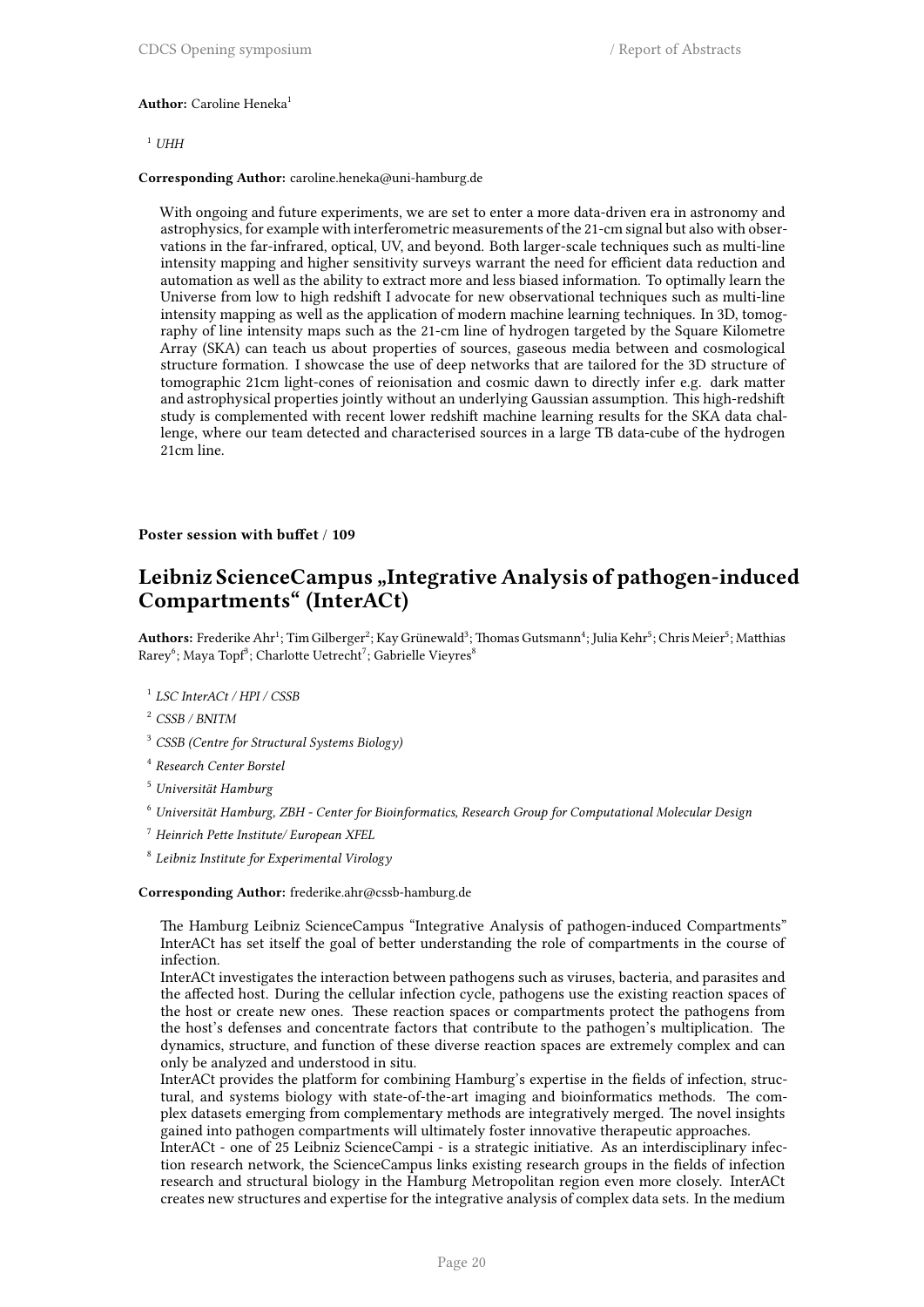term, this research-driven network of Universität Hamburg and the Leibniz Institutes as well as other non-university research organizations, including EMBL and European XFEL, will provide a strong nucleus for further initiatives in the field of infection research.

### **Poster session with buffet** / **114**

### **Machine Learning for Serial Crystallography Data Reduction**

A**uthors:** Shah Nawaz<sup>1</sup>; Vahid Rahmani<sup>1</sup>; Shabarish Pala Ramakantha Setty<sup>1</sup>; Jaisinh Ranjit Bhosale<sup>1</sup>; David Pennicard<sup>1</sup>; Heinz Graafsma<sup>1</sup>

1 *FS-DS (Detektorsysteme)*

#### **Corresponding Author:** shah.nawaz@cfel.de

In recent years, serial femtosecond crystallography (SFX) has made remarkable progress for the measurement of macromolecular structures and dynamics using intense femtosecond duration pulses from X-ray Free Electron Laser (FEL). In these experiments, FEL X-ray pulses are fired at a jet of protein crystals, and the resulting diffraction pattern is measured for each pulse. If the pulse hits protein crystals, the resulting diffraction pattern is recorded. However, most of the time the beam does not hit the crystal and no useful information is recorded. As a result, out of the hundreds of thousands of diffraction patterns in a typical experiment, only a small fraction is useful, so there is tremendous potential for data reduction. Diffraction from a protein crystal produce distinctive patterns known as Bragg peaks. Therefore, existing methods utilize statistical tools to find peaks for identification of diffraction patterns that contain Braggs peaks and remove any patterns which only contain empty shots, resulting in considerable data reduction. Typically, peak finding methods attempt to find 'all' Bragg peaks in diffraction patterns which can be computationally expensive. In addition, existing methods require carefully crafted parameters from domain experts. In this work, our goal is to build data reduction methods for serial crystallography that are computationally cheaper and less reliant on parameter(s), leveraging the astonishing success of machine learning. In addition, we will present a fair comparison among existing and machine learning methods with the aim to benchmark the SFX data reduction task. Furthermore, we observe that experimental settings may vary among multiple experiments leading to domain gap for a typical machine

learning model. Thus, we want to build a 'universal' model that can be applied in multiple experimental settings.

Keywords: Serial Crystallography, Data Reduction, Machine Learning

**Poster session with buffet** / **96**

### **Machine learning approaches for parameter reweighting in MC samples of top quark production**

**Author:** Valentina Guglielmi<sup>1</sup>

**Co-authors:** Katerina Lipka ; Simone Amoroso

<sup>1</sup> *CMS (CMS Fachgruppe QCD)*

#### **Corresponding Author:** valentina.guglielmi@desy.de

In high-energy particle physics, complex Monte Carlo simulations are needed to connect the theory to measurable quantities. Often, the significant computational cost of these programs becomes a bottleneck in physics analyses.

In this contribution, we evaluate an approach based on a Deep Neural Network to reweight simulations to different models or model parameters, using the full kinematic information in the event.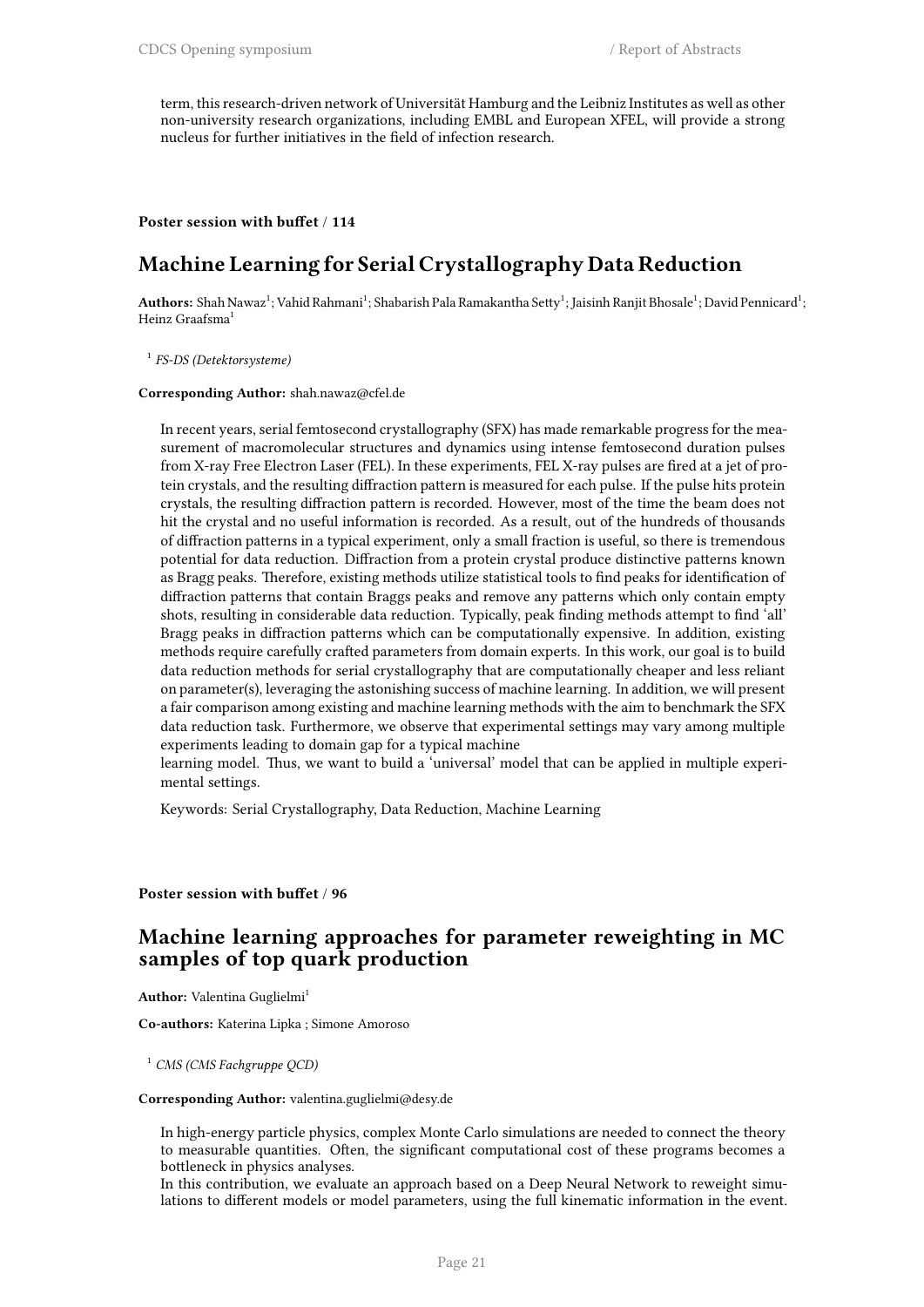This methodology avoids the need for simulating the detector response multiple times by incorporating the relevant variations in a single sample.

We test the method on Monte Carlo simulations of top quark pair production, that we reweight to different SM parameter values and to different QCD models.

**Poster session with buffet** / **82**

### **Machine learning-based surrogate model construction for optics matching at the European XFEL**

**Author:** Zihan Zhu<sup>1</sup>

Co-authors: Ye Lining Chen<sup>1</sup>; Weilun Qin ; Matthias Scholz<sup>1</sup>; Sergey Tomin<sup>2</sup>

<sup>1</sup> *MXL (XFEL)*

2 *European XFEL*

**Corresponding Author:** zihan.zhu@desy.de

Beam optics matching is a daily routine in the operation of an X-ray free-electron laser facility. Usually, linear optics is employed to conduct the beam matching in the control room. However, the collective effects like space charge dominate the electron bunch in the low-energy region which decreases the accuracy of the existing tool. Therefore, we proposed a scheme to construct a surrogate model with nonlinear optics and collective effects to speed up the optics matching in the European XFEL injector section. Furthermore, this model also facilitates further research on beam dynamics for the space-charge dominated beam.

**Poster session with buffet** / **102**

### **Metadata-based analysis of image quality for single particle cryo-EM**

<code>Authors:</code> Anna Theresa Cavasin $^1$ ; Mario Luettich $^2$ ; Holger Stark $^2$ ; Michael Kolbe $^3$ ; Matthias Rarey $^4$ 

- <sup>1</sup> *Centre for Structural Systems Biology (CSSB) & Helmholtz-Centre for Infection Research (HZI), Department of Structural Infection Biology, Hamburg, Germany & Universität Hamburg, ZBH - Center for Bioinformatics, Research Group for Computational Molecular Design, Hamburg, Germany*
- <sup>2</sup> *MPI for Multidisciplinary Sciences, Department of Structural Dynamics, Göttingen, Germany*
- <sup>3</sup> *Centre for Structural Systems Biology (CSSB) & Helmholtz-Centre for Infection Research (HZI), Department of Structural Infection Biology, Hamburg, Germany & Universität Hamburg, Department of Chemistry, Hamburg, Germany*
- <sup>4</sup> *Universität Hamburg, ZBH Center for Bioinformatics, Research Group for Computational Molecular Design, Hamburg, Germany*

**Corresponding Author:** theresa.cavasin@cssb-hamburg.de

Single particle cryo-electron microscopy (cryo-EM) is an increasingly important method for determining the three-dimensional structure of proteins. As a single particle technique, it allows for the elucidation of large macromolecular complexes, provides information on protein dynamics and gives access to proteins that are difficult to crystallize.

For this purpose, molecules in aqueous solution are rapidly frozen and then analyzed by transmission electron microscopy. The resulting 2D images are processed in computationally intensive pipelines to finally reconstruct a 3D density map which can be used for building an atomic model. As a result of the low signal-to-noise ratio in the images, thousands to millions of 2D projection views are necessary to reconstruct a single density map. These images can be of varying quality due to several reasons that include beam-induced motion, structural defects and sample heterogeneity. Thus,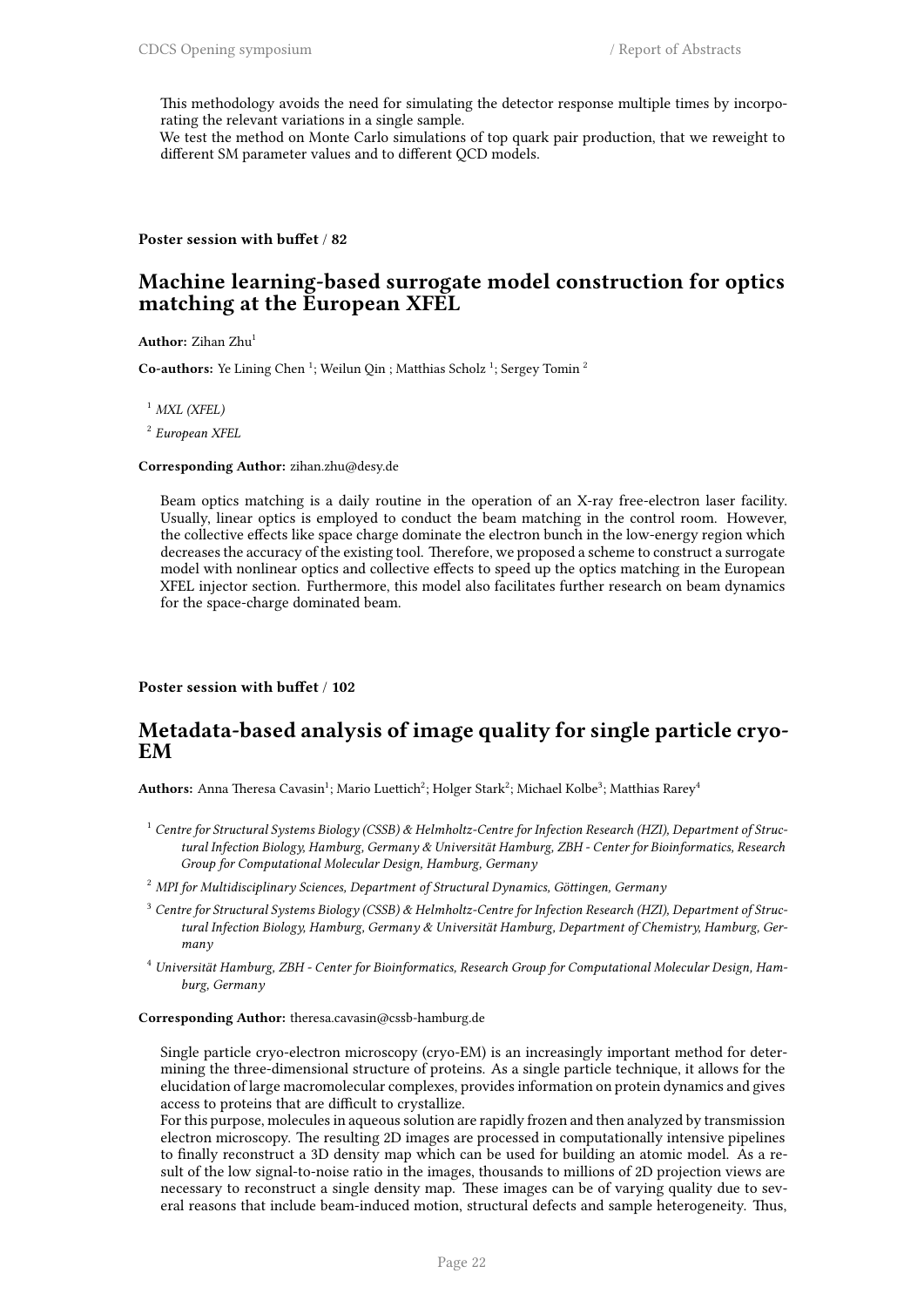selection procedures are required to create high-quality datasets.

State-of-the-art processing workflows employ cross-correlation-based classification algorithms in 2D and 3D for image selection. These rely on the assumption that bad images will cluster together in low-quality classes, which can then be discarded. In practice, seemingly good classes often contain low-quality images along with the high-quality ones, resulting in the need for classification cascades and finally a trade-off between discarding good images and keeping bad ones.

In this work, we investigate the potential of metadata collected in the processing pipeline for the selection of high-quality images. We process a dataset of fatty acid synthase (FAS) in state-of-theart manner and divide the final dataset into subsets based on value ranges for meta-parameters that relate to different aspects of image quality. By comparing the gold-standard resolution achieved for reconstructions from these subsets to their expected resolution from a Rosenthal-Henderson plot, we determine which meta-parameters might be meaningful for image selection.

**Poster session with buffet** / **83**

### **MicroMiner: Mining Mutations & more from PDB/AlphaFoldDB using Residue 3D Micro-Environments**

Author: Jochen Sieg<sup>1</sup>

**Co-author:** Matthias Rarey <sup>2</sup>

<sup>1</sup> *University Hamburg*

<sup>2</sup> *Universität Hamburg*

#### **Corresponding Author:** jochen.sieg@uni-hamburg.de

Experimental protein structures can provide valuable insights into the structural consequences and therefore the biological effect of a mutation. However, often structures for both the wild-type and the mutant are not available for comparison. To address this issue we developed a new tool for database search of mutant structures for a given wild-type structure. Using MicroMiner we can provide a wealth of wild-type/mutant structure pairs from structure databases like the PDB and the AlphaFoldDB exemplifying the local effects of mutations.

MicroMiner focuses on the local 3D micro-environment of the mutation position and is based on the SIENA 1 technology. For each residue R in a given protein structure the local 3D micro-environment of R is used to search for similar environments in a protein structure database. MicroMiner uses a fast index-based k-mer look-up to retrieve protein candidates. These are verified by an approximate string matching algorithm and a fast similarity score of the 3D arrangement. In this way, highly similar [3](https://featurecloud.ai/app/flimma)D environments can be quickly identified that differ only at the position of the query residue R. Finally, found micro-environments are superposed to the query environment and provided to the user as structural ensemble.

MicroMiner recovers 90% of known wild-type/mutant structure pairs from ProTherm [2], Thermo-MutDB [3] and Platinum [4]. The tool can be applied to annotate experimental mutant structures to thermodynamic mutation data, e.g. stability or affinity changes upon mutation. Here, we are able to increase the annotation coverage 2.4-fold. The result illustrate that there are thousands of wild-type/mutant structure pairs readily available from the PDB that can be mined in a few seconds. The time of a single search for a whole protein structure in the PDB takes <10.5 sec for 50% of the proteins contained in ProTherm.

MicroMiner is available at https://proteins.plus/.

- 1 Bietz et al. (2016), J. Chem. Inf. Model., 56, 248-259
- [2] Kumar et al. (2006), Nucleic Acids Res., 34, D204-D206
- [3] Xavier et al. (2021), Nucleic Acids Res., 49, D475-D479
- [4] Pires et al. (2015), Nucleic Acids Res., 43, D387-D391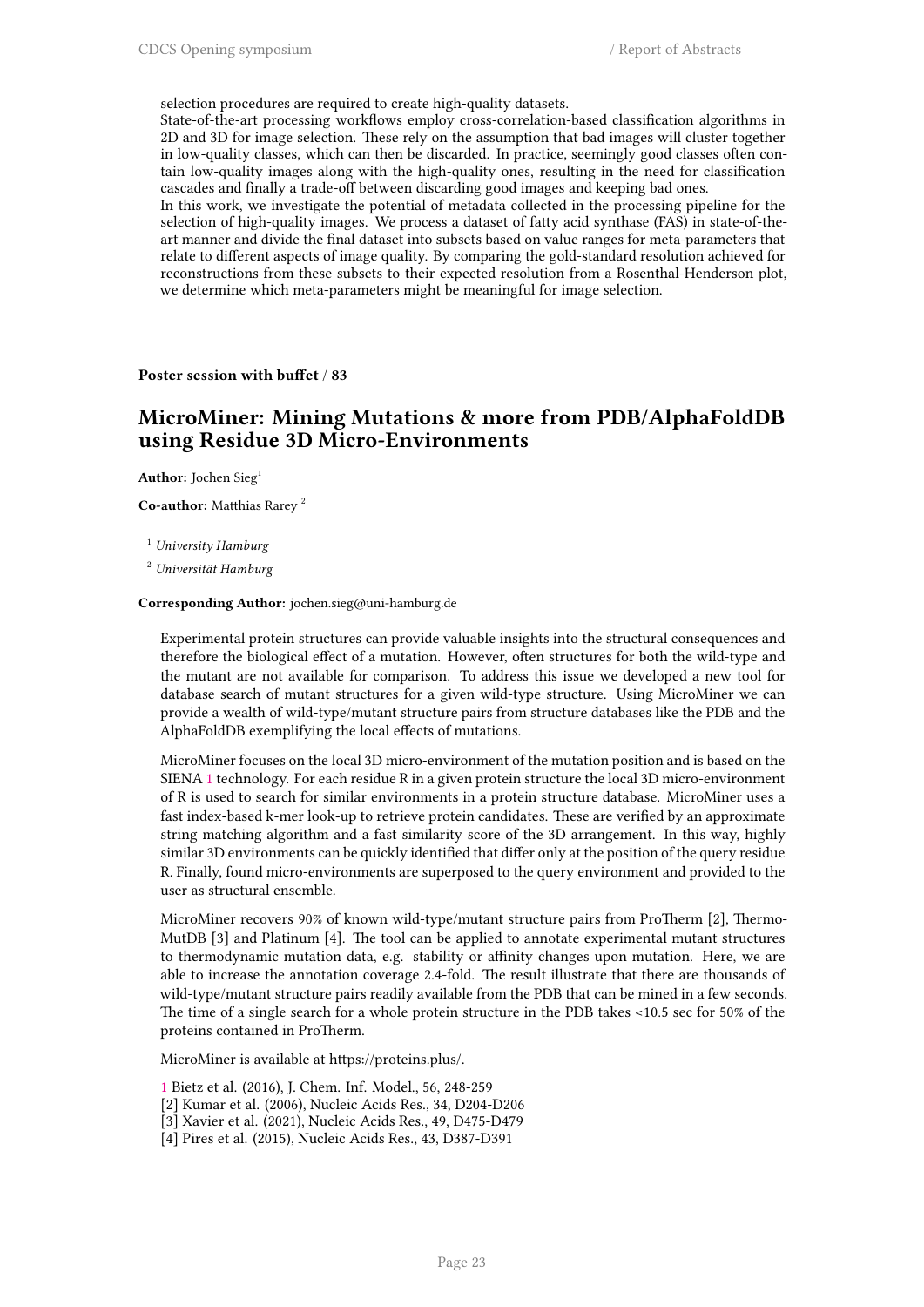### **Poster session with buffet** / **73**

### **NeDRex-Web: An Interactive Web Tool for Drug Repurposing by Exploring Heterogeneous Molecular Networks**

### **Author:** Andreas Maier<sup>1</sup>

Co-authors: Elisa Anastasi <sup>2</sup>; Olga Zolotareva <sup>3</sup>; James Skelton <sup>2</sup>; Maria Elkjaer <sup>4</sup>; Ana Casas <sup>5</sup>; Cristian Nogales <sup>5</sup>; Harald Schmidt  $^5$ ; Tim Kacprowski  $^6$ ; David Blumenthal  $^7$ ; Anil Wipat  $^2$ ; Sepideh Sadegh  $^3$ ; Jan Baumbach  $^3$ 

- <sup>1</sup> *Chair of Coputational Systems Biology (Cosy.Bio) University of Hamburg*
- 2 *School of Computing, Newcastle University, Newcastle upon Tyne, UK*
- 3 *Institute for Computational Systems Biology, University of Hamburg, Hamburg, Germany*
- <sup>4</sup> *Computational Biomedicine Lab, Department of Mathematics and Computer Science, University of Southern Denmark, Odense, Denmark*
- <sup>5</sup> *Department of Pharmacology and Personalised Medicine, School for Mental Health and Neuroscience (MHeNs), Maastricht University, Maastricht, the Netherlands*
- 6 *Braunschweig Integrated Centre of Systems Biology (BRICS), Technical University of Brunswick, Brunswick, Germany*
- <sup>7</sup> *Department Artificial Intelligence in Biomedical Engineering, Friedrich-Alexander-Universität Erlangen-Nürnberg, Erlangen, Germany*

**Corresponding Author:** andreas.maier-1@uni-hamburg.de

Finding new indications for approved drugs is a promising alternative to *de novo* drug development, an often lengthy and costly process. Systems medicine has brought forth several different approaches to tackle this important task. We recently published NeDRex, a network medicine tool for the identification of disease modules and drug repurposing. NeDRex-Web (https://web.nedrex.net) brings features of the NeDRex platform to a user-friendly and research oriented web application to explore the large heterogeneous molecular networks. Focusing mainly on drug repurposing, NeDRex-Web implements customizable disease module identification (MI) and drug prioritization (DP) workflows to support users of diverse backgrounds in their research. Users are assisted during every step of their analysis, including: the definition of relevant input sets; the selection from various algorithms for MI or DP; and the prioritization of the results by their statistical significance. The guided connectivity search provides an easy way to identify links between node sets of interest and can be used to create induced networks, e.g. diseasomes.

### **Poster session with buffet** / **122**

### **Neural networks for closed orbit distortion induced by ID gap variation in PETRA III**

**Author:** Bianca Veglia<sup>1</sup>

<sup>1</sup> *MPY (Beschleunigerphysik)*

#### **Corresponding Author:** bianca.veglia@desy.de

In recent years, the use of machine learning methods has proved to be capable of considerably speeding up both fundamental and applied research. Accelerator physics applications have also profited from the power of these tools. This implies a wide spectrum of applications from beam measurements to machine performance optimisation.

In this contribution a neural network is used to optimise the orbit control of a simulated PETRA III beam, considering the varying gap sizes of an insertion device. In the ideal case, a perfectly tuned undulator with an antisymmetric magnet structure always has a first field integral equal to zero. But due to inhomogeneities in the magnet material and their nonlinear behaviour, as well as concentration of ambient magnetic fields by undulator poles, field integral changes during gap movements can never be avoided for real-life devices. The traditional approach to compensate these effect is based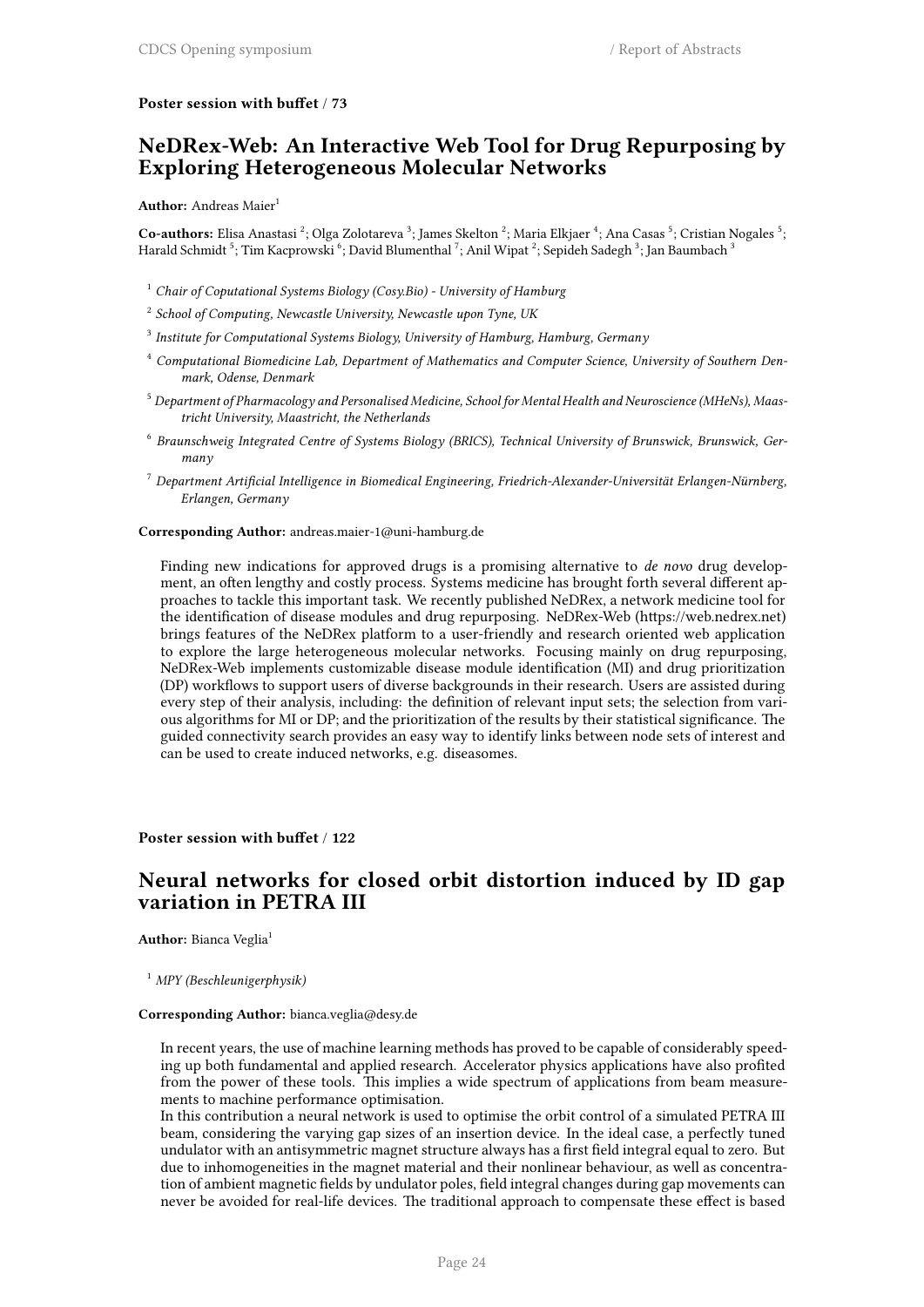on lengthy calibration measurements, periodically repeated to create look-up tables used to power up the corrector coils. Here is showed how the application of a model independent neural network allows for closed orbit distortion corrections.

### **Poster session with buffet** / **124**

### **Phase Retrieval from Crystals with Rotational Displacement**

**Author:** Michael Größler<sup>1</sup>

Co-authors: Anton Barty<sup>2</sup>; Henry Chapman<sup>3</sup>; Matthias Rarey<sup>4</sup>

<sup>1</sup> *DASHH*

2 *FS-SC (Scientific computing), DESY; Hamburg*

3 *FS-CFEL-1 (Forschung mit Photonen Experimente 1)*

<sup>4</sup> *Universität Hamburg, ZBH - Center for Bioinformatics, Research Group for Computational Molecular Design*

#### **Corresponding Author:** michael.groessler@desy.de

To date the application of X-ray crystallography has resulted in the largest amount of resolved protein structures. With novel and upcoming sources of radiation, like XFELs, the range of measurable biological molecules increases everyday. Conventional crystallography relies on refining the structure against a set of observed Bragg peaks from the crystallized molecule. However, the given information is usually not enough to reconstruct the structure ab initio. The new X-ray sources allow the measurement of imperfect crystals which create a second, observable diffraction pattern. This socalled continuous diffraction is generated by the random translational and rotational displacement of individual molecules compared to the crystal packing. It allows for reconstruction of the electron density without any prior knowledge.

The goal of this work is to develop a novel iterative phasing algorithm which incorporates information about the rotational molecular displacement. Instead of handling the blurring effect of the displacement separately as an inverse problem, the displacement is handled in parallel to the phase retrieval. Currently the algorithm is validated on simulated data.

**Poster session with buffet** / **85**

### **Predictive Maintenance for the Optical Synchronisation System at the European XFEL**

 ${\bf Authors:}$  Arne Gruenhagen $^1;$  Marina Tropmann-Frick $^2;$  Annika Eichler $^1;$  Goerschwin Fey $^3$ 

<sup>1</sup> *MSK (Strahlkontrollen)*

<sup>2</sup> *HAW Hamburg*

3 *TU Hamburg*

#### **Corresponding Author:** arne.gruenhagen@desy.de

The European XFEL is the largest currently operated linear particle accelerator in the world. It provides measurements requiring timing with an error margin in the femtosecond range for most subsystems within the facility. For this purpose, an optical synchronization system is installed at the European XFEL to stabilize critical accelerator components in time.

The main goal of the project is the development of a predictive maintenance module for the optical synchronization system installed at the accelerator. Especially, the high dimension of the data and differing update rates of the data are addressed by different data processing techniques. For reducing the high dimensionality of the data, dimensionality reduction (e.g. principal component analysis and autoencoder) and feature extraction techniques are used. Different machine learning techniques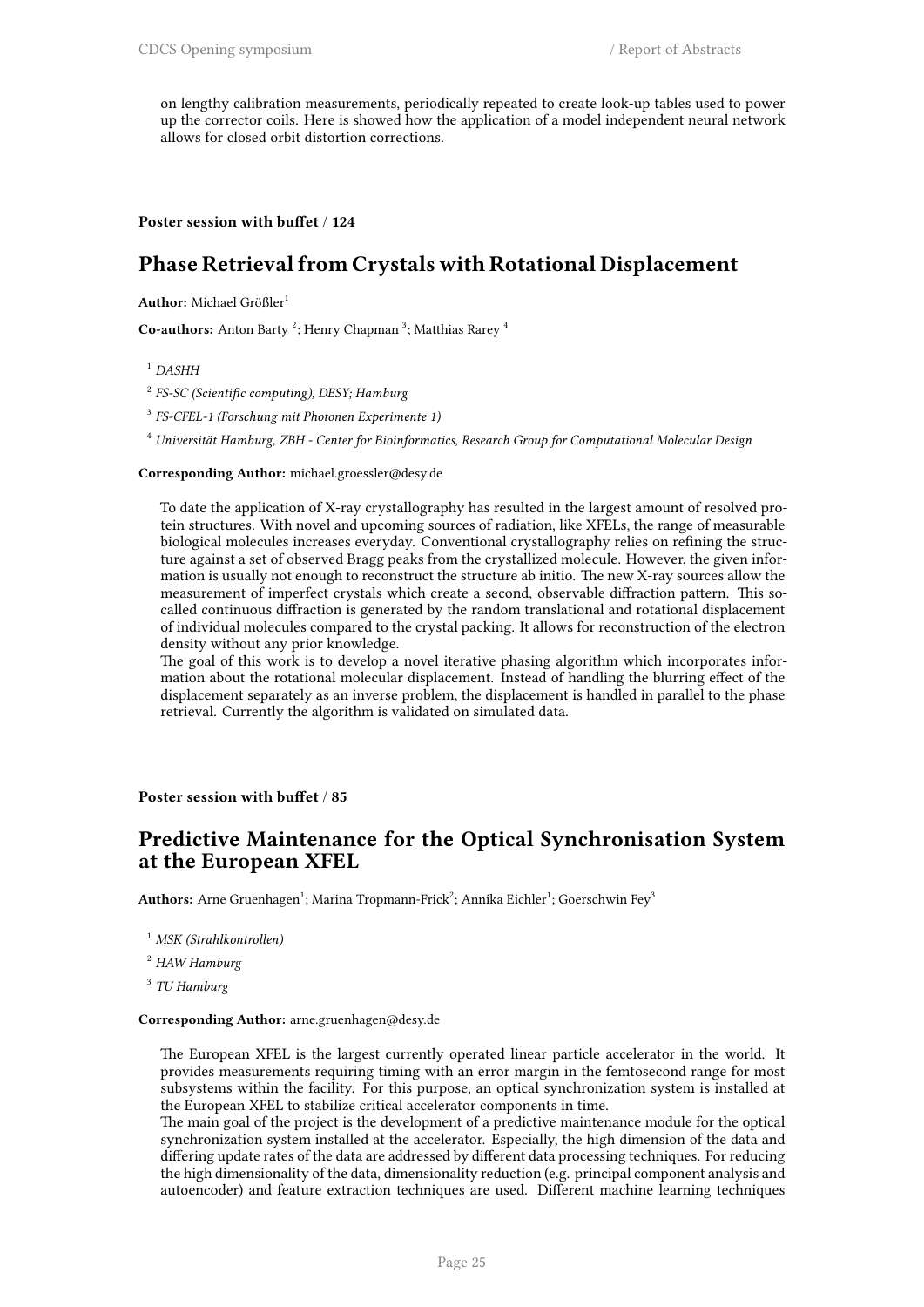from the domain of clustering and anomaly detection are applied to the processed data for assigning anomaly scores.

**Poster session with buffet** / **72**

### **Presenting DASHH: Data Science in Hamburg – Helmholtz Graduate School for the Structure of Matter**

**Authors:** Heike Hufnagel Martinez<sup>1</sup>; Christiane Ehrt<sup>2</sup>

1 *FS-TUX (Theoretical ultrafast X-ray science)*

2 *FS-PS (Photon Science)*

**Corresponding Author:** heike.hufnagel.martinez@desy.de

**DASHH** is an interdisciplinary graduate school that offers challenging PhD topics at the interface of the natural sciences, applied mathematics, and computer science. Here, highly talented graduates can do innovative data science research, acquiring and deepening unique insights with our partner institutes, the Deutsches Elektronen-Synchrotron, Universität Hamburg, Hamburg University of Technology, Helmut-Schmidt-University, Helmholtz-Zentrum Hereon, Helmholtz Centre for Infection Research, Max Planck Institute for the Structure and Dynamics of Matter, European XFEL, and Hamburg University of Applied Sciences.

In the DASHH projects, the common goal is to harness data by applying computer science and applied mathematics to advance and broaden our understanding of nature. We aim to educate the future generation of data scientists that will tackle tomorrow's scientific challenges that come along with large-scale experiments as performed at our partner institutions. Our research topics cover challenges in the areas of Particle Physics, Structural Biology, Material Science, Accelerator Science, Ultrafast X-Ray Science, Computer Science, and Mathematics.

DASHH is one cornerstone of a quickly developing Data Science environment in the metropolitan area of Hamburg. By collaborating with the CDCS, the Leibniz ScienceCampus InterACt and the Machine Learning in Engineering Initiative of the TUHH (MLE@TUHH), we are strengthening the Hamburg research landscape connecting motivated data scientists with researchers in physics, biology, and engineering throughout the Hamburg research institutions. DASHH and five other Helmholtz Information & Data Science Schools (HIDSS) collaborate under the roof of the Helmholtz Information & Data Science Academy (HIDA).

Interested research group leaders from our partner institutes are welcome to apply as DASHH Principal Investigators to propose and supervise DASHH PhD projects.

Interested PhD students whose projects are related to the DASHH context and who are supervised by a DASHH Principal Investigator are welcome to apply for associate membership to benefit from DASHH internal events.

**Poster session with buffet** / **66**

### **Progressive Generative Adversarial Networks for High Energy Physics Calorimeter Simulations**

**Author:** Simon Patrik Schnake<sup>1</sup>

Co-authors: Dirk Kruecker<sup>1</sup>; Kerstin Borras<sup>2</sup>; Florian Rehm<sup>1</sup>; Sofia Vallecorsa<sup>3</sup>

<sup>1</sup> *CMS (CMS Fachgruppe Searches)*

<sup>2</sup> *DESY and RWTH Aachen University*

<sup>3</sup> *CERN*

**Corresponding Author:** simon.schnake@desy.de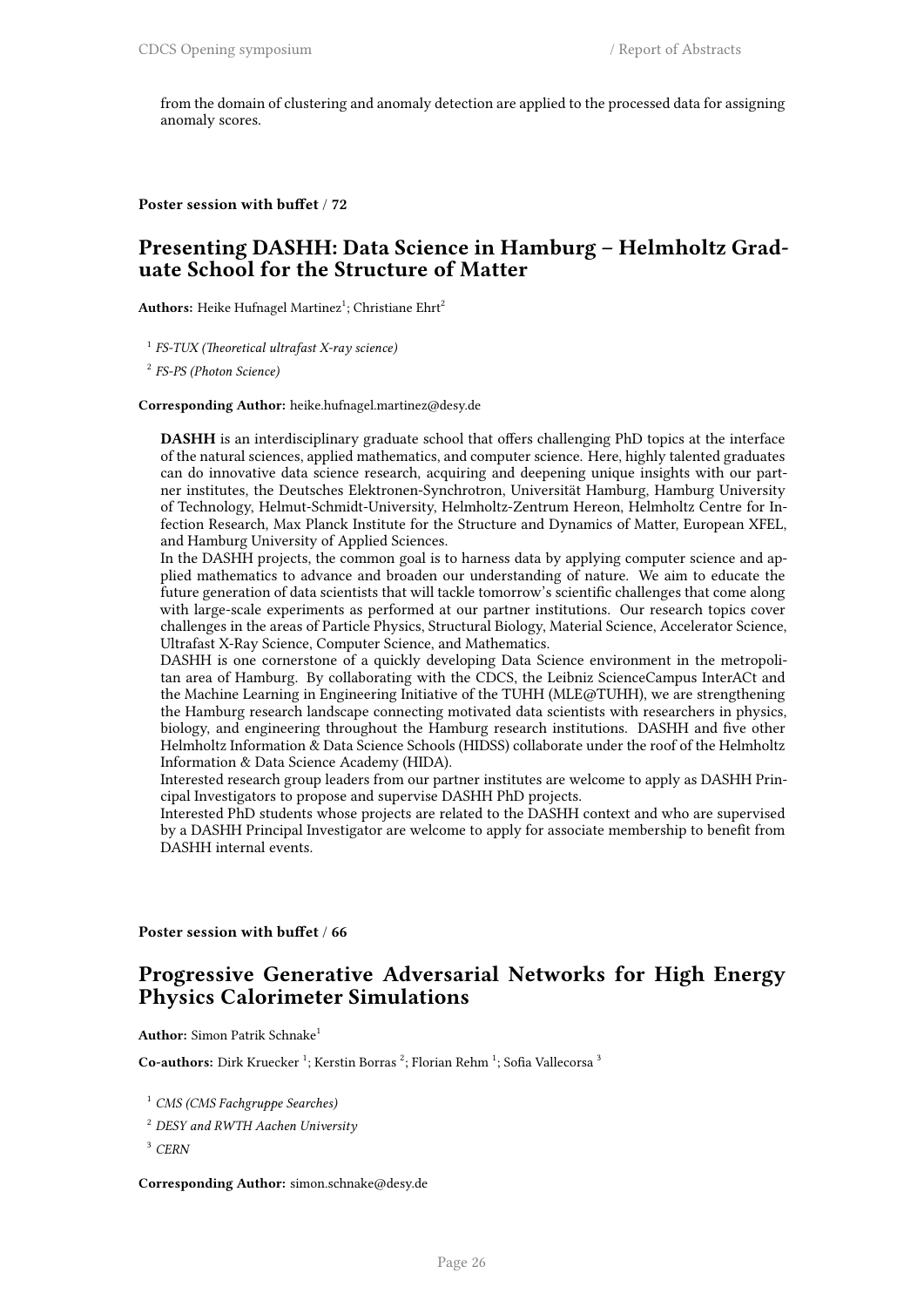The simulation of particle showers in calorimeters is a computational demanding process. Deep generative models have been suggested to replace these computations. One of the complexities of this approach is the dimensionality of the data produced by high granularity calorimeters. One possible solution could be progressively growing the GAN to handle this dimensionality. In this study, electromagnetic showers of a (25x25x25) calorimeter in the energy range of 10 - 510 GeV are used to train generative adversarial networks. The resolution of the calorimeter data is increased while training. First results of this approach are shown.

### **Poster session with buffet** / **90**

### **ProteinsPlus: On-The-Fly Structure-Based Design on theWeb**

Authors: Katrin Schöning-Stierand<sup>1</sup>; Rainer Fährrolfes<sup>1</sup>; Joel Graef<sup>1</sup>; Konrad Diedrich<sup>1</sup>; Emanuel Ehmki<sup>1</sup>; Florian Flachsenberg<sup>1</sup>; Jochen Sieg<sup>1</sup>; Patrick Penner<sup>1</sup>; Jonathan Pletzer-Zelgert<sup>1</sup>; Thorben Poburski<sup>1</sup>; Christiane Ehrt<sup>1</sup>; Matthias Rarey<sup>1</sup>

<sup>1</sup> *Universität Hamburg, ZBH - Center for Bioinformatics, Research Group for Computational Molecular Design*

#### **Corresponding Author:** christiane.ehrt@cfel.de

The ProteinsPlus web server (https://proteins.plus)1 offers modelling support for numerous challenges concerning the in-depth investigation of biomolecules. Its unique tools provide easy access to various structure-based analyses for interdisciplinary researchers through an intuitive user interface. Users can perform numerous computational studies for more than 174,000 three-dimensional protein structures from the Protein Data Bank (PD[B\)](https://featurecloud.ai/app/flimma)[2] and app. 992,000 predicted AlphaFold Protein Structure Database[3] models.

The services include structure quality analyses for X-ray models based on electron density fit and further criteria, structure preparation offering support for: hydrogen atom coordinate assignment, water placement and metal coordination geometry analysis, pocket prediction, druggability assessment, automated and manually adjustable binding site comparison, on-the-fly molecular docking through an automated preprocessing pipeline for ligand and protein preparation, interaction visualization in 2D and 3D and protein-protein interface classification regarding its biological impact. The results are available for download for further analyses and statistical evaluations.

In this contribution, we will present the services of the ProteinsPlus web server in a nutshell with implications on their potential application domains. We discuss several tools which are still in active development: GeoMine[4] for textual, numerical and geometric queries on predicted and ligandoccupied binding sites in the PDB, PoseView[5] for protein-ligand interaction mapping in 2D, and DoGSiteScorer[6] for pocket detection and druggability prediction. Moreover, we will introduce novel services in development which are currently tested for their application to real-life challenges in the field of structure-based design covering the challenges of protein-ligand and protein-protein interface comparisons and the analysis of channels in protein crystals. *References:*

1 Schöning-Stierand, K., Diedrich, K., Fährrolfes, R., Flachsenberg, F., Meyder, A., Nittinger, E., Steinegger, R., and Rarey, M. (2020). ProteinsPlus: interactive analysis of protein-ligand binding interfaces. Nucleic Acids Res 48, W48-W53.

[2] Berman, H.M., Westbrook, J., Feng, Z., Gilliland, G., Bhat, T.N., Weissig, H., Shindyalov, I.N., and Bourne, P.E. (2000). The Protein Data Bank. Nucleic Acids Res 28, 235-242.

[\[3](https://featurecloud.ai/app/flimma)] Jumper, J., Evans, R., Pritzel, A., Green, T., Figurnov, M., Ronneberger, O., Tunyasuvunakool, K., Bates, R., Zidek, A., Potapenko, A., et al. (2021). Highly accurate protein structure prediction with AlphaFold. Nature 596, 583-589.

[4] Graef, J., Ehrt, C., Diedrich, K., Poppinga, M., Ritter, N., and Rarey, M. (2022). Searching Geometric Patterns in Protein Binding Sites and Their Application to Data Mining in Protein Kinase Structures. J Med Chem 65, 1384-1395.

[5] Stierand, K., and Rarey, M. (2010). PoseView - molecular interaction patterns at a glance. J Cheminformatics 2, 50.

[6] Volkamer, A., Kuhn, D., Grombacher, T., Rippmann, F., and Rarey, M. (2012). Combining global and local measures for structure-based druggability predictions. J Chem Inf Model 52, 360-372.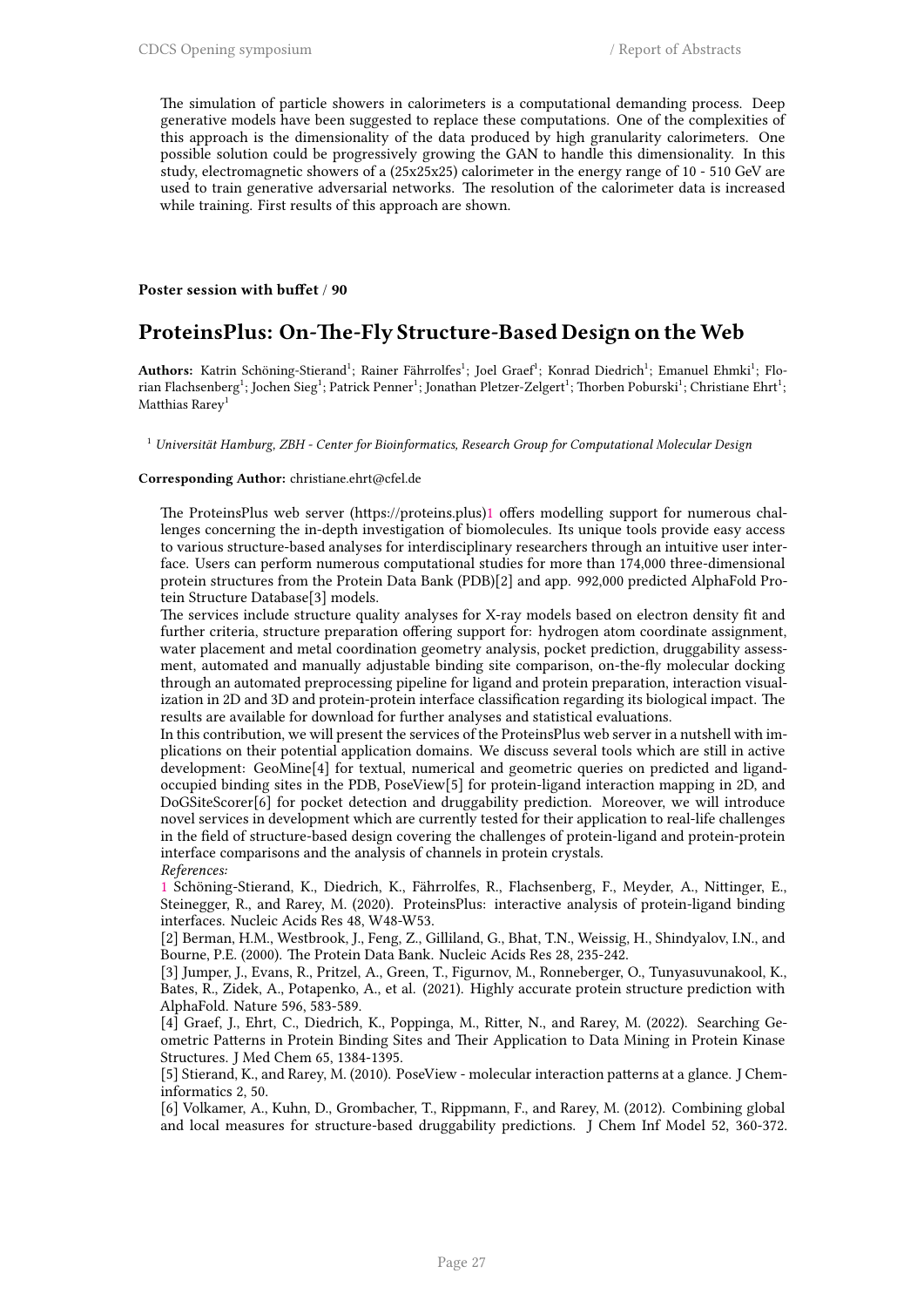### **Poster session with buffet** / **74**

### **Refinement of jet simulations using Wasserstein distance**

 ${\bf Authors:}$  Daniel Ruprecht<sup>1</sup>; Patrick Connor<sup>2</sup>; Shruthi Janardhan<sup>3</sup>; Peter Schleper<sup>4</sup>; Sebastian Götschel<sup>1</sup>; Sven Rasmus Harder<sup>4</sup>

- 1 *Technische Universität Hamburg*
- <sup>2</sup> *Uni Hamburg (Institut fur Experimentalphysik & CDCS)*
- <sup>3</sup> *UNI/EXP (Uni Hamburg, Institut fur Experimentalphysik), Technische Universität Hamburg*
- <sup>4</sup> *UNI/EXP (Uni Hamburg, Institut fur Experimentalphysik)*

#### **Corresponding Author:** shruthi.janardhan@desy.de

In High Energy Physics, the interaction of particles with matter at the detectors are best simulated with the GEANT4 software. Alternatively, less precise but faster simulations are sometimes preferred to reach higher statistical precision. We present recent progress of refinement of fast simulations with ML techniques to enhance the quality of such fast simulations. We demonstrate the use of adversarial networks in the context of jet simulation using a Wasserstein loss function. The architecture consists of two opposing networks, Refiner and Critic. The Refiner, refines the distribution of the energy of the jets obtained with the fast simulation. The Critic is used to effectively differentiate between the distributions of refined energy and the distribution obtained by the GEANT4 simulation. The Refiner can be used solely to obtain a fast but refined jet simulation.

### **Poster session with buffet** / **78**

### **Reinforcement Learning for the Optimisation of Particle Accelerators**

 $\mathbf{Authors:}$  Annika Eichler $^1$ ; Jan Kaiser $^2$ ; Oliver Stein $^3$ 

<sup>1</sup> *DESY (German Electron Synchrotron)*

<sup>2</sup> *DESY*

<sup>3</sup> *MSK (Strahlkontrollen)*

#### **Corresponding Author:** jan.kaiser@desy.de

Reinforcement learning (RL) has enabled the development of intelligent controllers for complex tasks that previously required human intuition to solve. In the context of particle accelerators, there exist many such tasks and solving them with conventional methods takes away from scarce experiment time and limits the operability of accelerators. We demonstrate how to successfully apply RL to the optimisation of part of a linear particle accelerator under highly limited partial observability and without requiring expensive beam time for training on the real machine. Our method outperforms conventional optimisation algorithms in both the achieved result and time taken, and achieves close to human-level performance. In the future, RL-based controllers like ours will enable more challenging beam configurations and significantly reduce the time required to attain them, thereby increasing both quality and quantity of experimental output of accelerator facilities and consequently enable scientific advances in the research fields served by these machines.

**Poster session with buffet** / **81**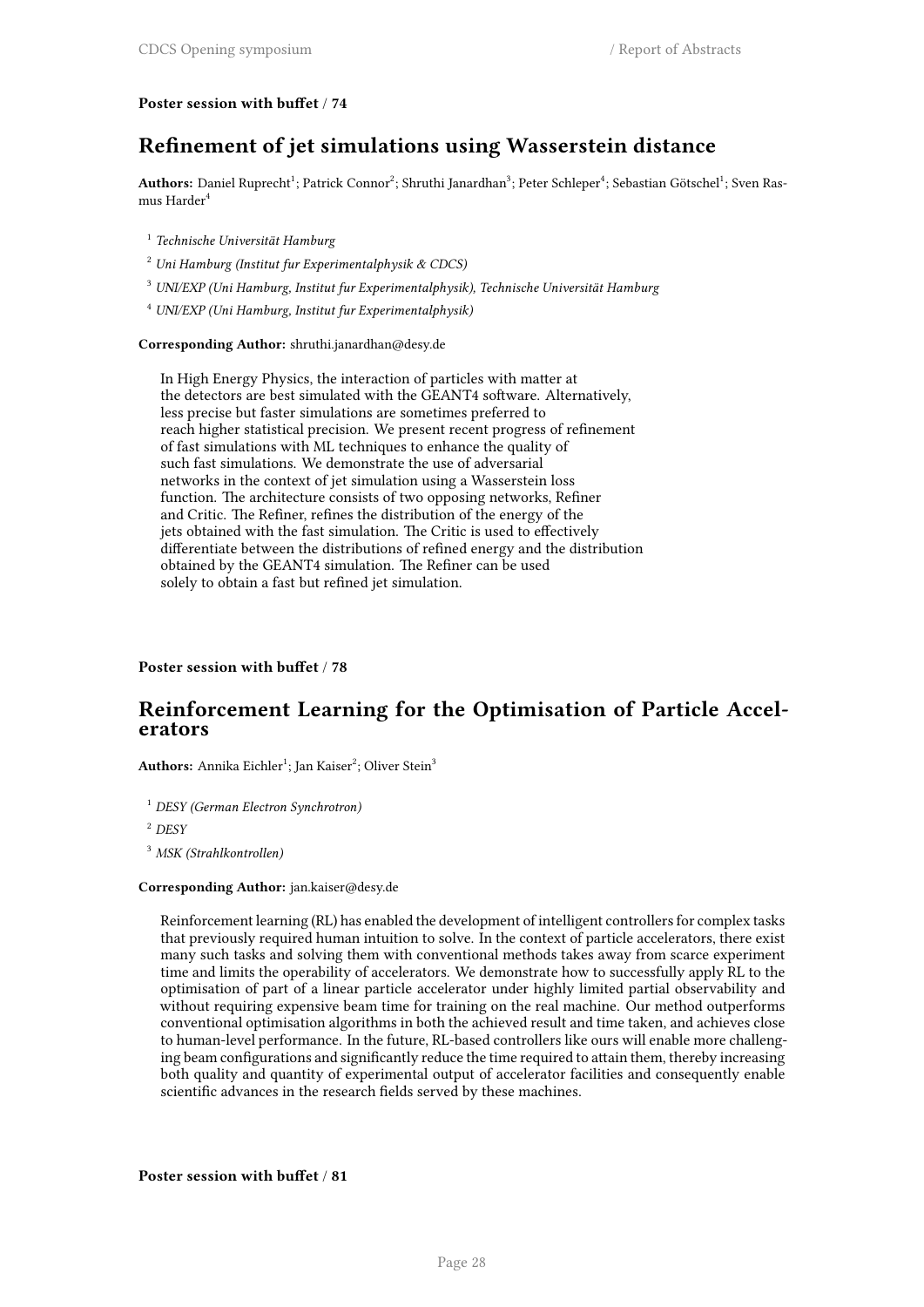### **Reliability of Artificial Neural Networks under Hardware Faults**

 $\mathbf{Authors:}$  Fin Hendrik Bahnsen $^1;$  Goerschwin Fey $^2$ 

<sup>1</sup> *Hamburg University of Technology*

2 *TU Hamburg*

**Corresponding Author:** fin.bahnsen@tuhh.de

Some machine learning algorithms use statistical gradient-based learning methods in a data driven way to solve problems. These methods find correlations in the presented datasets and, thus, also for problems that are difficult to solve with classical algorithms. Lately, so-called artificial neural networks (ANNs) have become one of the most important and indispensable machine learning tools in many application domains. Applications of ANNs range from complex control tasks to data analysis of multivariate problems. But the use of ANNs in difficult problems always comes at the cost of the necessary computing power. Thus, it is often necessary to use hardware acceleration with graphical processing units (GPUs) or field programable gate arrays (FPGAs) in order to obtain inference results of an ANN fast enough. At the same time, the question, how reliable and reproducible the results of an ANN model are, arises more and more frequently. If the application field is safety-critical, e.g., in a setup where humans operate beside automated machines, then the answer to such questions is even essential to avoid life threatening situations.

There is a large number of research publications that deal with these questions, but very often hardware-related aspects are ignored. Our work clearly shows that it is not enough to focus only on the machine learning algorithm behind the ANN. Especially for state-of-the-art models that use hardware acceleration productively, it is indispensable to consider the hardware itself as a source of failure. We present our toolchain that considers failures in the underlying hardware to determine reliability for specific applications. In addition, we show a complete analysis for a concrete model using our toolchain, including sources of failure that may lie in the hardware, and discuss terms such as robustness that are closely related to the system reliability.

**Poster session with buffet** / **77**

### **Robust Ptychographic X-ray Speckle Tracking with Multilayer Laue lenses**

**Author:** Nikolay Ivanov<sup>1</sup>

Co-authors: Jan Lukas Dresselhaus <sup>1</sup>; Jerome Carnis <sup>2</sup>; Martin Domaracky <sup>3</sup>; Holger Fleckenstein <sup>4</sup>; Chufeng Li <sup>4</sup>; Mauro Prasciolu  $^1$ ; Oleksandr Yefanov  $^4$ ; Sasa Bajt  $^1$ ; Henry Chapman  $^4$ 

- 2 *FS-CFEL-1-SC (FS-CFEL-1 Fachgruppe SC)*
- <sup>3</sup> *CFEL*
- 4 *FS-CFEL-1 (Forschung mit Photonen Experimente 1)*

### **Corresponding Author:** nikolay.ivanov@cfel.de

With the development of more intense and coherent X-ray sources there is an ongoing drive to design and develop better X-ray focusing optics, which could focus X-ray beams down to about 1 nanometer 1. Such optics would have a major impact in the field of X-ray microscopy and various modalities of X-ray imaging that investigate nanostructured materials and biological samples in-situ and in-operando or where extremely high X-ray intensities are required [2, 3]. However, diffraction limited X-ray optics are very challenging to make and the achievable resolution is mainly limited by optical [ab](https://featurecloud.ai/app/flimma)errations. Thus, there is an increasing need for at-wavelength and in-situ wavefront metrology techniques, which are sensitive enough to yield accurate wavefront measurements. For us, high numerical aperture (NA) multilayer Laue lenses (MLLs) are of particular interest. We are

<sup>1</sup> *FS-ML (Multilayer)*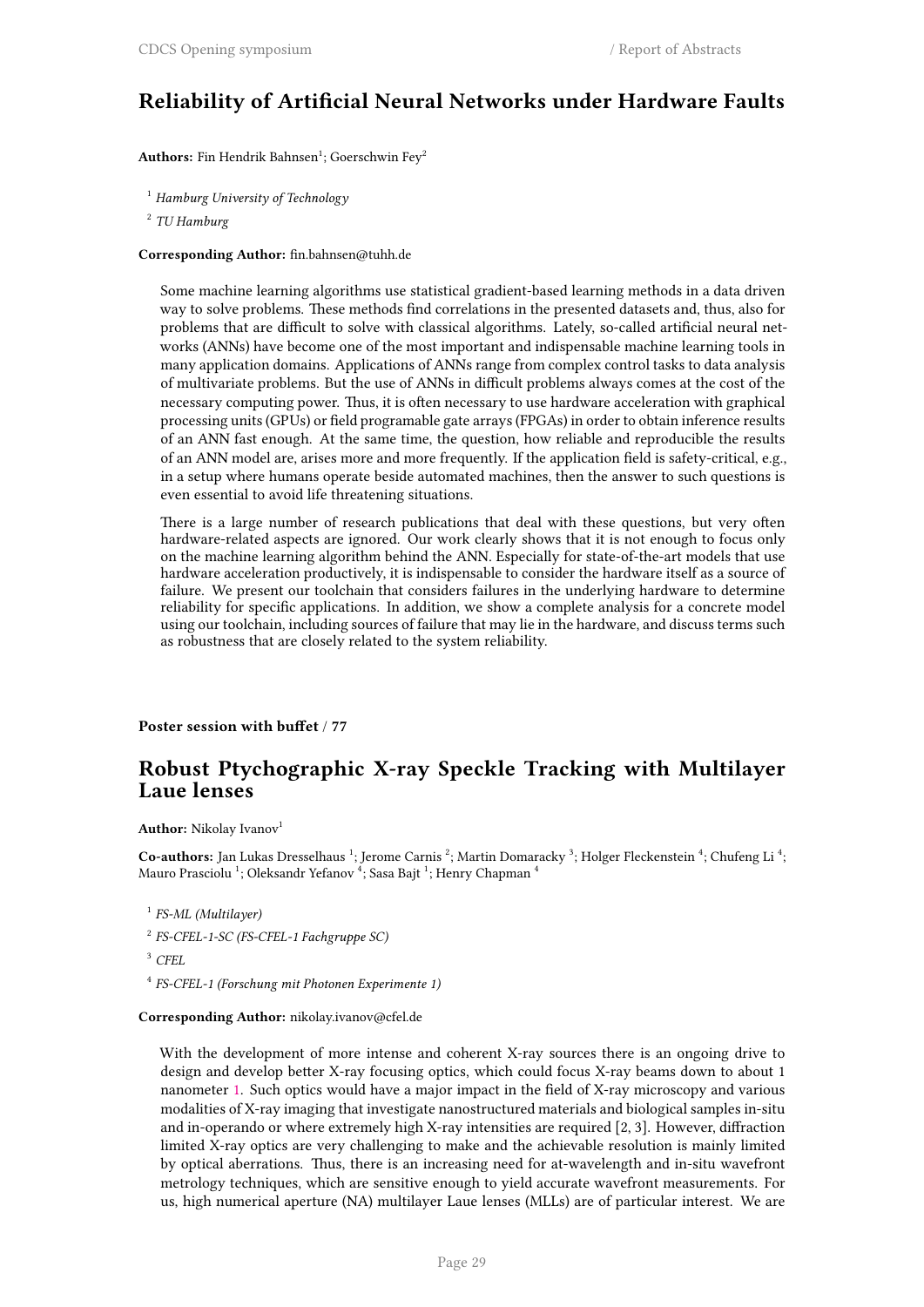developing these type of lenses in our laboratory and in order to make steady improvements it is critical to characterise their performance as soon as they are prepared. For this purpose we are using wavefront sensing technique that works with low brilliance and low coherence lab-based Xray sources.

Ptychographic X-ray speckle tracking (PXST) [4] meets the aforementioned requirements. In a PXST setup an object is placed in the divergent X-ray beam produced by an MLL lens at a fixed distance from the sample. The object creates a speckle pattern on the detector and as one scans the sample across the beam, the speckles shift on the detector from one frame to another. By tracking deviations of the shifts of the speckle pattern one can obtain the phase gradient of the X-ray wavefront. This can be integrated to obtain the wavefront of the incoming X-ray beam. The advantage of the PXST method is that it offers a high angular sensitivity but at the same time has low requirements on transverse and longitudinal coherence of the X-ray beam. Moreover, it alleviates the problem of measuring the unaberrated sample profile (reference image). Instead, the virtual reference image can be reconstructed from collected holograms with a nanometer precision as long as there is sufficient overlap of the illuminated regions of the sample. This feature enables characterisation of highly divergent wavefields produced by high NA X-ray optics, such as MLLs.

In this poster we present an improved version of this technique, which we call robust ptychographic X-ray speckle technique (R-PXST). R-PXST is based on PXST. It is being used not only to determine the wavefront aberrations of MLLs but also to obtain unaberrated images of nanostructured samples with high resolution. Some examples obtained with our setup at P11 beamline (PETRA III synchrotron) will be shown. We find that due to the non-parametric regression techniques used in the reference image reconstruction together with the Huber regression employed in the lens aberration update procedure, our R-PXST technique is applicable to a wider range of experimental parameters than PXST and is also highly robust against the noise in the intensity measurements.

#### References:

760 (2020).

1 L. Mino, E. Borfecchia, J. Segura-Ruiz, C. Giannini, G. Martinez-Criado, and C. Lamberti, Rev. Mod. Phys. 90, 025007 (2018).

[2] K. T. Murray, A. F. Pedersen, I. Mohacsi, C. Detlefs, A. J. Morgan, M. Prasciolu, C. Yildirim, H. Simons, A. C. Jakobsen, H. N. Chapman, H. F. Poulsen, and S. Bajt, Opt. Express 27, 7120 (2019).  $\mathbb{N}[3]$  C. Chang, A. Sakdinawat, P. Fischer, E. Anderson, and D. Attwood, Opt. Lett. 31, 1564 (2006). [\[4](https://featurecloud.ai/app/flimma)] A. J. Morgan, H. M. Quiney, S. Bajt, and H. N. Chapman, Journal of Applied Crystallography  $\boxtimes$ 53,

#### **Poster session with buffet** / **126**

### **Simulating nonequilibrium quantum many-body systems with neural quantum states**

#### **Author:** Damian Hofmann<sup>1</sup>

Co-authors: Giammarco Fabiani<sup>2</sup>; Johan Mentink<sup>2</sup>; Giuseppe Carleo<sup>3</sup>; Martin Claassen<sup>4</sup>; Michael Sentef<sup>1</sup>

- <sup>1</sup> *Max Planck Institute for the Structure and Dynamics of Matter*
- 2 *Radboud University*
- 3 *École Polytechnique Fédérale de Lausanne (EPFL)*
- <sup>4</sup> *University of Pennsylvania*

### **Corresponding Author:** damian.hofmann@mpsd.mpg.de

The state space of a quantum-mechanical system grows exponentially in the number of its classical degrees of freedom. Thus, efficient approximations are crucial for extracting physical information from this vast space. In the variational approach, computations are performed on trial states determined by a tractable number of parameters. Recently, the so-called neural quantum states (NQS) have been introduced, in which a neural-network ansatz is used to parametrize the quantum state (Carleo and Troyer, Science 355, 2017). NQS-based methods can be applied to learning both ground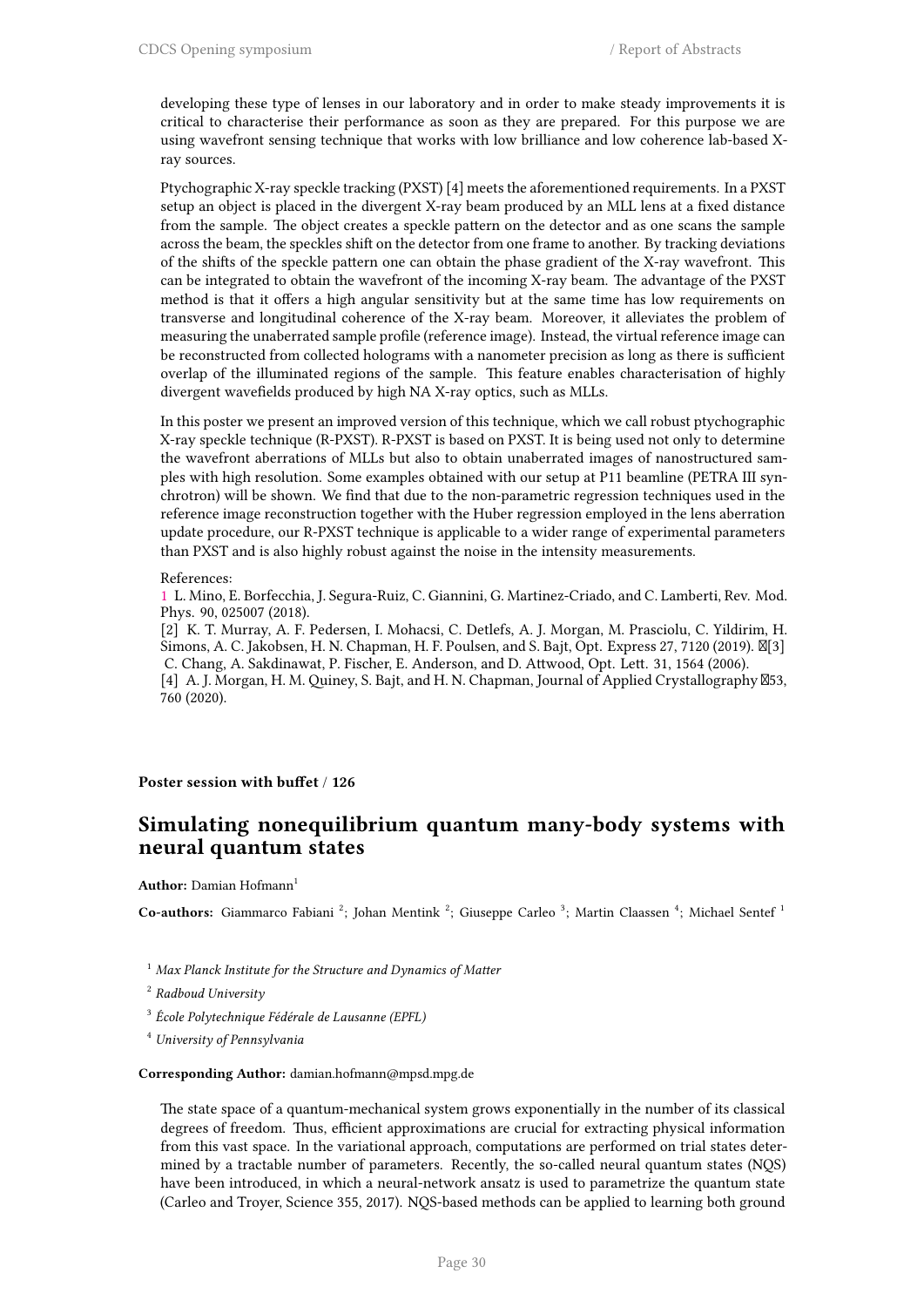states and dynamics of quantum many-body systems by optimizing the network weights as variational parameters.

In this poster, we present our current efforts in applying NQS methods to simulating strongly correlated quantum systems in and out of equilibrium. In particular, we highlight our recent work on understanding the stability properties of time-evolution algorithms for NQS based on the timedependent variational Monte Carlo method (Hofmann et al., arXiv:2105.01054). Furthermore, we will present results of our ongoing research into the application of NQS for representing states in quantum spin liquid systems. Our computational work is based on NetKet, a collaboratively developed open-source software framework providing models and algorithms for machine learning in quantum many-body physics (Carleo et al., SoftwareX 10, 2019; Vicentini et al., arXiv:2112.10526).

#### **Poster session with buffet** / **65**

### **Simulation of capillarity-driven flow dynamics of water in nanoporous silica (MCM-41)**

**Author:** Lars Dammann<sup>1</sup>

Co-authors: Robert Meißner <sup>2</sup>; Patrick Huber <sup>3</sup>

- 1 *Institute for Materials and X-Ray Physics & Institute of Polymers and Composites, Hamburg University of Technology, 21073 Hamburg, Germany; Centre for X-Ray and Nano Science CXNS & FS-PETRA-D, Deutsches Elektronen-Synchrotron DESY, Notkestr. 85, 22607 Hamburg, Germany*
- 2 *Institute of Polymers and Composites, Hamburg University of Technology, 21073 Hamburg, Germany; Institute of Surface Science, Helmholtz-Zentrum Hereon, 21502 Geesthacht, Germany*
- 3 *Institute for Materials and X-Ray Physics, Hamburg University of Technology, 21073 Hamburg, Germany; Centre for X-Ray and Nano Science CXNS, Deutsches Elektronen-Synchrotron DESY, Notkestr. 85, 22607 Hamburg, Germany; Centre for Hybrid Nanostructures CHyN, Hamburg University, 22761 Hamburg, Germany*

**Corresponding Author:** lars.dammann@desy.de

Capillarity-driven flows in pores a few nanometers in diameter play an important role in many natural and technological processes, for example in clay swelling, frost heave, catalysis and transport across artificial nanostructures, bio-membranes and tissues 1. Here we present molecular dynamics simulations modelling the capillary flow of water into silica nano-pores (MCM-41) of around 3 nm diameter pore size. By the usage of water-water [2], water-silica [3] and silica-silica [4] forcefield implementations we are able to simulate the spontaneous imbibition dynamics of water into the silica pores. The simulations confirm that the dynamics of [th](https://featurecloud.ai/app/flimma)e penetration depth of the fluid *L* into cylindrical pores after time *t* can be described by the Lucas-Washburn equation,  $L = \sqrt{v_i} \sqrt{t}$ .  $v_i$ is the so-called "imbibition speed" that depends on the ratio of the fluid parameters, the fluid/wall interaction, the radius of the pores and the hydrodynamic slip-boundary condition [5]. Further, the capillary flow induced strain in the host material resulting from the surface stress release (Bangham effect) and the acting Laplace pressures are investigated on a nanoscopic scale [6]. Of particular interest is the observed anisotropy in magnitude of strain in lateral and longitudinal pore direction which lacks theoretical description yet. Therefore, the simulations contribute valuable insights to the understanding of imbibition induced strains in materials. In combination with small angle and wide angle X-ray scattering (SAXS/WAXS) measurements of imbibition induced strain the simulation will lead to an overall better understanding of capillary-driven flows and its effects on the the host material [7].

1 Huber, P. *Journal of Physics Condensed Matter* **2015**, *27*, 43, DOI: 10.1088/0953-8984/27/10/103102. [2] Abascal, J. L.; Vega, C. *The Journal of Chemical Physics* **2005**, *123*, 234505, DOI: 10.1063/1.2121687. [3] Cole, D. J.; Payne, M. C.; Csányi, G.; Spearing, S. M.; Ciacchi, L. C. *Journal of Chemical Physics* **2007**, *127*, 204704, DOI: 10.1063/1.2799196.

[4] Meißner, R. H.; Schneider, J.; Schiffels, P.; Colombi Ciacchi, L. *Langmuir* **2014**, *30*, 3487–3494, [D](https://featurecloud.ai/app/flimma)OI: 10.1021/la500285m.

[5] Gruener, S.; Hofmann, T.; Wallacher, D.; Kityk, A. V.; Huber, P. *Physical Review E - Statistical, Nonlinear, and Soft Matter Physics* **2009**, *79*, 067301, DOI: 10.1103/PhysRevE.79.067301.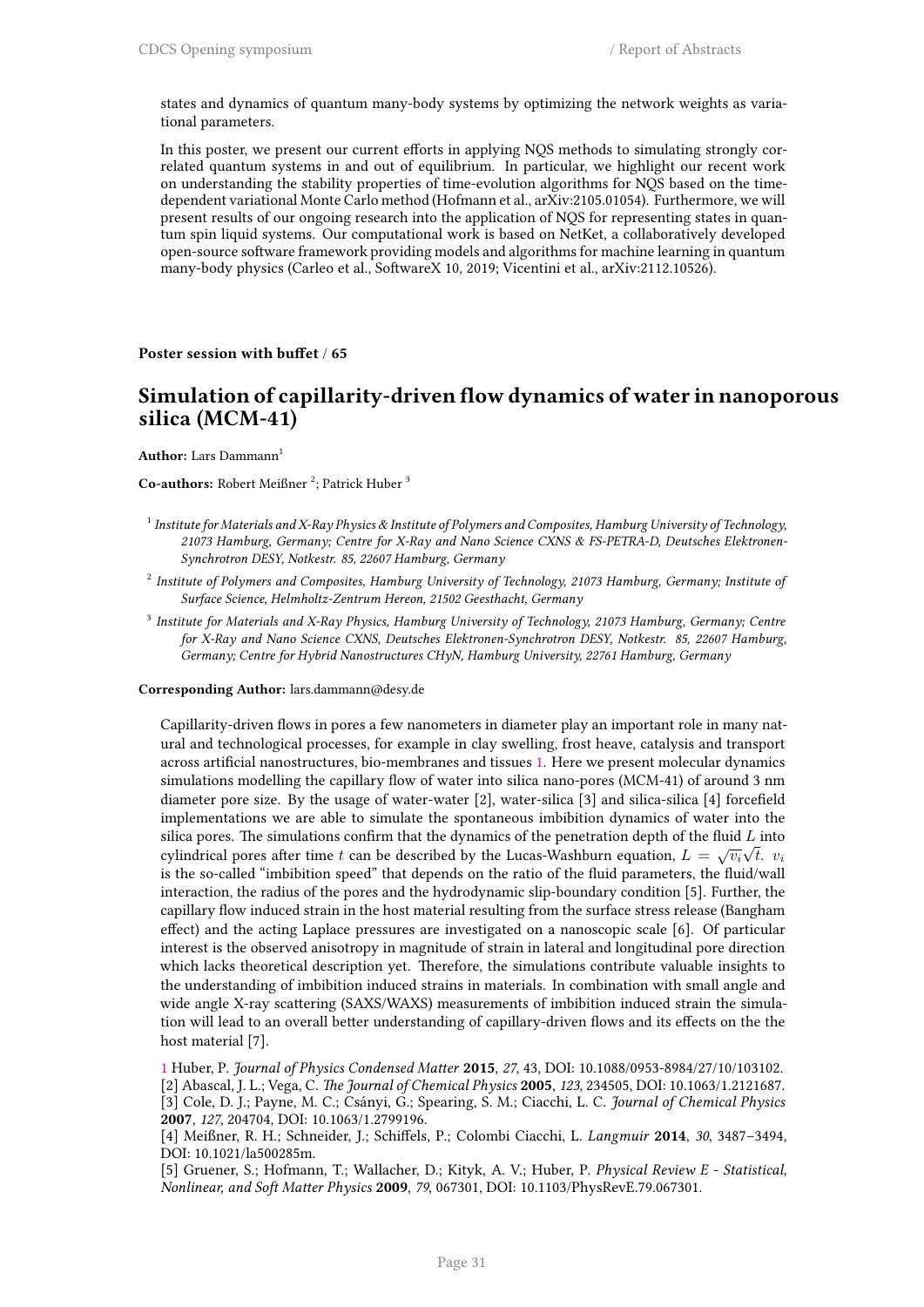[6] Gor, G. Y.; Huber, P.; Weissmüller, J. *Physical Review Materials* **2018**, *2*, 086002, DOI: 10.1103/Phys-RevMaterials.2.086002. [7] Prass, J.; Müter, D.; Fratzl, P.; Paris, O.*Applied Physics Letters* **2009**, *95*, 083121, DOI: 10.1063/1.3213564.

### **Poster session with buffet** / **91**

### **Spectral learning for (ro-)vibrational calculations of weakly-bound molecules**

<code>Authors:</code> Yahya Saleh<sup>1</sup>; Jannik Eggers<sup>2</sup>; Vishnu Sanjay<sup>3</sup>; Andrey Yachmenev<sup>1</sup>; Armin Iske <sup>4</sup>; Jochen Küpper<sup>5</sup>

1 *FS-CFEL-1-CMI (CFEL-CMI Controlled Molecular Imaging)*

- <sup>2</sup> *Center for Free-Electron Laser Science, Deutsches Elektronen-Sychrtron DESY, Hamburg, Germany and Department of Mathematics, Universtat Hamburg, Hamburg, Germany*
- <sup>3</sup> *Gran Sasso Science Institute, L'Aquila, Italy*
- <sup>4</sup> *Department of Mathematics, Universtat Hamburg, Hamburg, Germany*
- <sup>5</sup> *Center for Free-Electron Laser Science, Deutsches Elektronen-Sychrtron DESY, Hamburg, Germany and Department of Physics, Universtat Hamburg, Hamburg, Germany and Center for Ultrafast Imaging, Universtat Hamburg, Hamburg, Germany and Department of Chemistry, Universtat Hamburg, Hamburg, Germany*

#### **Corresponding Author:** yahya.saleh@cfel.de

Weakly-bound complexes are very appealing for experimental investigations of resonances in dissociation dynamics, which is of vital importance to roaming reactions. Planning and elucidating experiments requires accurate quantum mechanical calculations of (ro-)vibrational energies up to dissociation, which is a challenging task for these systems because of their flexible degrees of freedom and large configuration space. Standard predictions for these problems represent the wavefunctions as a linear combination of some fixed basis set. The quality of the predictions highly depend on the choice of the basis set and the computational costs scale poorly with the dimension of the problem and the number of excited states considered.

To address these problems, we present a nonlinear variational principle that approximates molecular states in the linear span of *augmented basis sets*. These sets are constructed using normalising flows where the base distributions are the functions of a standard basis set of *L* 2 . The proposed framework shows more stability during training than nonlinear calculations using standard neural networks. It promises to mitigate the curse of dimensionality and to allow for more accurate computations of excited states. We present simulations on the water molecule and convergence guarantees under certain assumptions on the potential-energy surface. Moreover, a perspective to use these methods for (ro-)vibrational and dynamics calculations of weakly-bound complexes is presented.

#### **Poster session with buffet** / **67**

### **Systematic Analysis of Alternative Splicing in Time Course Data of SARS-Cov-2 infection development using Spycone**

#### **Author:** Chit Tong Lio<sup>None</sup>

Co-authors: Zakaria Louadi<sup>1</sup>; Amit Fenn<sup>1</sup>; Olga Tsoy<sup>1</sup>; Markus List<sup>2</sup>; Tim Kacprowski<sup>3</sup>; Jan Baumbach<sup>1</sup>

<sup>1</sup> *Chair of Computational Systems Biology, University of Hamburg, Notkestrasse 9, 22607 Hamburg, Germany*

<sup>2</sup> *Chair of Experimental Bioinformatics, Technical University of Munich, 85354 Freising, Germany*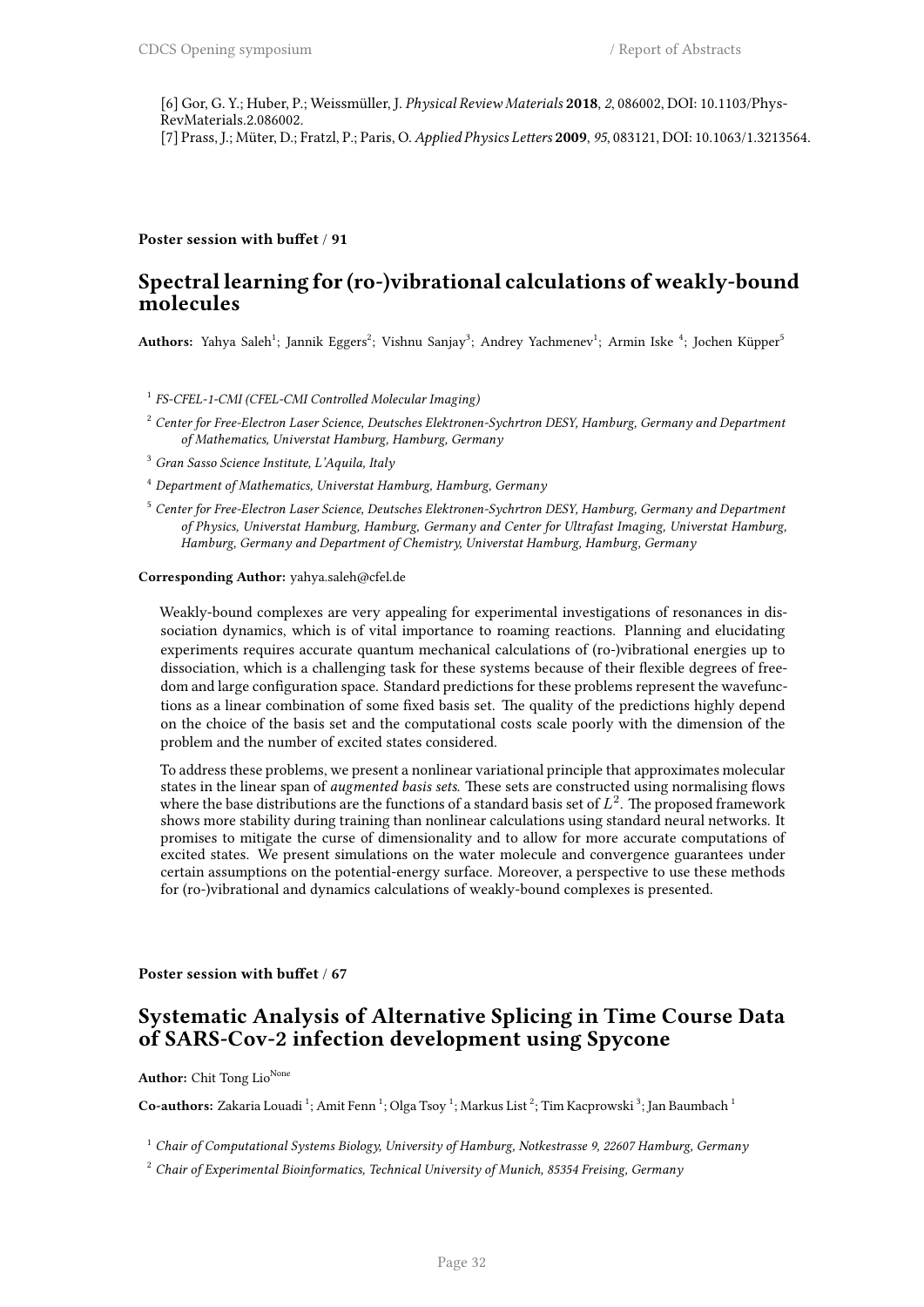<sup>3</sup> *Division Data Science in Biomedicine, Peter L. Reichertz Institute for Medical Informatics of Technische Universität Braunschweig and Hannover Medical School, Braunschweig, Germany; Braunschweig Integrated Centre of Systems Biology (BRICS), TU Braunschweig, Braunschweig, Germany.*

### **Corresponding Authors:** olga.tsoy@uni-hamburg.de, ct7298@gmail.com

Introduction: Alternative splicing (AS) drives protein and transcript diversity and is known to play a role in many diseases. The exact mechanisms controlling the AS machinery are currently insufficiently understood. During disease progression or organism development, AS may lead to isoform switches (IS) that follow temporal patterns. Several IS genes occurring at the same time point could reflect the co-regulation of AS for such genes.

The only published method for time-course isoform analysis, TSIS (Guo et al. 2017) provides a list of IS but does not investigate if these co-occur. This emphasizes the need for new methods for the systematic detection of IS patterns.

Method: We propose Spycone, a splicing-aware systematic framework for time-course data analysis. Spycone clusters genes and isoforms with similar temporal expression patterns. For isoform level analysis, we developed a novel IS detection algorithm that studies changes in total isoform abundance across time-course. Spycone couples the time-course clustering analysis with downstream analysis such as network enrichment and gene set enrichment analysis for functional interpretation. To evaluate the performance of Spycone, we implemented a novel approach for simulating timecourse data.

Results: We demonstrate the performance of Spycone and TSIS using simulated and real-world RNAseq data of SARS-Cov2 infection development (Kim et al. 2021). On the simulated data set, Spycone outperforms its closest competitor TSIS in terms of precision and recall. On the real-world data set, Spycone identified gene network modules involved in cell response after SARS-Cov2 infection, uniquely highlighting changes in AS associated with the disease.

Conclusion: Spycone identifies genes with co-occurring IS in time-course RNA-seq data and allows for their functional interpretation through network enrichment analysis. Spycone, thus, offers a unique systems medicine view on the temporal cellular regulation of AS.

#### References:

Guo, Wenbin, Cristiane P. G. Calixto, John W. S. Brown, and Runxuan Zhang. 2017. "TSIS: An R Package to Infer Alternative Splicing Isoform Switches for Time-Series Data." Bioinformatics 33 (20): 3308–10.

Kim, Doyeon, Sukjun Kim, Joori Park, Hee Ryung Chang, Jeeyoon Chang, Junhak Ahn, Heedo Park, et al. 2021. "A High-Resolution Temporal Atlas of the SARS-CoV-2 Translatome and Transcriptome." Nature Communications 12 (1): 5120.

### **Poster session with buffet** / **69**

### **Taming Cyclops: Mixed Reality Head-Mounted Displays as Laser Safety Goggles for High-energy Optics Laboratories**

Authors: Ke Li<sup>1</sup>; Aradhana Choudhuri<sup>2</sup>; Susanne Schmidt<sup>3</sup>; Reinhard Bacher<sup>2</sup>; Ingmar Hartl<sup>2</sup>; Wim Leemans<sup>2</sup>; Frank Steinicke<sup>3</sup>

- <sup>1</sup> *MCS (Control System)*
- <sup>2</sup> *DESY*

<sup>3</sup> *Universität Hamburg*

#### **Corresponding Author:** ke.li1@desy.de

Nowadays, conducting high-energy physics experiments depend on energetic and multi-spectral lasers. However, a laser is a dangerous light source that could rapidly cause permanent damage to human eyes. Currently, researchers at advanced optics laboratories at particle accelerator facilities use safety goggles based on optical density filters as eye protectors to reduce the amount of laser exposure to their eyes. Such laser safety goggles can filter up to 99% of all the visible light, rendering researchers working in hazardous and complex laboratory environments effectively blind. Moreover,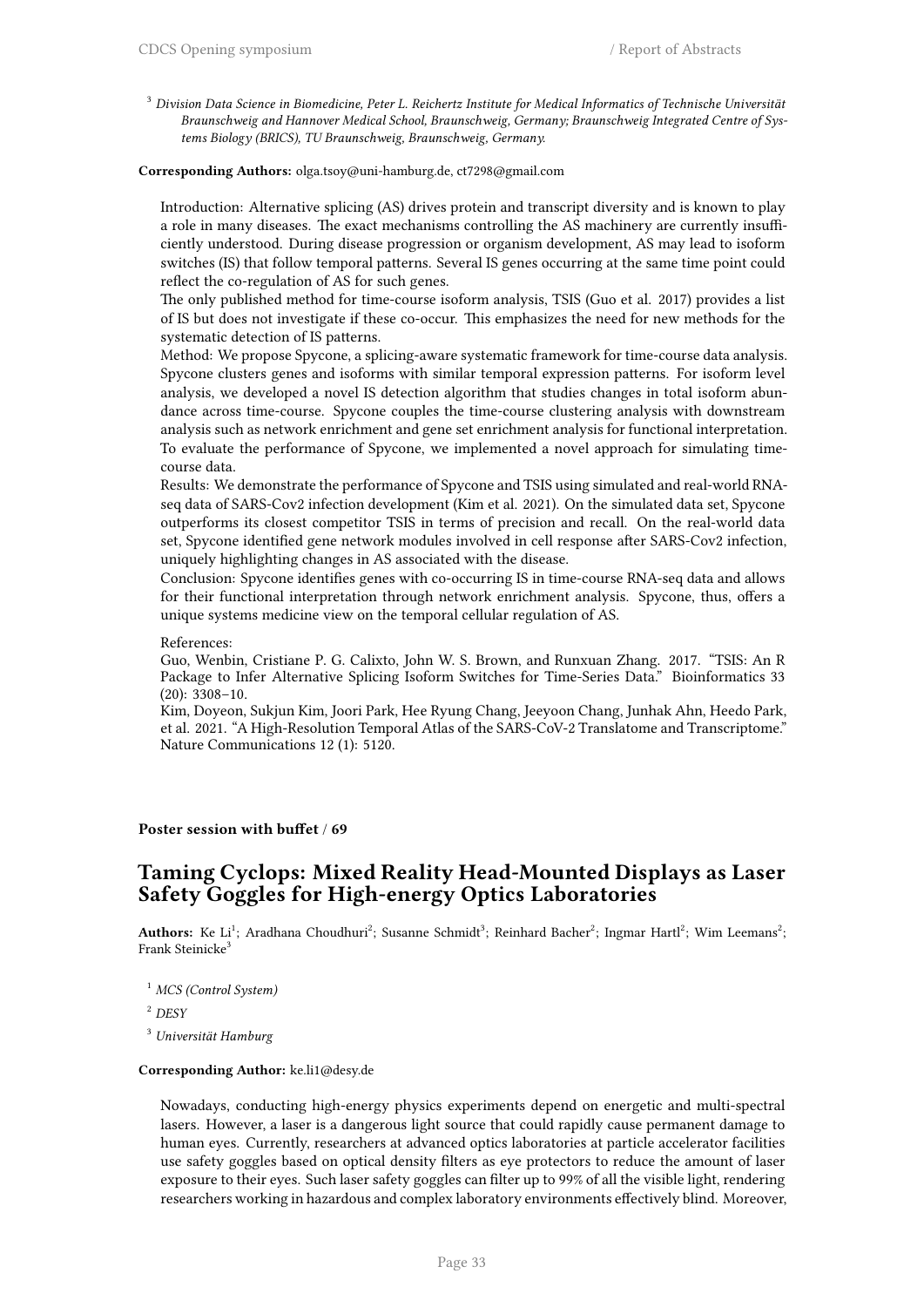It is not possible to design a conventional laser safety goggle for full-band laser protection as it would require filtering all the visible light.

In this work, we present a novel laser eye protection method based on a stereoscopic video seethrough head-mounted display (VST-HMD). With our setup, users can perceive the real environment from virtual reality (VR) headset through a stereoscopic video live stream of the environment. Our method can successfully avoid any direct laser exposure to human eyes, thus, providing fullband laser protection even for class 4 and class 3B lasers. We conduct an empirical user study at the injector laser laboratory at the Deutsches Elektronen-Synchrotron (DESY), where we evaluate the usability, perceived safety, advantages, and limitations of using VST-HMDs as laser safety goggles. 18 participants including 14 laser experts evaluated the current prototype. The user study results not only indicate that the complex and hazardous working conditions at high-energy laser laboratories could be significantly improved with mixed reality (MR) technology but also highlight the potentials of this important application domain that is currently largely unexplored in the MR research community.

#### **Poster session with buffet** / **89**

### **The "best" poster?**

**Author:** Patrick Connor<sup>1</sup>

<sup>1</sup> *Uni Hamburg (Institut fur Experimentalphysik & CDCS)*

**Corresponding Author:** patrick.connor@desy.de

Voting, or more generally taking decision in groups, is seen as a common procedure in our culture. We vote for our representatives, we find available time slots for a group meeting, we answer a survey on our favourite films, or we vote for the best poster. In this poster, we discuss different vote algorithms, their properties, important paradoxes, and concrete implementations. In particular, we explain and motivate the vote algorithm chosen for the poster session of the CDCS opening symposium.

**Poster session with buffet** / **64**

### **The influence of alternative splicing on microRNA regulation and the role of coding regions**

**Author:** Lena Maria Hackl<sup>None</sup>

Co-authors: Amit Fenn ; Zakaria Louadi ; Jan Baumbach<sup>1</sup>; Tim Kacprowski ; Markus List ; Olga Tsoy

<sup>1</sup> *Chair of Computational Systems Biology, University of Hamburg, Hamburg, Germany*

**Corresponding Author:** lena.hackl@uni-hamburg.de

MicroRNAs (miRNAs) are small non-coding RNA molecules that regulate gene expression after transcription. They target specific sequences - binding sites - on mRNAs and silence them by degradation. In complex diseases, such as cancer, epigenetic dysregulation including miRNA dysregulation plays a significant role. Epigenetic therapy targets these regulatory mechanisms, but a better understanding of the epigenetic processes and their changes in complex diseases is necessary to develop effective treatments.

Alternative splicing enables the expression of a variety of isoforms coding for functionally diverse proteins from a single gene. This mechanism can produce a mRNA transcript excluding the exon with the miRNA binding site thereby unresponsive to miRNA regulation. According to most studies miRNAs are thought to preferably bind to 3'-untranslated regions of mRNA. In this work, we study the role of miRNA binding sites in coding regions. Our hypothesis is that splicing out exons with binding sites affects miRNA regulation of transcript expression. We tested this hypothesis using four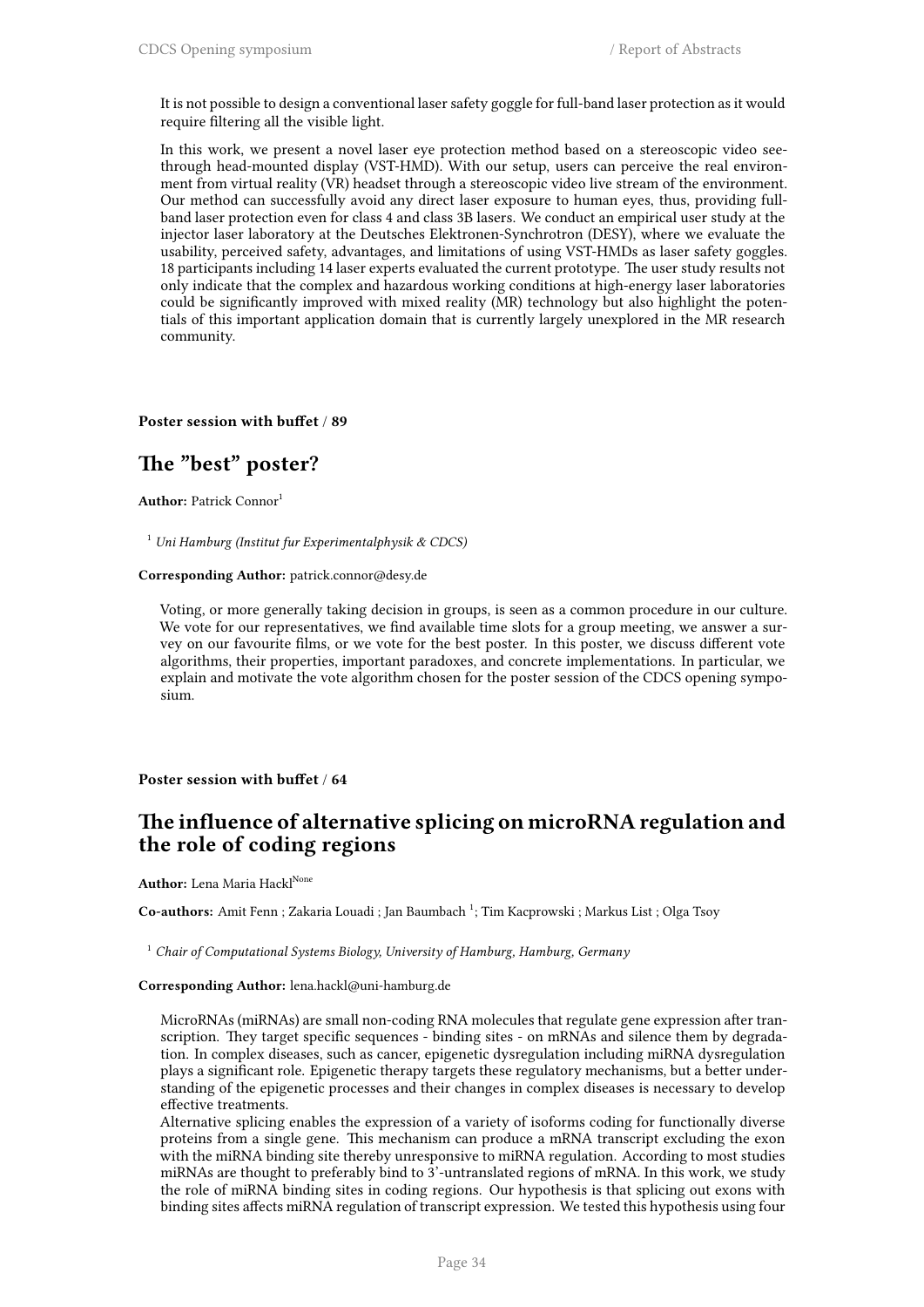cancer data sets from The Cancer Genome Atlas: Brain lower grade glioma, Kidney chromophobe carcinoma, Kidney renal cell carcinoma, and Liver hepatocellular carcinoma.

We predicted miRNA binding sites on mRNAs from their sequence using TarPmiR. For our analysis we trained linear regression models to predict miRNA expression from transcript expression. Using the nested models approach, we compared to which extent the expression of transcripts with miRNA binding sites in the coding regions may predict miRNA expression compared to transcripts without binding sites. For all four cancer datasets, we showed that transcripts with binding sites could predict the expression of the corresponding miRNAs significantly better. We conclude that splicing-induced regulatory/functional miRNA binding sites in coding regions are more common than previously thought. Consequently, it is likely that alternative splicing interferes with miRNA regulation by differential splicing of exons with miRNA binding sites.

**Poster session with buffet** / **103**

### **Towards Femtosecond Single-Particle Diffractive Imaging of Computationally Designed Photoactive Protein Complexes with XFEL Pulses**

Author: P. Lourdu Xavier<sup>1</sup>

Co-authors: Adrian Mancuso<sup>2</sup>; Sergey Ovchinnikov<sup>3</sup>; Henry Chapman<sup>4</sup>

<sup>1</sup> *MPI for the Structure and Dynamics of Matter/CFEL-DESY/European XFEL*

2 *European XFEL*

<sup>3</sup> *Harvard University*

<sup>4</sup> *Center for Free-Electron Laser Science, Deutsches Elektronen-Synchrotron(CFEL-DESY)*

**Corresponding Author:** lourdu.xavier.paulraj@desy.de

Outrunning radiation damage, femtosecond pulses of x-ray free-electron lasers (XFELs) open up the possibility of imaging the structure and dynamics of uncrystallized single-macromolecules, frozen in time at room-temperature, at ultrafast timescales. Imaging light-induced ultrafast dynamics in single-macromolecules in real-time is one of the key applications of XFELs. However, photoactive proteins exhibiting ultrafast dynamics are rare in nature, and they usually are quite small in the range of few tens to hundreds of KDa. Large photoactive proteins (~MDa) which scatter more photons than smaller proteins are desired for achieving the ultimate goals of single-particle imaging (SPI) with XFELs. Computational protein design provides the possibility of accurate designing of novel hyperstable MDa-sized protein complexes suitable for SPI with the flux of current generation FELs. Here, we propose to employ *AlphaFold* and *RosettaFold*-inspired inverse-design methods to generate sequences predicted to form novel photoactive protein complexes suitable for SPI, which can also be deployed to deliver drugs or genes and as probes in bio-imaging. In this poster, we present results from initial computational design efforts and SPI simulations of a designer protein-complex with hard X-ray FELs. We envisage that computationally designed protein complexes will likely help achieve the goals of time-resolved and holographic SPI, and in turn XFELs with their ability to image at ultrafast timescales will help iteratively optimize the design of de novo photoactive proteins by capturing the chromophore, protein side-chain interactions and collective motions of the designerproteins at fs timescales.

**Poster session with buffet** / **110**

### **Variable selection in GC-IMS data analysis using a new Python package "gc-ims-tools"**

**Author:** Joscha Christmann<sup>1</sup>

Co-authors: Sascha Rohn<sup>2</sup>; Philipp Weller<sup>1</sup>